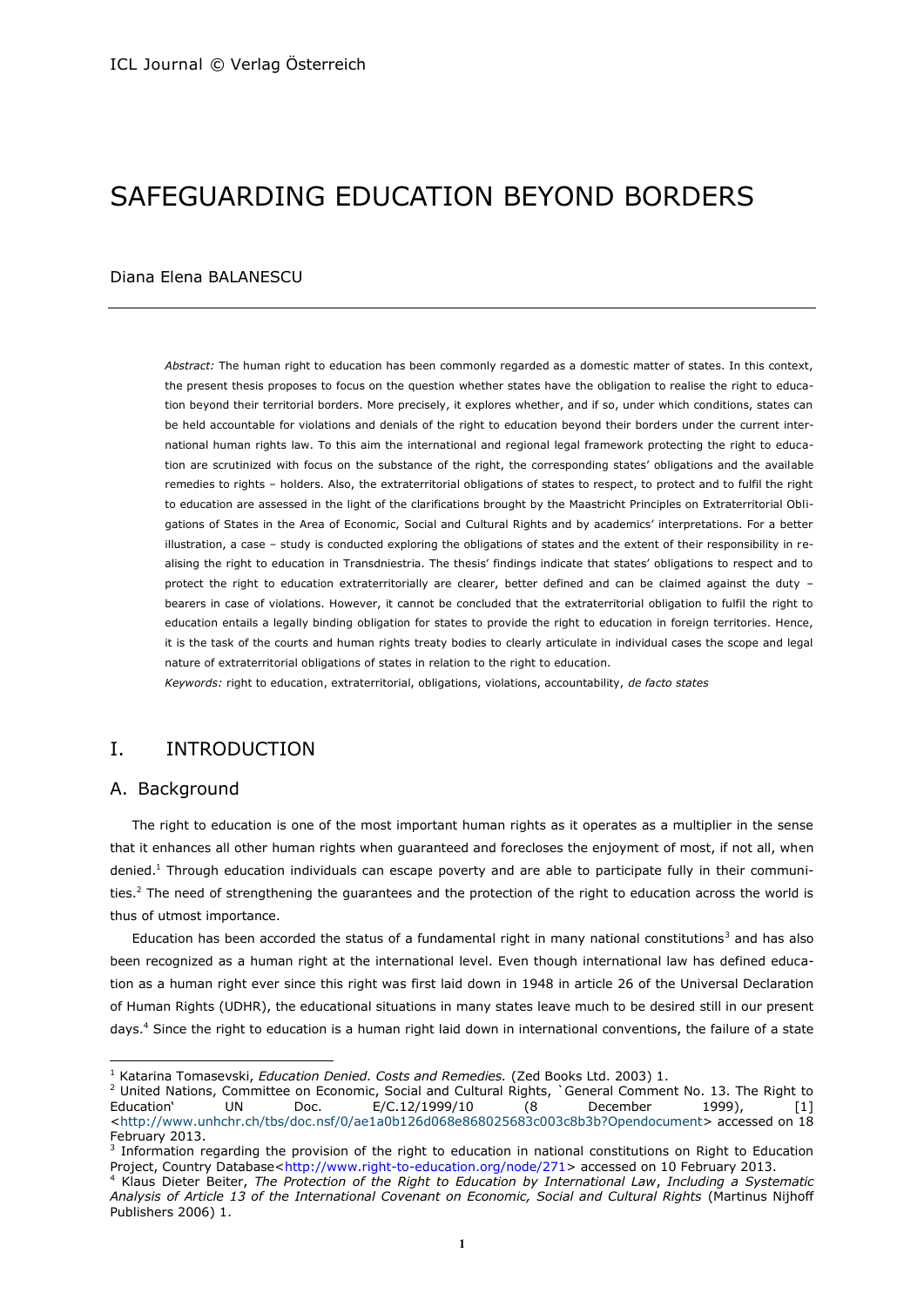to comply with the right to education amounts to a violation of international law, entailing the international responsibility of that state.<sup>5</sup> Therefore the analysis of the accountability mechanisms in respect of the right to education is important.

The right to education is the most evident example reflecting the universality, interrelatedness and indivisibility of human rights<sup>6</sup> as it has been characterized as implying two different aspects: first, the social aspect which is understood as the state's positive obligation in providing education, namely to invest financial and technical resources in setting up and maintaining an education system and second, the freedom aspect of the right which implies the state's negative duty of refraining from discriminating against students on grounds such as race, sex, language, religion or culture and also the liberty of parents to choose for their children schools other than those established by the public authorities in conformity with their own convictions. The categorization of the right to education mostly as an economic and social right is due to the fact that the realization of the right requires positive actions and resources from the State.<sup>7</sup>

The freedom aspect of the right to education has been mostly challenged and courts have dealt more with the civil and political dimensions of the right to education.<sup>8</sup> For example, the European Court of Human Rights (ECtHR) has analysed the liberty of parents to have their children educated according with their own moral and religious convictions<sup>9</sup> as well as the non-discriminatory aspect of the right to education in cases involving the exclusion of Roma children from having access to education in some of the European countries.<sup>10</sup>

The social dimension of the right to education has been criticized in the context of general ambivalence towards economic, social and cultural rights.<sup>11</sup> The right to education requires efforts on the part of the States to make available various forms of education. Therefore, the States must invest financial and technical resources in setting up and maintaining an education system.<sup>12</sup> The State's obligation in this case is of positive nature and requires expenditure of money. Over the last decades, the economic, social and cultural rights (ESCR) have gained increased acceptance in international law and their justiciability has been supported by the Committee on Economic, Social and Cultural Rights (CESCR)<sup>13</sup> of the United Nations (UN) which is the treaty body responsible to monitor the implementation of the International Covenant of Economic, Social and Cultural Rights<sup>14</sup> (ICESCR) by its States parties. Also the academics<sup>15</sup> and the case – law of the courts had a great role in reinforcing the justiciability of ESCR and in particular of the right to education as it will be showed further.

Even if the right to education is commonly seen as a domestic matter which requires the actions of the national authorities and entails obligations primarily on the domestic governments, it can be further researched if States have the duty to respect, to protect and to fulfil the right to education beyond their national borders and if they can be held accountable in case of violations and abuses. The present thesis will focus on the right to education and the extraterritorial obligations of States in relation to the right to education. The analysis will tackle the obligations of States to respect, to protect and to fulfil the right to education in an extraterritorial dimension, by considering the legal status of such obligations, the extent of the responsibility of duty – bearers and the available remedies in case of violations.

l

<sup>5</sup> Ibid 2.

<sup>6</sup> United Nations, `Vienna Declaration and Programme of Action', UN Doc. A/CONF.157/23 (12 July 1993) [<http://www.unhchr.ch/huridocda/huridoca.nsf/\(symbol\)/a.conf.157.23.en>](http://www.unhchr.ch/huridocda/huridoca.nsf/(symbol)/a.conf.157.23.en) accessed on 10 February 2013.

<sup>7</sup> Ida Elisabeth Koch, *Human Rights as Indivisible Rights: The Protection of Socio- Economic Demands under the European Convention on Human Rights* (Martinus Nijhoff Publishers 2009) 151.

<sup>8</sup> Katarina Tomasevski, *Human Rights Obligations: Making Education Available, Accessible, Acceptable and Adaptable* (Novum Grafiska AB 2001) 9.

<sup>9</sup> *Lautsi and Others v. Italy* App no 30814/06 (ECtHR, 18 March 2011).

<sup>10</sup> *Orsus and Others v. Croatia* App no [15766/03](http://hudoc.echr.coe.int/sites/eng/pages/search.aspx#{"appno":["15766/03"]}) (ECtHR, 16 March 2010).

<sup>11</sup> Beiter (n 4) 47.

<sup>12</sup> Ibid 38.

<sup>13</sup> UN CESCR, `Monitoring the Economic, Social and Cultural Rights' < [http://www2.ohchr.org/english/bodies/cescr/>](http://www2.ohchr.org/english/bodies/cescr/)accessed on 21 February 2013.

<sup>14</sup> International Covenant on Economic, Social and Cultural Rights, UN Doc. A/RES/21/2200 A (16 December 1966) [<http://treaties.un.org/Pages/ViewDetails.aspx?mtdsg\\_no=IV-3&chapter=4&lang=en>](http://treaties.un.org/Pages/ViewDetails.aspx?mtdsg_no=IV-3&chapter=4&lang=en) accessed on 15 February 2013.

<sup>15</sup> eg Martin Scheinin, 'Economic and Social Rights as Legal Rights' in Asbjorn Eide and Catarina Krause and Allan Rosas (eds), *Economic, Social and Cultural Rights. A Textbook* (2nd revised edn, Martinus Nijhoff, 2001) 29 – 54; Fons Coomans, `Justiciability of the Right to Education' (2009) 02 Erasmus Law Review 427.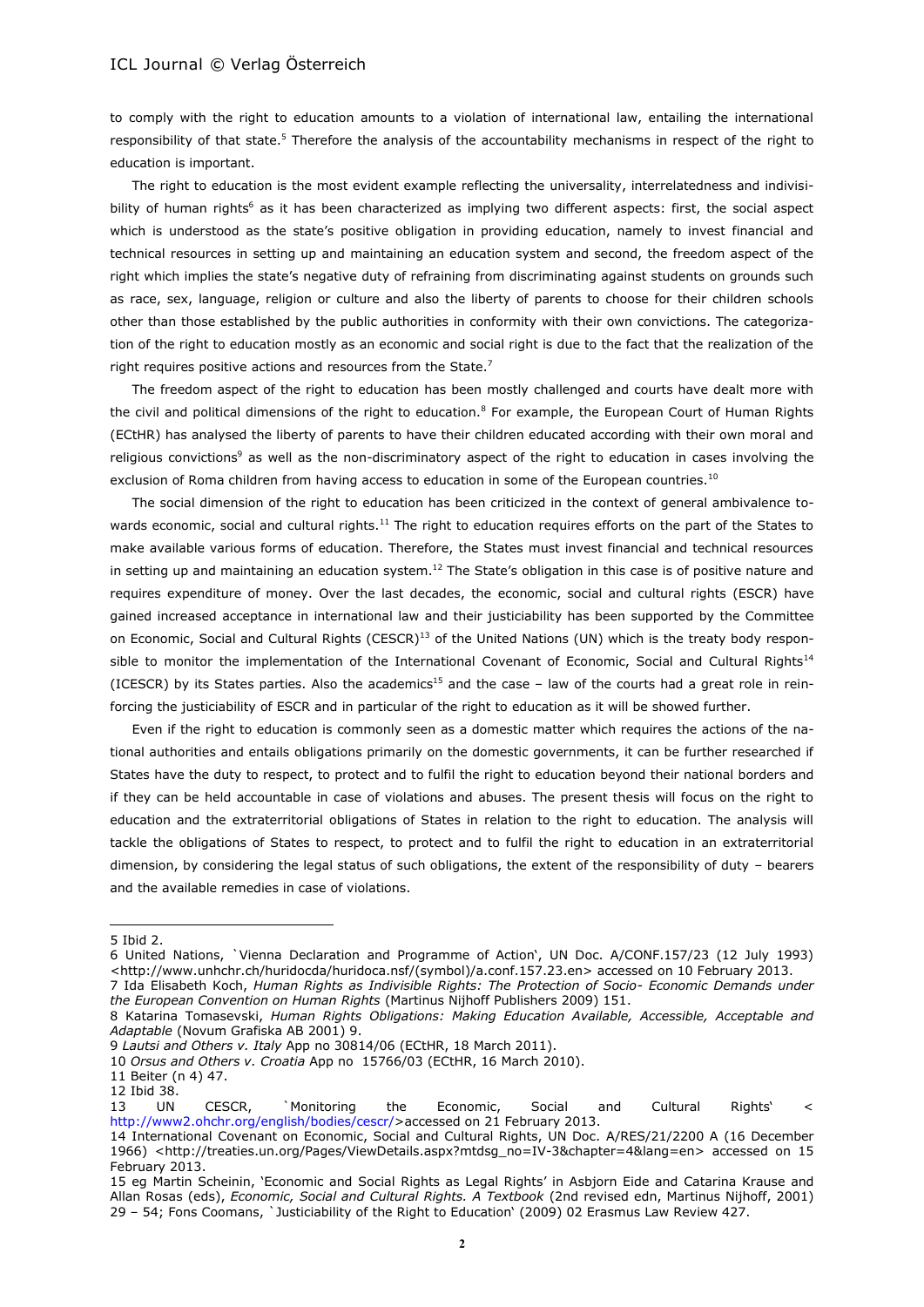The conduct of some states may have a big impact on the right to education exercised by individuals or groups in other territories, amounting to violations of their right to education. It is difficult to establish the duty – bearers and their responsibility for violations of the right to education in an extraterritorial dimension, such as in a situation of a *de facto state*<sup>16</sup> controlled by a foreign state, when the legal uncertainty is even more present and the rule of law is almost absent. It seems that the individuals living in these territories have been forgotten by the international community at large and their human rights are continuously denied and violated. Therefore, of empirical importance is the study of states' obligations in relation to the right to education exercised in such a *de facto state*.

The extraterritorial obligations of states, especially in the area of ESCR, are not well defined as the treaty provisions and principles are vague and unarticulated.<sup>17</sup> The number of situations when the extraterritorial conduct of a state has an impact on the right to education of the individuals living in other states has increased due to the economic globalisation and states' interdependence. Since this extraterritorial conduct is not clearly regulated, the state causing the negative effects on the right to education might escape accountability. Therefore, this research is of great legal importance in trying to define and clarify the scope and nature of extraterritorial obligations of states in relation to the right to education in order to avoid an accountability gap.

#### B. Overall purpose and research questions

 $\overline{\phantom{a}}$ 

The traditional view envisaged human rights obligations of states as being essentially domestic meaning that human rights were recognised only for the people within a state's borders. Over the past decades due to the globalisation and the increased interdependence in the world, the traditional view has been challenged and it has resulted that states have obligations to realise the human rights of individuals outside of their territories.<sup>18</sup> Consequently, there is a need to explore, through the lens of the concept of extraterritorial obligations of states, *if* and in *what conditions* states could be held accountable for violations and denials of the right to education beyond their domestic borders. The key question to be answered is if it can be established, and under what circumstances, a legally binding obligation for States to respect, to protect and to fulfil the right to education extraterritorially.

In order to achieve the above mentioned purpose, the thesis will attempt to answer to the following questions:

First, it is very important to examine the scope of the legally binding obligations of States in relation to the right to education under international human rights law. In order to do this the core content of the right to education as provided by the main universal and regional legal instruments protecting the right to education will be scrutinized.

Secondly, based on the main components and features of the right to education as provided by the international human rights law, the states' corresponding obligations will be identified. Once the state's obligations have been identified, it is important to be able to detect the violations of the right to education, namely when a state fails to comply with its obligations to realise the right to education under the existing legal instruments ratified by that state.

Thirdly, the nature of extraterritorial obligations of states to respect, protect and fulfil the right to education will be analysed in the light of the legal instruments, doctrine and experts' statements such as the Maastricht Principles on Extraterritorial Obligations of States in the Area of Economic, Social and Cultural Rights (Maas-

<sup>16</sup> *De facto states* are defined as breakaway territories which claim to have independence from the parent state and their own authorities, without being recognised as sovereign states by the international community or the parent state, as described in detail in Chapter IV of this thesis.

<sup>17</sup> Olivier De Schutter, 'Foreword' in Fons Coomans and Rolf Kunnemann (eds), *Cases and Concepts on Extraterritorial Obligations in the Area of Economic, Social and Cultural Rights* (Intersentia 2012) vi.

<sup>18</sup> Fons Coomans and Rolf Kunnemann (eds), *Cases and Concepts on Extraterritorial Obligations in the Area of Economic, Social and Cultural Rights* (Intersentia 2012) 1 – 4.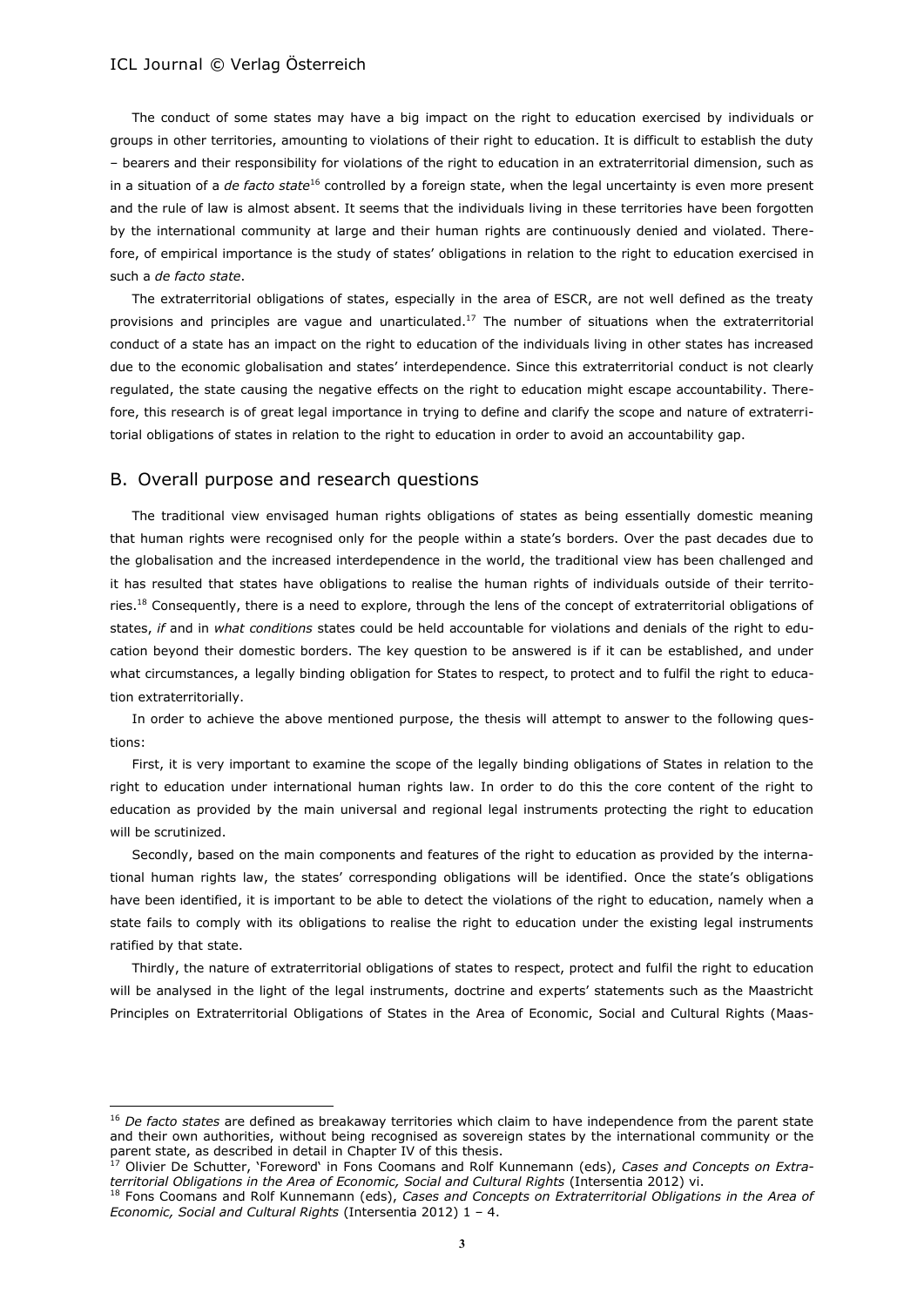tricht Principles).<sup>19</sup> For a better illustration, a case – study will be conducted in order to explore the extraterritorial obligations of states in a specific situation involving an extraterritorial dimension that of a *de facto state*.

The right to education involves four key actors: the state as the provider and funder of education and the main duty – bearer, the child as the holder of the right to education and of the duty to comply with compulsory – education requirements, the child's parents who are the first educators, and professional educators, namely the teachers.<sup>20</sup> Here the focus will be on the states' obligations as the main duty - bearers in realising the right to education.

# C. Limitations

The present thesis has some limitations. First, the research will not consist of a comprehensive analysis of all aspects of the right to education under international human rights law, but will rather focus on the legal obligations and accountability of the states as duty – bearers in respecting, protecting and fulfilling the right to education in an extraterritorial dimension, violations and denials of the right and available remedies.

Second, the research will not look at the extraterritorial obligations of states in the area of ESCR in general, but it will try to determine such obligations of States in relation to the right to education. However, an overview of the most relevant findings of the CESCR and of the recent developments in the area of ESCR, such as the Maastricht Principles, is needed for a better understanding of the topic.

Given the limited space of this paper, it is difficult to treat all aspects of extraterritorial obligations in relation to the right to education and to deal with all scenarios involving extraterritorial conduct. Therefore the violation of the right to education in a situation of a *de facto state* will be studied in depth based on a case solved by the ECtHR. Extraterritorial obligations of states to realise the right to education in other circumstances such as in the development or trade context and as members of international organisations are not treated in this paper.

# D. Terminology

l

In a wide sense, education implies '[…] the entire process of social life by means of which individuals and social groups learn to develop consciously within, and for the benefit of, the national and international communities, the whole of their personal capacities, attitudes, aptitudes and knowledge $^{21}$  while in a narrow sense, education means formal institutional instruction and teaching.<sup>22</sup> The right to education as provided by international legal instruments and as dealt with in this thesis, refers primarily to education in its narrower sense.

The term extraterritorial obligations refers to the human rights obligations of states towards individuals living outside their national borders, in foreign territories, and it will be used in this sense in the present thesis in line with the academics' preference<sup>23</sup> and the Maastricht Principles. Domestic obligations were defined as the obligations incumbent to the state within its territory and toward its citizens.<sup>24</sup> Also, foreign state refers to a state other than the domestic state.

Other specific notions such as the obligation of international cooperation and assistance, the obligations to respect, to protect and to fulfil the right to education will be defined and explained within the thesis.

<sup>&</sup>lt;sup>19</sup> Maastricht University and the International Commission of Jurists, Maastricht Principles on Extraterritorial<br>Obligations of States in the Area of ESCR (28 Sentember 2011) Obligations of States in the Area of ESCR (28 September 2011) [<http://www.fian.org/fileadmin/media/publications/2012.02.29\\_-](http://www.fian.org/fileadmin/media/publications/2012.02.29_-_Maastricht_Principles_on_Extraterritorial_Obligations.pdf)

[\\_Maastricht\\_Principles\\_on\\_Extraterritorial\\_Obligations.pdf](http://www.fian.org/fileadmin/media/publications/2012.02.29_-_Maastricht_Principles_on_Extraterritorial_Obligations.pdf) >accessed on 25 April 2013. <sup>20</sup> Tomasevski, *Education Denied. Costs and Remedies* (n 1) 55.

<sup>&</sup>lt;sup>21</sup> UNESCO, `Recommendation concerning Education for International Understanding, Co-operation and Peace and Education relating to Human Rights and Fundamental Freedoms' (19 November 1974) art 1 (a) [<http://www.unesco.org/education/nfsunesco/pdf/Peace\\_e.pdf>](http://www.unesco.org/education/nfsunesco/pdf/Peace_e.pdf)accessed on 20 February 2013. <sup>22</sup> Beiter (n 4) 19.

<sup>&</sup>lt;sup>23</sup> Mark Gibney, 'On Terminology: Extraterritorial Obligations' in Malcolm Langford and Wouter Vandenhole and Martin Scheinin and Willem Van Genugten (eds), *Global Justice, State Duties. The Extraterritorial Scope of Economic, Social and Cultural Rights in International Law* (Cambridge University Press 2013) 32 – 47.

<sup>24</sup> Malcolm Langford and Wouter Vandenhole and Martin Scheinin and Willem Van Genugten (eds), *Global Justice, State Duties. The Extraterritorial Scope of Economic, Social and Cultural Rights in International Law* (Cambridge University Press 2013) 12.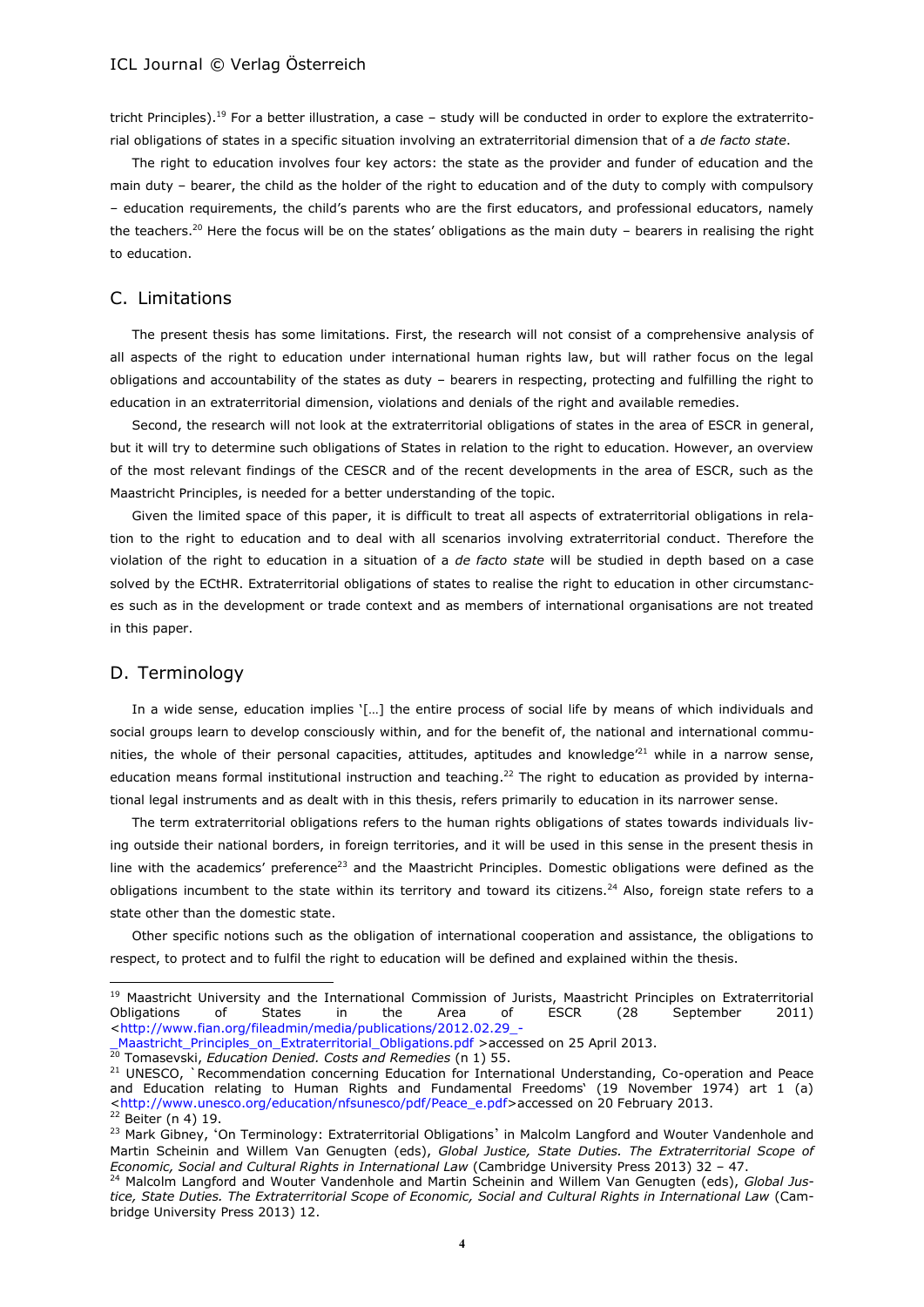# E. Structure and methodology

In order to answer to the research questions, I will proceed as following: the first step is to analyse the substance and normative aspects of the right to education in international human rights law. The second step is to determine the legal obligations of the duty – bearers and to identify violations of the right to education. In a third step, the focus of the research will be on the extraterritorial obligations of states in the area of ESCR and in particular in relation to the right to education, where the scope and legal nature of such obligations will be explored. As a fourth step, the division of responsibility between the actors involved in realising the right to education will be tackled. Then I will attempt to apply the normative provisions and the doctrinal findings to a concrete case of violation of the right to education in a *de facto state* situation. Finally, some conclusions will be drawn in answering the research questions.

This thesis has a legal approach focusing on the legal content of the right to education, the legally binding nature and content of extraterritorial obligations of States in relation to this right, violations, accountability mechanisms and available remedies.

The research questions will be treated on a basis of a descriptive, analytical and normative approach, using both primary sources such as international and regional legal instruments, case law, General Comments, reports of the UN Special Rapporteur on the Right to Education, experts' principles such as the Maastricht Principles, as well as secondary sources such as books and academic articles, NGOs' reports, other internet sources. The doctrinal findings and theoretical analysis are supported, as far as possible, by concrete examples of case – law. A case – study will be conducted for a better exemplification.

In conclusion, the hypothesis of the present research is that the right to education is not only a domestic matter, but states have the duty to respect, protect and fulfil the right to education beyond their domestic borders and they can be held accountable in case of violations and abuses at any time. The questions to be answered are *if* and in *what circumstances* states can be held *legally* responsible for denials and violations of the right to education beyond their domestic borders.

# II. EDUCATION AS A HUMAN RIGHT

#### A. A rights based approach to education

 $\overline{\phantom{a}}$ 

'The right to education straddles the division of human rights into civil and political, on the one hand, and economic, social and cultural, on the other hand. It embodies them all.*'* 25

As already expressed in the first chapter, the right to education belongs to both categories of rights: its civil and political dimension is represented by the state's obligations not to interfere with the freedom of parents to have their children educated according with their own beliefs or with the free establishment of schools, while the state's obligation to provide education and to finance the education system entail the social and economic dimension of the right to education.

This distinction is important as courts and human rights bodies have dealt mostly with the civil and political aspects of the right to education as will be further discussed in this thesis. The reluctance of the courts to deal with the economic and social aspect of the right to education has its roots in the old, traditional view that ESCR are not justiciable and are more of a political nature, while civil and political rights could easily be applied by courts and other judicial bodies.<sup>26</sup>

The more modern view supports the justiciability of ESCR, including of the right to education, $27$  as their content and the corresponding obligations of states have been clarified through the General Comments<sup>28</sup> of the

<sup>25</sup> Katarina Tomasevski, *Human Rights Obligations: Making Education Available, Accessible, Acceptable and Adaptable* (Novum Grafiska AB 2001) 9.

<sup>&</sup>lt;sup>26</sup> Asbiorn Eide, `Economic, Social and Cultural Rights as Human Rights' in Asbiorn Eide and Catarina Krausse and Allan Rosas (eds), *Economic, Social and Cultural Rights, A Textbook* (2nd edn Martinus Nijhoff 2001) 10.  $27$  Fons Coomans, Iusticiability of the Right to Education' (2009) 02 Erasmus Law Review 427.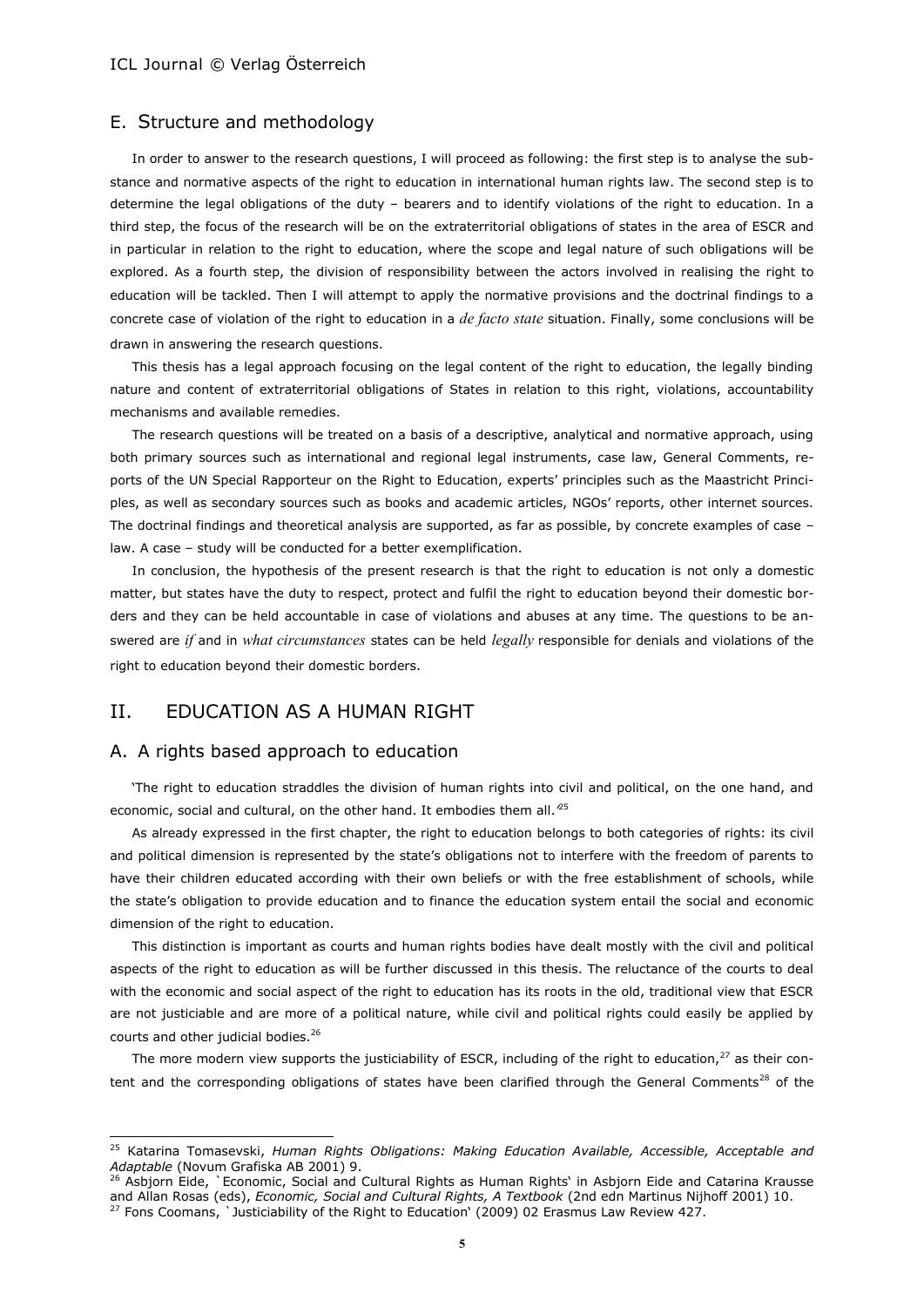CESCR, and also by scholars, experts and practitioners. The General Comments were characterised as soft-law instruments which do not create any new rules, but are intended to define and clarify the provisions of the human rights treaties.<sup>29</sup> Even if they are not legally binding instruments, the General Comments are useful tools in assessing states' obligations to realise ESCR, including the right to education. Also, the work conducted within the UN Special Procedures such as the UN Special Rapporteur on the Right to Education has proved to be very important in strengthening the protection of the right to education.

In her reports, the former UN Special Rapporteur on the Right to Education, Katarina Tomasevski, has stressed for a human rights based approach to education.<sup>30</sup> The human rights based approach is useful in the sense that it helps to better identify the human rights obligations of the duty – bearers, as human rights law focuses on the vertical relation between the individuals as rights – holders and the state as duty – bearer. Hence, this approach helps in determining what states, individually and collectively, ought to do (such as providing free and compulsory education for all school – age children) and what they ought not to do (such as subjecting schoolchildren to indoctrination). $31$  In the context of extraterritorial human rights obligations, as it will be further discussed below, the same vertical relationship is being analysed, but in this context as a diagonal line between foreign States and persons living in other states.<sup>32</sup>

With the same purpose of clarifying the content of the right to education and the states' obligations in relation to this right, the `4 As Right to Education Framework' has been developed by the former UN Special Rapporteur on the Right to Education, Katarina Tomasevski,<sup>33</sup> and by the CESCR in its General Comment No 13 on the Right to Education.<sup>34</sup>

The 4 As Framework shows the inter-relatedness of the individual components of the right to education and the counterpart States' human rights obligations.<sup>35</sup> According to this framework, the right to education includes the following four inter-related and essential features:

- *Availability*<sup>36</sup> requires that functioning educational institutions and programmes are available in sufficient quantity meaning that all institutions and programmes are likely to require buildings or other protection from the elements, sanitation facilities for both sexes, safe drinking water, trained teachers receiving domestically competitive salaries, teaching materials, while other require facilities like library or computer facilities.
- *Accessibility* requires that the system is non- discriminatory and accessible to all, and that positive steps are taken to include the most marginalised. Accessibility has three overlapping dimensions: non-discrimination, physical accessibility and economic accessibility.<sup>37</sup> How the accessibility of the right to education is seriously affected will be also subject of analysis in the case – study presented later in Chapter V.
- *Acceptability* requires that the form and substance of education, including curricula and teaching methods have to be acceptable, relevant, culturally appropriate and of good quality, to students and, in appropriate cases, parents.<sup>38</sup>

<sup>&</sup>lt;sup>28</sup> UN CESCR, `General Comment No. 3. The Nature of States Parties Obligations' UN Doc. E/1991/23 (14 December 1990)

[<sup>&</sup>lt;http://www.unhchr.ch/tbs/doc.nsf/0/94bdbaf59b43a424c12563ed0052b664#\\*%20Contained%20i>](http://www.unhchr.ch/tbs/doc.nsf/0/94bdbaf59b43a424c12563ed0052b664#*%20Contained%20i)accessed on 17 February 2013.

<sup>&</sup>lt;sup>29</sup> Michael Wabwile, `Re-examinig States' External Obligations to Implement Economic and Social Rights of Children' (2009) 22 Canadian Journal of Law and Jurisprudence 407, 433, 448.

<sup>30</sup> UN, `Preliminary Report of the Special Rapporteur on the Right to Education Katarina Tomasevski' UN Doc. E/CN.4/1999/49 (13 January 1999) [13], [14] [<http://www.unhchr.ch/Huridocda/Huridoca.nsf/TestFrame/6a76ced2c8c9efc780256738003abbc8?Opendocum](http://www.unhchr.ch/Huridocda/Huridoca.nsf/TestFrame/6a76ced2c8c9efc780256738003abbc8?Opendocument) [ent](http://www.unhchr.ch/Huridocda/Huridoca.nsf/TestFrame/6a76ced2c8c9efc780256738003abbc8?Opendocument) >accessed on 20 February 2013.

<sup>31</sup> Katarina Tomasevski, *Education Denied. Costs and Remedies* (first edn Zed Books Ltd. 2003) 9.

<sup>32</sup> Wabwile (n 29) 415.

<sup>&</sup>lt;sup>33</sup> UN Special Rapporteur on Education Katarina Tomasevski (n 30) [42] - [74].

<sup>&</sup>lt;sup>34</sup> UN CESCR, `General Comment No. 13. The Right to Education' UN Doc. E/C.12/1999/10 (8 December 1999)[<http://www.unhchr.ch/tbs/doc.nsf/0/ae1a0b126d068e868025683c003c8b3b?Opendocument>](http://www.unhchr.ch/tbs/doc.nsf/0/ae1a0b126d068e868025683c003c8b3b?Opendocument%3eaccessed)accessed on 17 February 2013 [6].

<sup>35</sup> Tomasevski, *Human Rights Obligations: Making Education Available, Accessible, Acceptable and Adaptable* (n 25) 13.

 $36$  UN CESCR, General Comment No. 13, UN Doc. E/C.12/1999/10 (8 December 1999) [6] (a).

 $37$  Ibid [6] (b).

 $38$  Ibid [6] (c).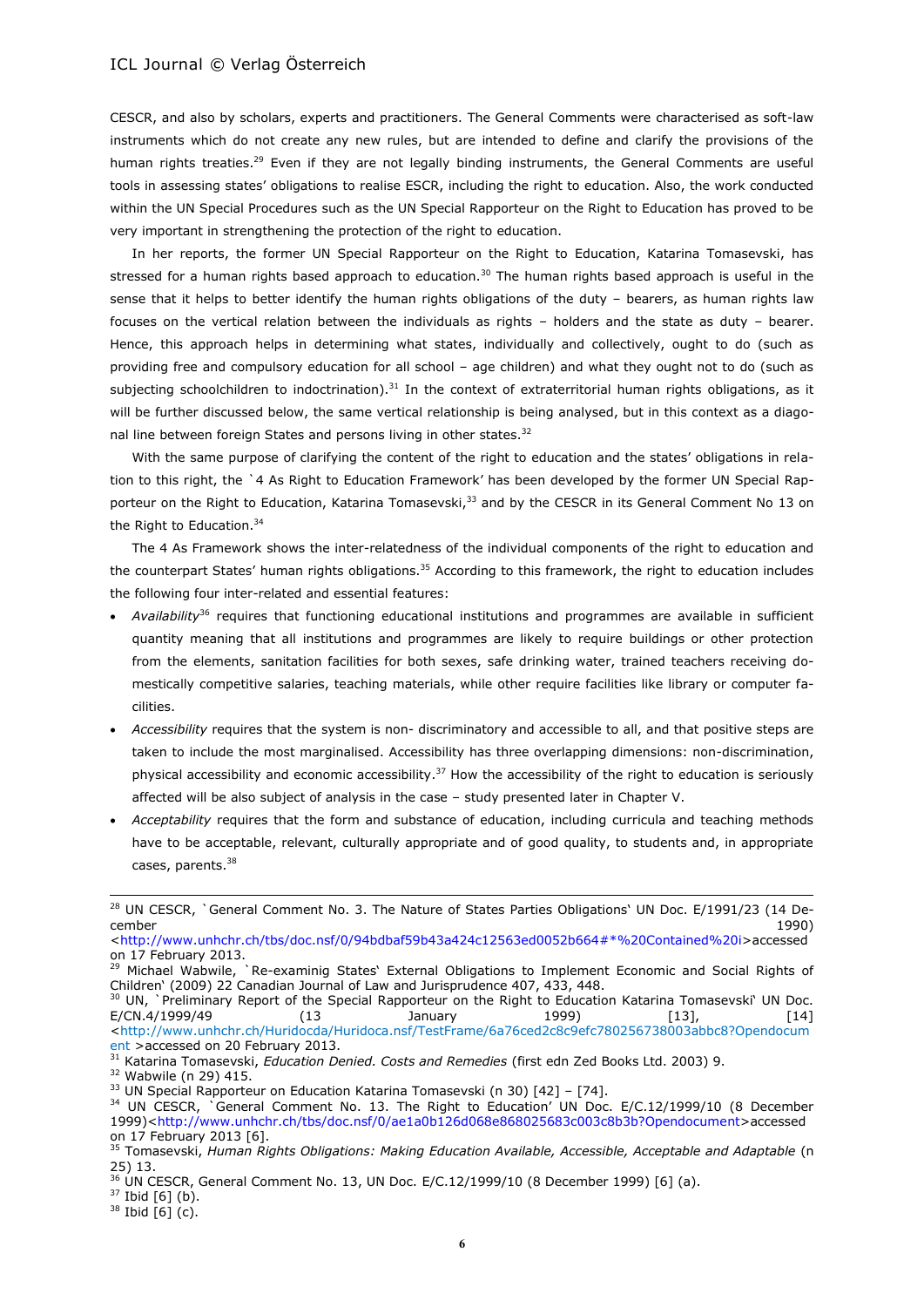*Adaptability* requires that education has to be flexible so it can adapt to the needs of changing societies and communities and respond to the needs of students within their diverse social and cultural settings.<sup>39</sup>

It is important to mention that all the 4 As need to be complied with simultaneously in order for the right to education to be realised. It was argued<sup>40</sup> that even if the state has succeeded to make education compulsory and free, but indoctrination is used in schools and the parents' and pupils' freedom of choice is not respected, the right to education is partly denied. As already adopted by the CESCR and used by experts on the right to education<sup>41</sup>, the 4 As Framework is very important in assessing states' compliance with their obligations, as it matches individual rights to states' obligations, and hence facilitates the process of identifying violations and denials of the right to education. These are the reasons why the 4As Framework has been chosen as a model for analysis of states' obligations in the case study later in this paper.

In conclusion, in accordance with the human rights based approach, it is important, as a first step, to define the substance of the right to education and to identify the existing legal mechanisms and forums available to rights – holders so that they can claim their rights in case of denials and violations. To this aim, the next section consists of an overview of the most relevant universal and regional legal instruments protecting the right to education.

### B. The protection of the right to education under human rights law

Due to the limited space, only some significant aspects of various provisions will be analysed, and not the entire international legal framework referring to the right to education. The focus of the analysis will be on the substance of the right, the nature of the states' obligations as duty – bearers in realising the right to education and the available remedies (judicial or non-judicial) under the respective legal instruments.<sup>42</sup>

# 1. The protection of the right to education by international legal instruments

#### a. Universal Declaration of Human Rights

A general right to education was specifically articulated for the first time in an international instrument through the article 26 of the UDHR.<sup>43</sup> The UDHR recognised the right of every person to receive an education, the right of parents to choose their children's education and made reference to the aims of education such as the full development of the human personality and the strengthening of respect for human rights and fundamental freedoms. Of major relevance are the provisions of article 22 of UDHR which set the premises for the discussion on the extraterritorial obligations of states in relation to the right to education providing that: 'everyone [...] is entitled to realisation, through national effort and international co-operation […] of the economic, social and cultural rights indispensable for his dignity and the free development of his personality*.*' 44

Even if the UDHR is of a non – binding nature as a resolution of the UN General Assembly, scholars have supported and emphasized the nature of *customary law* of the UDHR<sup>45</sup> and therefore that the right to educa-

l

 $39$  Ibid [6] (d).

<sup>40</sup> Peter Hyll – Larsen and Angela Melchiorre, `Entitled to Education. Using International Human Rights Law to Advocate for the Right to Education in the Occupied Palestinian Territory' (Right to Education Project, London, 2012) [<http://www.right-to-](http://www.right-to-education.org/sites/r2e.gn.apc.org/files/Report_Entitled%20to%20Education_2012.pdf)

[education.org/sites/r2e.gn.apc.org/files/Report\\_Entitled%20to%20Education\\_2012.pdf>](http://www.right-to-education.org/sites/r2e.gn.apc.org/files/Report_Entitled%20to%20Education_2012.pdf) accessed on 5 March 2013).

<sup>41</sup> Ibid, Hyll – Larsen and Melchiorre use the 4 As Framework in assessing the obligations of Israel and of the Palestinian authorities in relation to the right to education in the occupied Palestinian territory.

<sup>42</sup> The term *instrument* refers to both human rights treaties of binding nature and soft-law documents.

<sup>43</sup> Klaus Dieter Beiter, *The Protection of the Right to Education by International Law*, *Including a Systematic Analysis of Article 13 of the International Covenant on Economic, Social and Cultural Rights* (Martinus Nijhoff Publishers 2006) 90.

<sup>44</sup> Universal Declaration of Human Rights, UNGA Res 217 A (III) (10 December 1948) art. 22[<http://daccess](http://daccess-dds-ny.un.org/doc/RESOLUTION/GEN/NR0/043/88/IMG/NR004388.pdf?OpenElement)[dds-ny.un.org/doc/RESOLUTION/GEN/NR0/043/88/IMG/NR004388.pdf?OpenElement>](http://daccess-dds-ny.un.org/doc/RESOLUTION/GEN/NR0/043/88/IMG/NR004388.pdf?OpenElement) accessed on 20 February 2013.

<sup>&</sup>lt;sup>45</sup> Jaime Oraa Oraa, `The Legal Value of the Universal Declaration' in Felipe Gomez Isa and Koen De Feyter (eds), *International Protection of Human Rights. Achievements and Challenges* (University of Deusto 2006)  $117 - 132$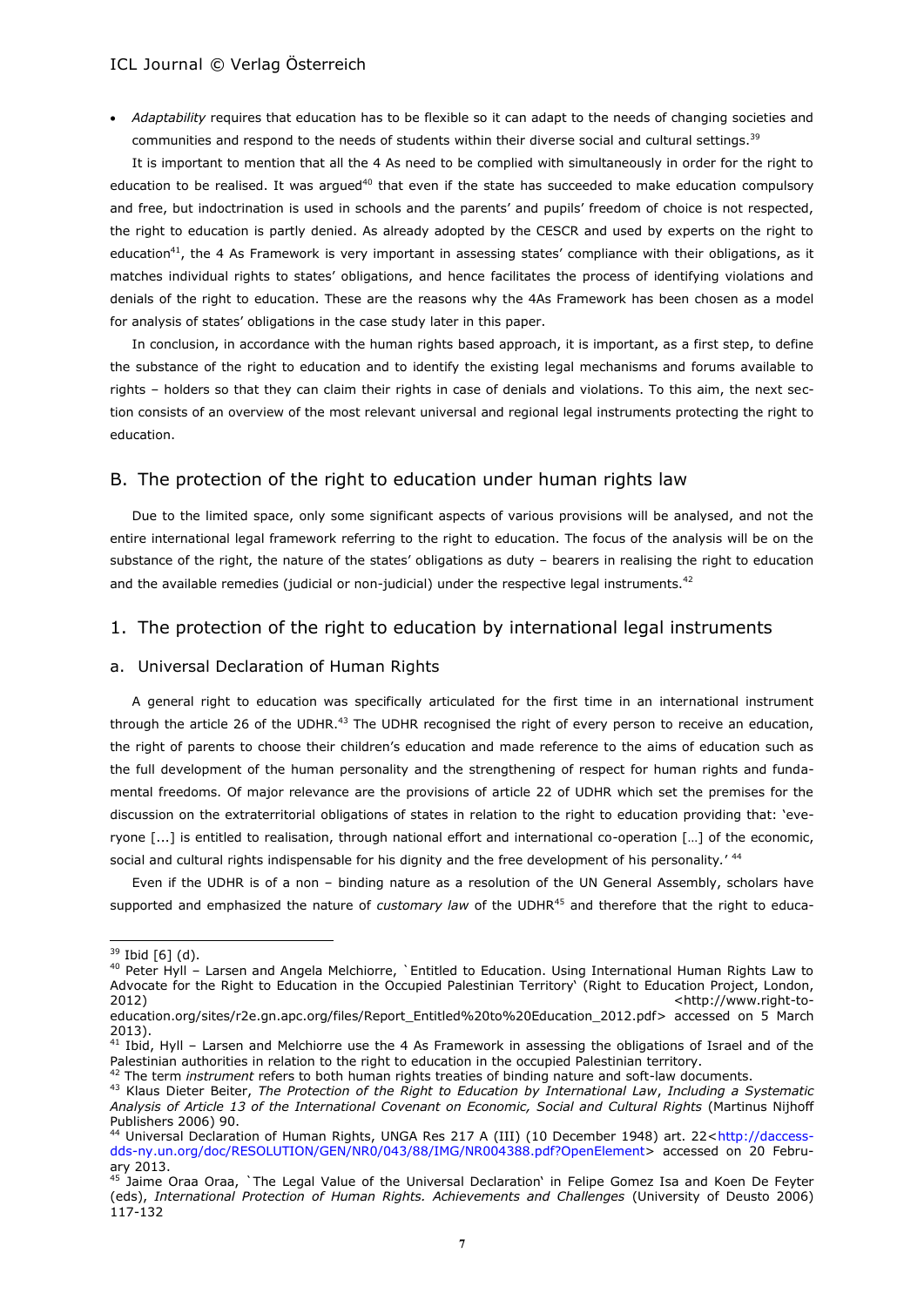tion, namely the right to free and compulsory primary education and the right not to be discriminated against in the enjoyment of the right to education forms part of customary law.<sup>46</sup> Moreover, it has been argued that a state which has not ratified the ICESCR, that guarantees the right to free and compulsory primary education in article 13 (2) (a) and the right not to be discriminated against in the enjoyment of educational rights in article 13 read with article 2 (2), will nevertheless, be obliged to realize these rights as the state's obligations flow from customary international law*.* <sup>47</sup> Notwithstanding the above mentioned academic opinions as regards the customary law nature of the UDHR, in practice the right – holders will be faced with the difficulty of not being able to hold states accountable for violations of the right to education based on the provisions of UDHR only, taking the lack of any remedies into account*.*

#### b. International Covenant on Economic, Social and Cultural Rights

In 1966, the right to education as a universal human right was incorporated into the legally binding provisions of article 13 and article14 of the ICESCR, which are more detailed and thus viewed as constituting a codification of the right to education in international law.<sup>48</sup>

More important, unlike the UDHR which is a UN General Assembly Resolution of non – binding nature, the ICESCR is an international convention which imposes legally binding obligations on state parties. The provisions laid down in article 13 and 14 of the ICESCR refer to the states' obligations of immediate nature to provide primary education free for all and the '[...] immediate obligation to take steps towards the realization of secondary, higher and fundamental education [...]'.<sup>49</sup>

Of importance for the present analysis of the extraterritorial obligations of states in relation to the right to education are the provisions of article 13 (2) of ICESCR, which imposes on States the obligation to provide different levels of education and must be read together with article 2 (1) of ICESCR which provides that states parties to the Covenant must take steps, '[...] individually and through international assistance and cooperation, especially economic and technical to the maximum of [their] available resources, with a view to achieving progressively the full realization of the rights recognized in the [ICESCR] [....]'. Scholars have questioned<sup>50</sup> if the provisions of article 13 (2) of ICESCR read with article 2 (1) of ICESCR should be understood as entailing instructions to the states to take actions and to devote financial, technical and other resources available nationally or obtained from international sources to realise the right to education, rather than as entailing actionable entitlements of the individual. This thesis will try to answer to the question whether these provisions of the ICESCR constitute a legally binding obligation for States parties and if they, as a result thereof, trigger responsibility in case of non-compliance.

As regards the available remedies, the most welcomed development in the area of ESCR is the entry into force<sup>51</sup> of the Optional Protocol to the ICESCR (OP – ICESCR)<sup>52</sup> which provides that any individuals or groups of individuals under the jurisdiction of a state party can submit a complaint claiming to be victims of a violation of any of the ESCR provided by the ICESCR.<sup>53</sup> Therefore, the CESCR does not examine legislation in abstract and general terms under this procedure, but a concrete violation of which an individual should claim to be a victim.<sup>54</sup> Even if the CESCR does not issue judicial decisions and the OP – ICESCR creates a *quasi-judicial mechanism*, the mandate of the CESCR in deciding whether in a particular situation a violation of the right to education has occurred is of great importance for strengthening the protection of the right to education.

 $\overline{\phantom{a}}$ 

 $^{50}$  Beiter (n 43) 98.

<sup>46</sup> Beiter(n 43) 44-46.

<sup>47</sup> Ibid 46.

<sup>48</sup> Ibid 86.

<sup>49</sup> UN CESCR, `General Comment No. 13' UN Doc. E/C.12/1999/10 (8 December 1999) [51], [52].

<sup>&</sup>lt;sup>51</sup> UN Optional Protocol to the ICESCR has entered into force on 5 May 2013[<http://www2.ohchr.org/english/bodies/cescr/>](http://www2.ohchr.org/english/bodies/cescr/)accessed on 20 May 2013.

UN Optional Protocol to the ICESCR, UN Doc. A/RES/63/117 (10 December 2008) [<http://www2.ohchr.org/english/law/docs/A.RES.63.117\\_en.pdf>](http://www2.ohchr.org/english/law/docs/A.RES.63.117_en.pdf)accessed on 20 May 2013.

 $53$  Ibid art 2.

<sup>54</sup> Marco Odello and Francesco Seatzu, *The UN Committee on Economic, Social and Cultural Rights*. *The Law, Process and Practice* (Routledge 2013) 31.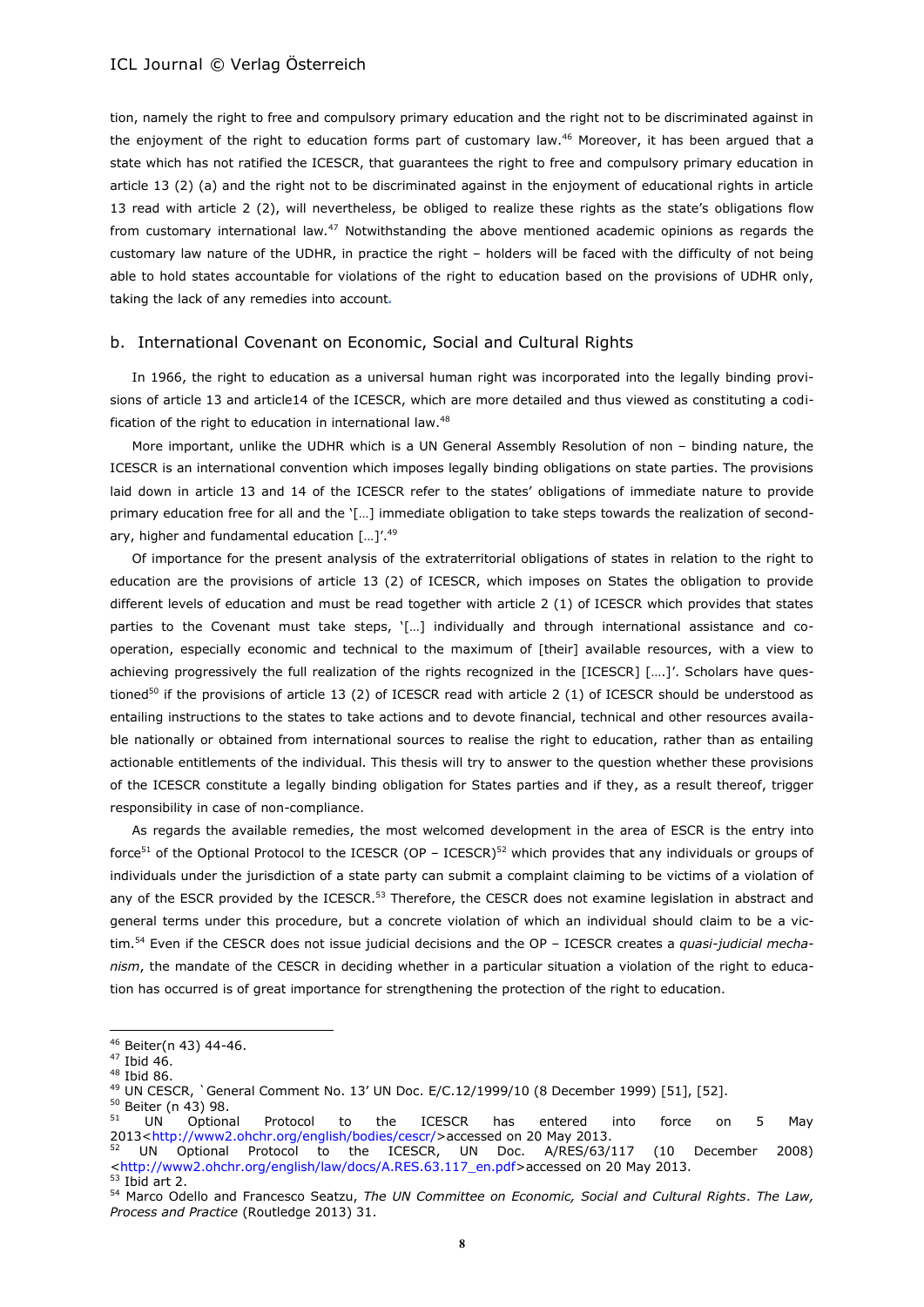## c. Convention on the Rights of the Child

The Convention on the Right of the Child (CRC)<sup>55</sup> provides in article 28 and article 29 the states' obligations in relation to the right to education.

Of relevance for the present research are the references to *international cooperation* throughout the CRC. Thus references to extraterritorial obligations are noticed in the final paragraph of the preamble, article 4 of the CRC and, most important in article 28 of the CRC which provides that '[s]tates parties shall promote and encourage international co-operation in matters relating to education […]. In this regard, particular account shall be taken of the needs of developing countries.' It was observed<sup>56</sup> that the CRC emphasized the necessity of international cooperation for effective implementation of the rights of the child, bringing more explicit provisions as regards the extraterritorial obligations than the ICESCR, by referring for example to the 'needs of developing countries'. If such provisions can be interpreted as entailing legally binding obligations for states in a position to assist will be further discussed in this thesis.

The interpretations given to the provisions of the CRC by the ComRC through its General Comments are of great value in clarifying and interpreting the content of all rights of the child, including the child's right to education. It is important to mention that, even not yet in force $57$ , the Optional Protocol to the CRC on a Communications Procedure gives the possibility to individuals or groups of individuals, within the jurisdiction of states parties, to submit complaints to the ComRC in case their right to education as well as other rights protected by the CRC have been violated.<sup>58</sup>

# 2. The protection of the right to education by regional legal instruments

#### a. Instruments of the Council of Europe

Within the European context, relevant provisions on the right to education are provided by the European Convention on Human Rights (ECHR)<sup>59</sup> and the European Social Charter (ESC)<sup>60</sup>.

Article 2 of the Protocol 1 to the ECHR provides that: 'no person shall be denied the right to education […] the State shall respect the right of parents to ensure such education and teaching in conformity with their own religious and philosophical convictions'. The negative formulation of the first sentence of article 2 Protocol 1 ECHR seems to imply that the freedom aspect of the right to education rather than its social aspect is provided for<sup>61</sup> and that more attention is given to the rights of the parents to choose for their children' education than to the right of children to receive an education.<sup>62</sup> In determining the nature of states' obligations deriving from such a provision, the study of the *travaux preparatoires* <sup>63</sup> of article 2 Protocol 1 ECHR and the case law of the ECtHR supports a negative construction of the right to education. For example, in the *Case relating to certain aspects of the laws on the use of languages in education in Belgium* (*Belgian Linguistics Case*), the Court stated

<sup>55</sup> UN Convention on the Rights of the Child, UN Doc. A/RES/44/25 (20 November 1989)[<http://treaties.un.org/Pages/ViewDetails.aspx?mtdsg\\_no=IV-11&chapter=4&lang=en>](http://treaties.un.org/Pages/ViewDetails.aspx?mtdsg_no=IV-11&chapter=4&lang=en)accessed on 5 March 2013.

<sup>56</sup> Malcolm Langford and Fons Coomans and Felipe Gomez Isa `Extraterritorial Duties in International Law', in Malcolm Langford and Wouter Vandenhole and Martin Scheinin and Willem Van Genugten (eds), *Global Justice, State Duties. The Extraterritorial Scope of Economic, Social and Cultural Rights in International Law* (Cambridge University Press 2013) 80.

<sup>57</sup> UN Optional Protocol to the CRC on a Communications Procedure, UN Doc. A/RES/66/138 (27 January 2012) [<http://treaties.un.org/doc/source/signature/2012/a-res-66-138-english.pdf>](http://treaties.un.org/doc/source/signature/2012/a-res-66-138-english.pdf)accessed on 6 July 2013, art. 19 (1) provides: `Protocol shall enter into force three months after the deposit of the tenth instrument of ratification or accession.' By 15 January 2014, nine States have ratified this Optional Protocol.

 $\frac{58}{59}$  Ibid art. 5. <sup>59</sup> Council of Europe, European Convention of Human Rights (4 November 1950)[<http://www.echr.coe.int/Documents/Convention\\_ENG.pdf>](http://www.echr.coe.int/Documents/Convention_ENG.pdf)accessed on 3 April 2013.

<sup>&</sup>lt;sup>60</sup> Council of Europe, European Social Charter (18 October 1961)[<http://conventions.coe.int/Treaty/en/Treaties/Html/035.htm>](http://conventions.coe.int/Treaty/en/Treaties/Html/035.htm)accessed on 3 April 2013.

<sup>61</sup> Beiter (n 43) 162.

 $62$  Manfred Nowak, `The Right to Education-Its Meaning, Significance and Limitations' (1991) 09 Netherlands Quarterly of Human Rights 420.

<sup>63</sup> The initial formulation of article 2 was `Every person has the right to education.' which was changed by the drafting Committee of Experts on Human Rights, in Beiter (n 43) 162.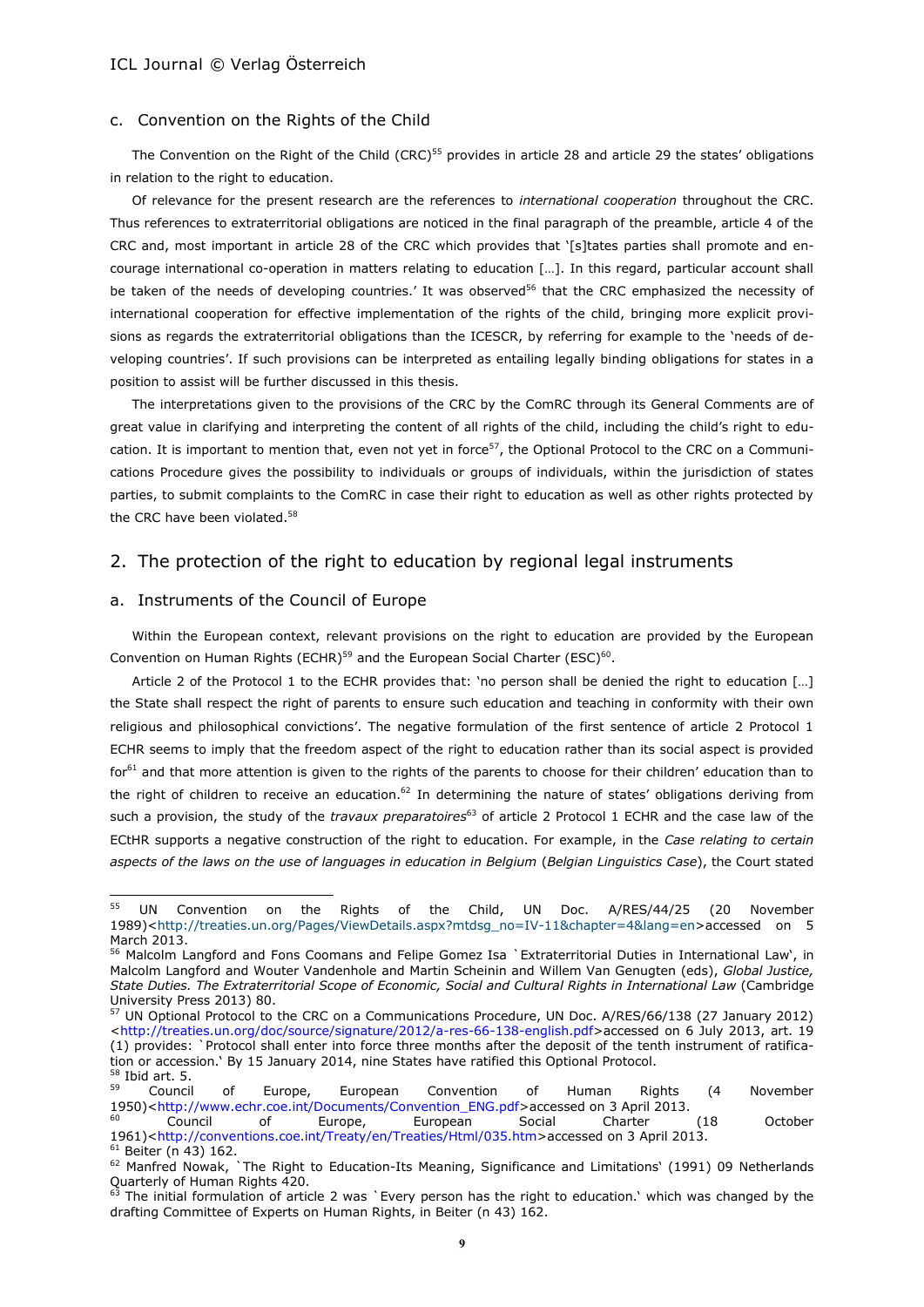that 'the negative formulation indicates, as is confirmed by the "preparatory work"…that the Contracting Parties do not recognise such a right to education as would require them to establish at their own expense, or to subsidise, education of any particular type or at any particular level'.<sup>64</sup>

As regards the social aspect of the right to education, the key question is if somebody can claim that States Parties to the ECHR are under any positive obligation to actively provide educational facilities. In this sense, the ECtHR adopted a *dynamic interpretation* of article 2 of First Protocol by referring to the 'social and technical developments of the time' which could make it necessary to adapt the interpretation of the Convention to secure an effective protection of human rights.<sup>65</sup> Therefore, the ECtHR acknowledged<sup>66</sup> that '[...] it cannot be concluded from [the negative formulation] that the State has no positive obligation to ensure respect for such a right as is protected by Article 2 of the Protocol (P1-2). As a "right" does exist, it is secured, by virtue of Article 1 (art. 1) of the Convention, to everyone within the jurisdiction of a Contracting State'. In interpreting the Court's findings, Beiter has claimed<sup>67</sup> that since article 2 does guarantee the *right to education* and this right has also a positive aspect, like any other rights, it can be concluded that article 2 entails for States a positive obligation to guarantee the minimum content of the right to education (e.g. free primary school). What this minimum content of the right to education entails will be further explained in this thesis.

#### b. African Instruments Protecting the Right to Education

Extensive provisions on the right to education may be found in article 11 of the African Charter on the Rights and Welfare of the Child (ACRWC)<sup>68</sup> which are similar with those contained by the CRC. The African Charter ads, among others, that education shall be directed to the '[…] preservation and strengthening of positive African morals, traditional values and cultures [...]', and to '[...] the promotion and achievements of African unity and solidarity […]'. Another particularity of states' obligations under this Charter is stipulated by article 11 (6) that States parties shall '[…] take all appropriate measures to ensure that children who become pregnant before completing their education shall have the opportunity to continue their education on the basis of their individual ability'. Therefore it imposes an obligation on States not to ban these children from attending the school while many African schools define pregnancy as a disciplinary offence, which usually leads to the expulsion of the pregnant girls from school.<sup>69</sup> The supervision of the ACRWC is entrusted to the Committee on the Rights and Welfare of the Child which considers States' reports, but is also competent to deal with complaints from States parties, individuals, groups of individuals and NGOs.<sup>70</sup>

#### c. The right to education under the American regional system

The right to education is comprehensively dealt by the American human rights system as provisions protecting the right to education can be found in the following instruments:

The American Convention on Human Rights<sup>71</sup> (Pact of San Jose or ACHR) guarantees mainly civil and political rights. In relation to the right to education, article 12 (4) protects the right of parents or guardians '[…] to provide for the religious and moral education of their children or wards that is in accord with their own convictions  $\left[\ldots\right]^{7.72}$  Of particular relevance for the present research are the provisions of article 26 which obliges States parties '[…] to adopt measures, both internally and through international co-operation, especially those of an

<sup>&</sup>lt;sup>64</sup> Case relating to certain aspects of the laws on the use of languages in education in Belgium (Belgian Linguis*tics Case)* App nos 1474/62, 1677/62, 1691/62, 1769/63, 1994/63, 2126/64 (ECtHR 23 July 1968) [3].  $65$  Ibid [5].

<sup>&</sup>lt;sup>66</sup> Ibid [3]. <sup>67</sup> Beiter (n 43) 166.

African Charter on the Rights and Welfare of the Child (11 July 1990) art 11 [<http://www.au.int/en/sites/default/files/Charter\\_En\\_African\\_Charter\\_on\\_the\\_Rights\\_and\\_Wlefare\\_of\\_the\\_Chi](http://www.au.int/en/sites/default/files/Charter_En_African_Charter_on_the_Rights_and_Wlefare_of_the_Child_AddisAbaba_July1990.pdf) [ld\\_AddisAbaba\\_July1990.pdf>](http://www.au.int/en/sites/default/files/Charter_En_African_Charter_on_the_Rights_and_Wlefare_of_the_Child_AddisAbaba_July1990.pdf)accessed on 5 April 2013.

<sup>&</sup>lt;sup>69</sup> Fons Coomans, **Calucation and Work', in Daniel Moeckli**, Sangeeta Shah, Sandesh Sivakumaran and David Harris (eds), *International Human Rights Law* (first edn, Oxford University Press 2010) 283.

 $70$  African Charter on the Rights and Welfare of the Child (n 68) arts 43 - 44.

<sup>&</sup>lt;sup>71</sup> American Convention on Human Rights (22 November 1969) <http://www.oas.org/dil/treaties B-[32\\_American\\_Convention\\_on\\_Human\\_Rights.htm>](http://www.oas.org/dil/treaties_B-32_American_Convention_on_Human_Rights.htm)accessed on 6 April 2013.

 $72$  Ibid art 12 (4).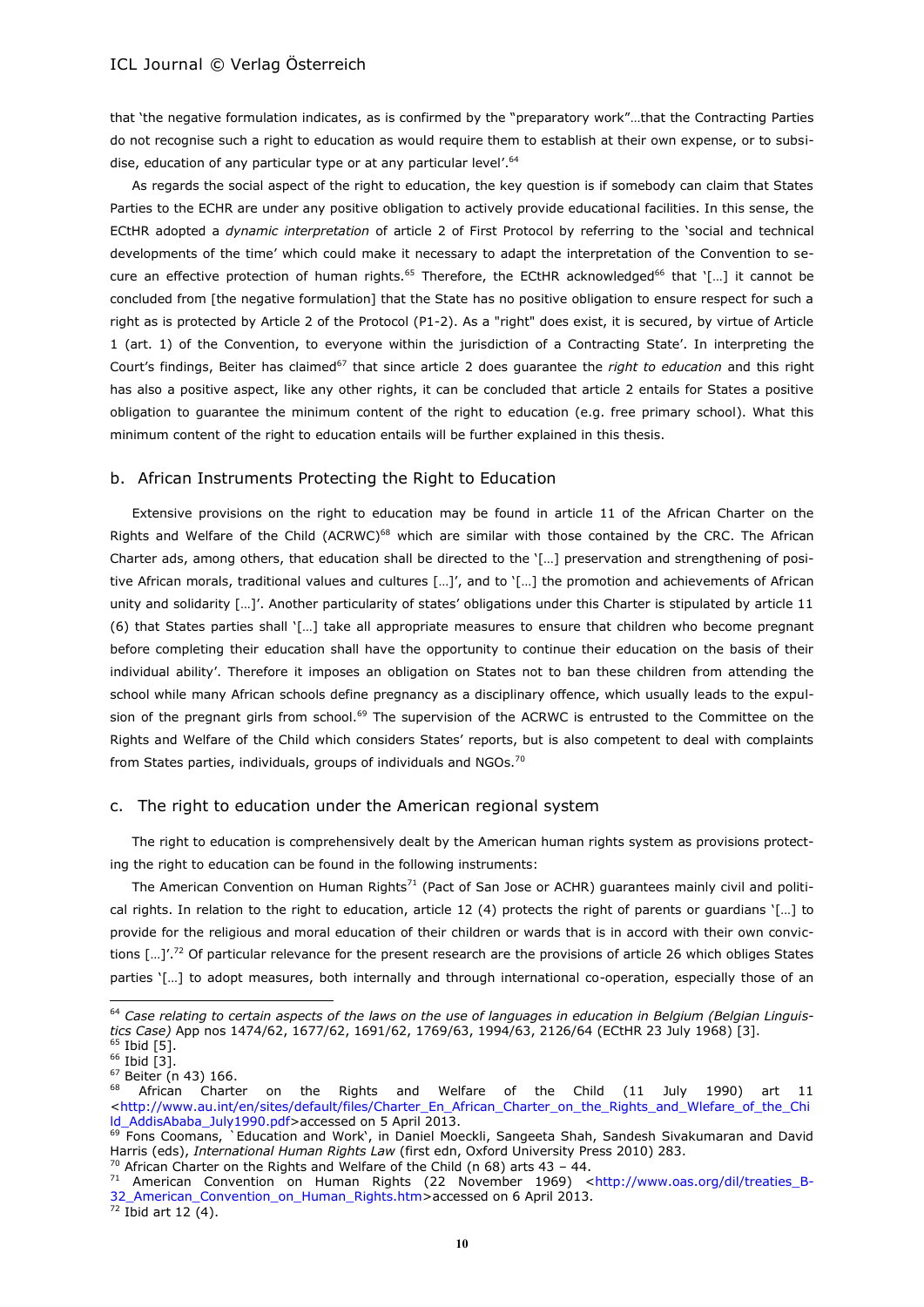economic and technical nature, with a view to achieving progressively, by legislation or other appropriate means, the full realisation of the rights implicit in the economic, social, educational scientific, and cultural standards set forth in the OAS Charter.' This provision reminds of article 2(1) ICESCR referred to above.

The most detailed provisions on the right to education provided by the American system are those to be found in article 13 of the Additional Protocol to the American Convention on Human Rights in the Area of Economic, Social and Cultural Rights (Protocol of San Salvador).<sup>73</sup> Article 13 of Protocol San Salvador closely resembles with article 13 of ICESCR by granting to everyone the right to education, setting the aims of education, establishing the minimum core obligations for all the levels of education and granting to the parents the right to select the type of education to be given to their children. However, it has been noticed<sup>74</sup> that article 13 of Protocol of San Salvador has a more permissive language as instead of requiring that states parties *shall* comply with various obligations, article 13 uses the expression *should* comply with the obligations. As regards the supervision, article 19 (6) of the Protocol of San Salvador provides that in relation to certain rights, namely the right to education and the right to organize trade unions, the individuals as right-holders can use the system of individual petition under the American Convention on Human Rights in order to enforce these rights in case they `are violated by action directly attributable to a State Party to the Protocol'. This last provision shows the importance attributed to the right to education in the American system.

# 3. The core content of the right to education

The analysis of the above mentioned human rights instruments protecting the right to education shows that the right to education contains some important elements which can be defined as the *core content* of the right, without which the right would lose its meaning.<sup>75</sup> Also the General Comments<sup>76</sup> of the CESCR and the case – law helped to better define the core content of the right to education as including the following key elements:

#### a. Access to education on a non-discriminatory basis

Over time, children have been excluded from education by means of all forms of discrimination when girls or black or indigenous children were not admitted to school just because they were female, black or indigenous.<sup>77</sup> Unfortunately, even if the prohibition of discrimination is embedded and expressly provided by most of the legal instruments,<sup>78</sup> discrimination in education is still present in our contemporary society, for example in the context of Roma children in some of the European countries. The ECtHR dealt with cases regarding the access to education of Roma children,<sup>79</sup> but the decisions of the ECtHR in most cases lack implementation at the domestic level and therefore they are non-effective in practice.<sup>80</sup> Also, the girls are continuously discriminated against due to their gender in states like Pakistan where girls were prevented to go to school and therefore they were denied an education.<sup>81</sup>

<sup>&</sup>lt;sup>73</sup> Additional Protocol to the American Convention on Human Rights in the Area of Economic, Social and Cultural Rights, Protocol of San Salvador, (17 November 1988) art 13[<http://www.oas.org/juridico/english/treaties/a-](http://www.oas.org/juridico/english/treaties/a-52.html)[52.html>](http://www.oas.org/juridico/english/treaties/a-52.html)accessed on 6 April 2013.

 $\frac{52.161117}{74}$  Beiter (n 43) 209.

<sup>75</sup> Hyll – Larsen and Melchiorre (n 40) 46; also CESCR, General Comment No 3, UN Doc. E/1991/23 (14 December 1990).

<sup>&</sup>lt;sup>76</sup> CESCR, General Comment No 13, UN Doc. E/C.12/1999/10 (8 December 1999) [57].

<sup>77</sup> Tomasevski, *Education Denied. Costs and Remedies* (n 31) 57.

<sup>78</sup> E.g. UNESCO Convention against Discrimination in Education (14 December 1960) arts 2-5< [http://portal.unesco.org/en/ev.php-URL\\_ID=12949&URL\\_DO=DO\\_TOPIC&URL\\_SECTION=201.html>](http://portal.unesco.org/en/ev.php-URL_ID=12949&URL_DO=DO_TOPIC&URL_SECTION=201.html)accessed on 18 February 2013.

<sup>79</sup> *D.H. and Others v Czech Republic* App no [57325/00](http://hudoc.echr.coe.int/sites/eng/pages/search.aspx#{"appno":["57325/00"]}) (ECtHR, 13 November 2007). The Court found a violation of art 14 ECHR in conjuction with art. 2 of Protocol no. 1 due to the state's placement of Roma people in specialized schools, originally intended for people with mental and social handicaps. 80 Coomans (n 27) 435.

<sup>81</sup>Facts regarding denials of education of girls and the courage of Malala Yousafzai were reported by UNICEF [<http://www.unicefusa.org/campaigns/stand-with-malala/>](http://www.unicefusa.org/campaigns/stand-with-malala/)accessed on 22.03.2013.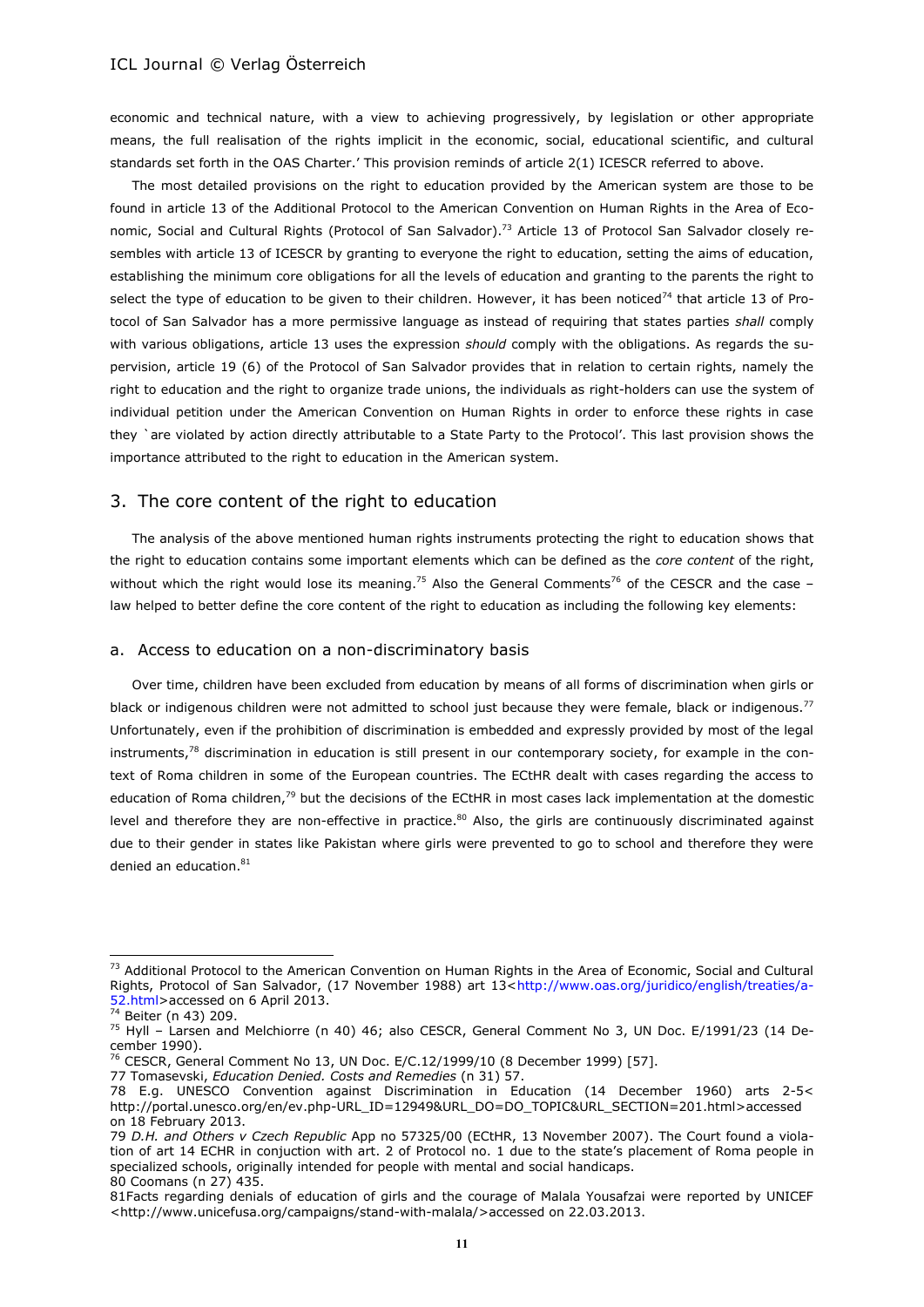#### b. The right to enjoy free and compulsory primary education

States are obliged to ensure free and compulsory primary education for all children *immediately*, or elaborate a plan so as to comply with this obligation as fast as possible.<sup>82</sup> The CESCR has concluded that '[...] article 13 of ICESCR regards States as having the principal responsibility for the direct provision of education in most circumstances'<sup>83</sup> and that states *have an immediate duty* to provide primary education for all<sup>84</sup> . Also states need to make the introduction of compulsory free primary education a priority in their policies of allocating resources.<sup>85</sup>

#### c. Free choice of education

The above mentioned legal instruments, namely the UDHR, the ICESCR and the CRC, guarantee the right of the parents to choose to have their children educated in accordance with their religious, moral and philosophical convictions. This right is violated for example when a State does not respect the free choice and wish of the parents with regard to the religious education of their children.<sup>86</sup> The ECtHR has held in this sense that contracting the states '[…] must take care that information or knowledge included in the curriculum is conveyed in an objective, critical and pluralistic manner [...]<sup>'87</sup> and that states should not '[...] pursue an aim of indoctrination that might be considered as not respecting parents' religious and philosophical convictions' $^{88}$ .

Some argued<sup>89</sup> that another key component of the right to education is the right to be educated in the language of one's choice. In the *Belgian Linguistics Case,* the ECtHR emphasized that `the right to education would be meaningless if it did not imply, in favour of its beneficiaries, the right to be educated in the national language, or in one of the national languages, as the case may be.<sup>'90</sup> The right to be educated in the language of one's choice was also one of the claims raised by the applicants in front of the ECtHR in the case of *Catan v Moldova and Russia* which will be further analysed in this thesis.

All the above mentioned components of the right to education have been defined by the CESCR as the *minimum core content* of the right.<sup>91</sup>

# C. From rights to obligations

In the preceding section the substance and the main elements of the right to education as recognised by the human rights instruments have been analysed. The rights – holders are entitled to enjoy all and any of the various components of the right to education provided by the legal instruments. But in order to be effective, rights require correlative duties<sup>92</sup> and, as shown in Section F above, the right to education as a human right entails corresponding obligations of states.

Therefore, using the rights – based approach, the following sections will try to identify states' obligations to realise the right to education and, subsequently, a method for detecting violations of the right to education will be proposed.

Based on the particular core elements of the right to education already described in Section G 3 above, the CESCR has identified *minimum core obligations* of states, such as for example the obligations to ensure the right of access to public educational institutions and programmes on a non-discriminatory basis and to ensure

<sup>82</sup> ICESCR, UN Doc. A/RES/21/2200 A (16 December 1966) art 14.

<sup>83</sup> UN CESCR, General Comment No. 13, UN Doc. E/C.12/1999/10 (8 December 1999) [48].

<sup>84</sup> UN CESCR, General Comment No. 11, UN Doc. E/C.12/1999/4 (10 May 1999) [9].

<sup>85</sup> UN CESCR, General Comment No. 13 (n 83) [51].

<sup>86</sup> *Lautsi and Others v Italy* App no 30814/06 (ECtHR, 18 March 2011).

<sup>87</sup> *Folgero v Norway* App no 15472/02 (ECtHR, 29 June 2007) [84].

<sup>88</sup> *Campbell and Cosans v United Knigdom* App no 7511/76, 7743/76 (ECtHR, 25 February 1982) [35].

<sup>89</sup> Coomans (n 69) 288, 289.

<sup>90</sup> *Belgian Linguistics Case* (n 64) [3].

 $91$  UN CESCR, General Comment No. 13 (n 83) [57].

<sup>92</sup> Asbjorn Eide, `Economic, Social and Cultural Rights as Human Rights' in Asbiorn Eide and Catarina Krausse and Allan Rosas (eds), *Economic, Social and Cultural Rights, A Textbook* (2nd edn Martinus Nijhoff, 2001) 9, 22.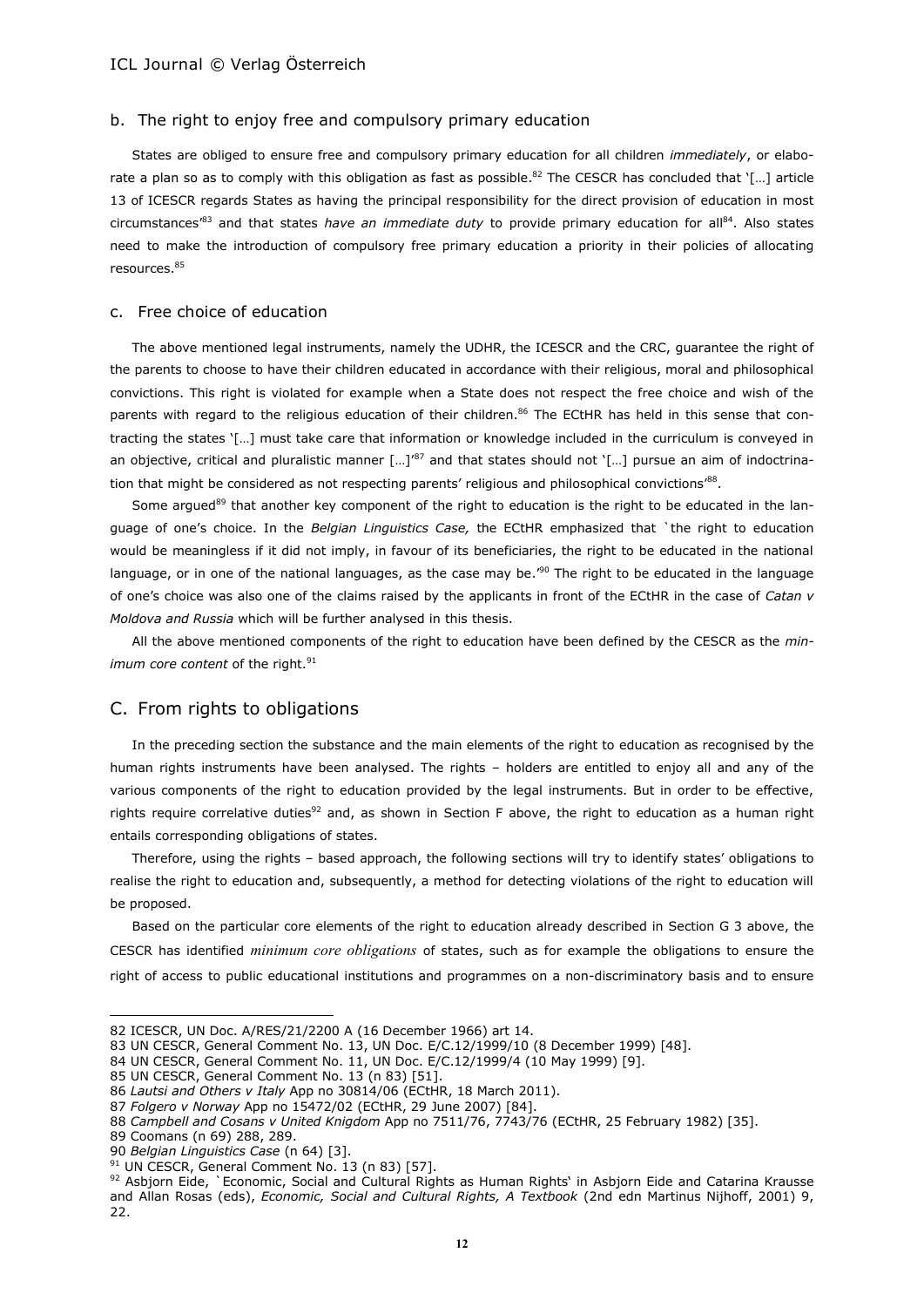the free choice of education without interference from the state or third parties. Thus, complying with the minimum core obligations means that states should fulfil the minimum level of the right to education – described above as the minimum core content. The failure to do so will amount to a violation of the right to education. Complying with a core obligation should not depend upon the availability of resources as the CESCR is very clear in stating that economic restraints cannot be used by states as an excuse or justification for not providing a viable plan for ensuring free primary education for all.<sup>93</sup>

More important, the right to education, like all other human rights, imposes three types or levels of obligations on States: the obligations (i) *to respect*, (ii) *to protect* and (iii) *to fulfil* <sup>94</sup>

- The obligation to respect<sup>95</sup> requires states to avoid measures that hinder or prevent the enjoyment of the right to education. For example, States have an obligation not to discriminate on the basis of sex or ethnic origin with respect to admission to public schools.<sup>96</sup>
- The obligation to protect<sup>97</sup> requires states to take measures that prevent third parties from interfering with the enjoyment of the right to education. To this aim, states should ensure, for example, that third parties, including parents and employers do not stop girls from going to school.<sup>98</sup>
- The obligation to fulfil<sup>99</sup> requires States on one hand to take positive measures that enable and assist individuals and communities to enjoy the right to education (obligation to facilitate) and on the other hand States have an obligation to provide the right to education (obligation to provide). It means in practice that states should take appropriate legislative, budgetary, judicial and other measures in order to set up an education system.

The CESCR stresses that article 13 of ICESCR regards States as having principal `responsibility for the direct provision of education in most circumstances' <sup>100</sup>, which illustrates the obligation to fulfil.

States have the obligations to respect, protect and fulfil each of the essential features - *availability, accessibility, acceptability, adaptability* - of the right to education. When matching the 4As Framework which presents the key features that need to be considered with the three – levels of obligations imposed on states the result is a framework which shows *what* states should do or should not do in order to realise the right to education. By way of example, the State must *respect* the *availability* of education by not closing private schools; the State has the obligation to *fulfil* (provide) the availability of education by actively developing a system of schools, including building classrooms, delivering programmes, providing teaching materials, training teachers and paying them domestically competitive salaries.<sup>101</sup>

As already mentioned, it has been emphasized by the CESCR, that a state cannot escape its obligation to adopt a detailed plan of action for the progressive implementation of compulsory education free of charge for all according to article 14 of ICESCR, on the grounds that the necessary resources are not available. In this context, considering the provisions of article 2.1 and article 23 of ICESCR which refer to *international assistance and cooperation*, where a State lacks the 'financial resources and/or expertise required "to work out and adopt" a detailed plan, the international community has a clear obligation to assist.<sup>102</sup> The interpretation of the States' obligation of *international assistance and cooperation* will be further analysed in detail in Chapter III.

Lastly, when the education is provided, the State has an obligation not to take *retrogressive measures*<sup>103</sup> as States should consider the authoritative instruction of the CESCR given in its General Comment No. 3 that '[…]

 $^{93}$  CESCR, `General Comment No. 11` UN Doc. E/C.12/1999/4 (10 May 1999) [9].

 $94$  CESCR, `General Comment No. 13' UN Doc. E/C.12/1999/10 (8 December 1999) [46].

<sup>&</sup>lt;sup>95</sup> Ibid [47].

<sup>96</sup> Coomans (n 69) 290.

 $97$  CESCR, `General Comment No. 13' UN Doc. E/C.12/1999/10 (8 December 1999) [47].

<sup>&</sup>lt;sup>98</sup> Ibid [50].

<sup>&</sup>lt;sup>99</sup> Ibid [47].

 $100$  Ibid [48].  $101$  Ibid [50].

<sup>102</sup> CESCR, `General Comment No. 11' UN Doc. E/C.12/1999/4 (10 May 1999) [9].

<sup>&</sup>lt;sup>103</sup> Such retrogressive measures can consist for example in the introduction of schools fees where previously education was free.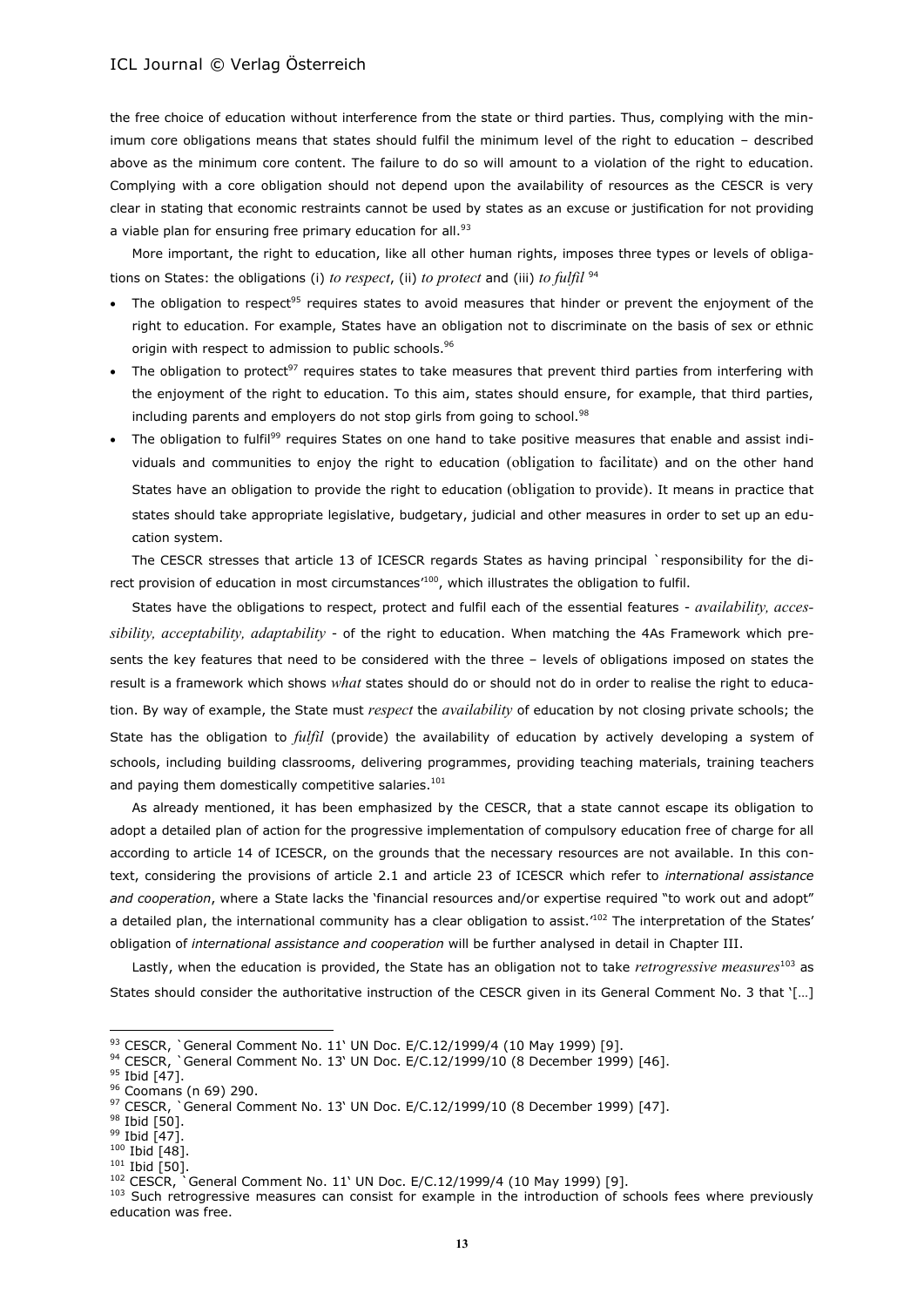any deliberately retrogressive measure …would require the most careful consideration and would need to be fully justified by reference to the totality of the rights provided for in the [ICESCR] and in the context of the full use of the maximum available resources […].'*<sup>104</sup>*

## D. From obligations to violations – identifying violations of the right to education

As expressed even from the introduction, the right to education, when realised, provides a way to economic and personal development and the enjoyment of many other human rights such as the right to food, the right to work or freedom of expression. On the contrary, violations and denials of the right to education lead to the violation of other human rights and to poverty. Therefore, it is of utmost importance to be able to identify, when a state fails to comply with its obligations to realise the right to education – namely to respect, protect and fulfil the right – under the legal instruments ratified by that state.

There is a direct link between the obligations of states and the nature of violations. Generally, violations of the right to education may occur through the direct action of states (acts of commission) or through their failure to take steps required by the legal instruments (acts of omission).<sup>105</sup>

Some illustrative examples of violations of the right to education by the states are given by the CESCR in its General Comment No  $13^{106}$  such as: the introduction or failure to repeal legislation which discriminates against individuals or groups, on any of the prohibited grounds, in the field of education; the failure to introduce as a matter of priority, primary education which is compulsory and available free to all; the closure of educational institutions in times of political tension in non –conformity with the limitations clause of the ICESCR.

Some developments in the area of human rights show the importance of adopting new methods for identifying violations by using (i) human rights indicators in order to determine the level of fulfilment and states' compliance with their human rights obligations<sup>107</sup> and (ii) a *violation approach* in order to assess treaty compliance.<sup>108</sup> These developments help the right – holders to clearly identify what constitutes a violation of the right to education.

By using the 4 As Framework already described above and linking with the obligations of states to respect, protect and fulfil all the four features of the right to education (the 4 As), a framework of violations can be easily built. By way of example, the State's failure to monitor and regulate private education to ensure that it conforms to minimum standards and does not discriminate constitutes a violation through acts of omission of the State. Following the same structure, the failure of state to provide free textbooks or facilitate access to schools for children living in rural areas represents a violation of the state's obligation of fulfilling the accessibility feature of the right to education, namely to provide compulsory education without discrimination, within safe reach and free from direct or indirect costs for children and parents.<sup>109</sup>

In conclusion, the human rights based approach and the 4As framework have proved to be useful tools in matching the components and features of the right to education with corresponding State obligations and in identifying the violations of the right to education by the duty bearers. To this purpose, an overview of the substance of the right to education and available remedies as provided by the legal instruments at international and regional level was necessary. Within the analysis of the legal framework, the complex matter of the extraterritorial obligations of states was envisaged by noting the references to *international cooperation and assistance* contained in the universal instruments as well as in some of the regional legal instruments. Further, the tripartite typology of State obligations – respect, protect, fulfil – in relation to the right to education was addressed.

<sup>104</sup> CESCR, `General Comment No. 3' UN Doc. E/1991/23 (14 December 1990) [9].

<sup>&</sup>lt;sup>105</sup> CESCR, `General Comment No. 13` UN Doc. E/C.12/1999/10 (8 December 1999) [58].

<sup>106</sup> Ibid [59].

<sup>&</sup>lt;sup>107</sup> Sital [Kalantry](http://muse.jhu.edu/results?section1=author&search1=Sital%20Kalantry) and Jocelyn E. [Getgen](http://muse.jhu.edu/results?section1=author&search1=Jocelyn%20E.%20Getgen) and Steven Arrigg [Koh,](http://muse.jhu.edu/results?section1=author&search1=Steven%20Arrigg%20Koh) `Enhancing Enforcement of Economic, Social, and Cultural Rights Using Indicators: A Focus on the Right to Education in the ICESCR' (2010) 32 [Human Rights](http://muse.jhu.edu/journals/human_rights_quarterly)  [Quarterly,](http://muse.jhu.edu/journals/human_rights_quarterly) 253, 257, 258.

<sup>108</sup> Ibid 259.

<sup>109</sup> CESCR, `General Comment No. 13' UN Doc. E/C.12/1999/10 (8 December 1999) [50].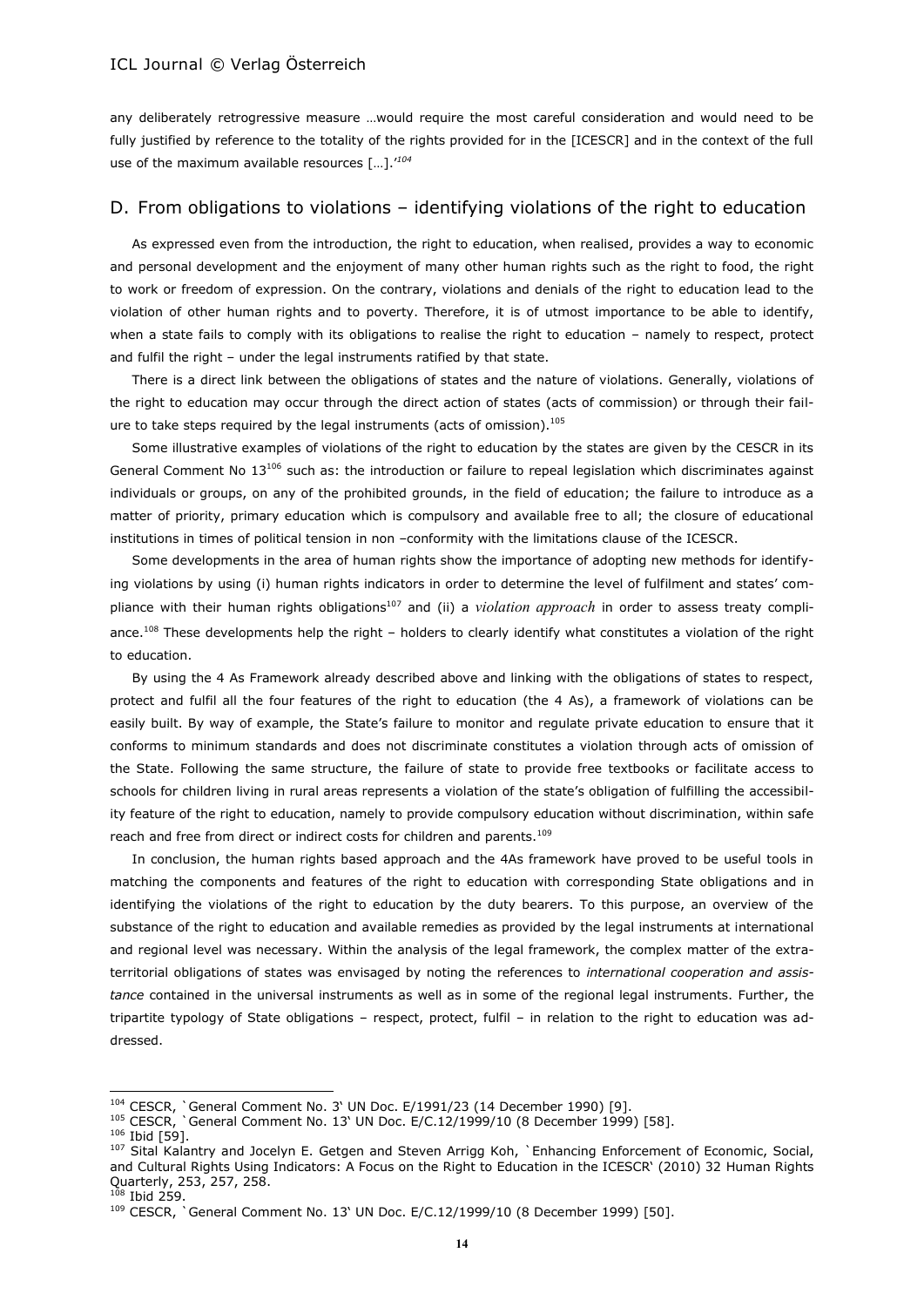What is understood by States' obligations to respect, protect and fulfil the right to education extraterritorially and if states can be held accountable in case of violations of the right to education beyond their territorial borders will be further analysed in the next chapter.

# III. EXTRATERRITORIAL OBLIGATIONS OF STATES TO RESPECT, PRO-TECT AND FULFIL THE RIGHT TO EDUCATION

### A. Understanding extraterritorial obligation of states in the area of ESCR

The extraterritorial obligations of states in the area of ESCR (the right to education included) still represent a debated topic which requires further research and more clarity as regards their nature and content. This Chapter tries to address the most ardent questions which are related to the scope and legal status of such extraterritorial obligations of States in realising ESCR.

Human rights law entails a vertical relationship between individuals as rights – holders and the State as the principal duty – bearer which needs to guarantee and protect the human rights of the individuals. The traditional relationship was usually constructed between a State and the individuals living within the territorial boundaries of that particular State. Over time, actions or omissions of States have had serious impacts on individuals or groups of individuals situated beyond their territorial borders, on the territory of other States. For example, the imposition of user fees for education as a condition for development assistance may have negative impacts on the right to education of children in the developing countries.<sup>110</sup> Also the influence and control exercised by a foreign State over the individuals living in a *de facto state* can seriously affect their right to education as it will be seen further. From the human rights law perspective, these situations led to the creation of a new relationship between the individuals whose human rights are affected and those foreign States whose actions or omissions created the effects beyond their territorial boundaries. This diagonal relationship has been studied by academics<sup>111</sup> and it was concluded<sup>112</sup> that it has gained some recognition within international law through the interpretation given to legal instruments as well as through the case-law of international courts and treaty bodies which considered extraterritorial claims.

However, extraterritorial application of human rights treaties was tested more in the area of civil and political rights <sup>113</sup> and courts<sup>114</sup> have dealt primarily with the notions of *territory* or *jurisdiction* provided by the human rights treaties as it will be shown briefly below within the discussion on jurisdiction.

In the area of ESCR, economic globalisation in particular determined that States and other actors exert considerable influence on the realization of ESCR across the world.<sup>115</sup> While in the area of civil and political rights, the question of extraterritorial human rights obligations has often been reduced to questions of jurisdiction.<sup>116</sup> It has been argued that there is more space for extraterritorial obligations in the area ESCR<sup>117</sup> since there is no reference to jurisdiction or other territorial limitations in ICESCR for example. Nevertheless, the extraterritorial obligations of States in the area of ESC rights are not well defined by legal instruments, a fact which calls for more in-depth analysis of the real life cases and further clarification of existing provisions by judicial and non judicial bodies.

<sup>&</sup>lt;sup>110</sup> Wouter Vandenhole, `Economic, Social and Cultural Rights in the CRC: Is There a Legal Obligation to Cooperate Internationally for Development?' (2009) 17 International Journal of Children's Rights 23

<sup>111</sup> Michael Wabwile, `Re-examinig States' External Obligations to Implement Economic and Social Rights of Children' (2009) 22 Canadian Journal of Law and Jurisprudence 413 – 417.

<sup>&</sup>lt;sup>112</sup> Malcolm Langford, Wouter Vandenhole, Martin Scheinin and Willem van Genugten, `Introduction: an Emerging Field' in Malcolm Langford and Wouter Vandenhole and Martin Scheinin and Willem Van Genugten (eds.), Global Justice, State Duties. The Extraterritorial Scope of Economic, Social and Cultural Rights in International *Law* (Cambridge University Press 2013) 5.

<sup>113</sup> Ibid 6; also Fons Coomans and Menno T. Kamminga (eds), *Extraterritorial Aplication of Human Rights Treaties* (Intersentia 2004) 2.

<sup>&</sup>lt;sup>114</sup> eg the ECtHR and the Inter-American Commission and Court, in Fons Coomans and Menno T. Kamminga (eds), *Extraterritorial Aplication of Human Rights Treaties* (Intersentia 2004) 83 – 181.

<sup>115</sup> Maastricht Principles (28 September 2011) preamble [1].

<sup>116</sup> Wouter Vandenhole, `Beyond Territoriality: The Maastricht Principles on Extra-territorial Obligations in the Area of Economic, Social and Cultural Rights' (2011) 29 Netherlands Quaterly of Human Rights 429.

 $117$  Ibid.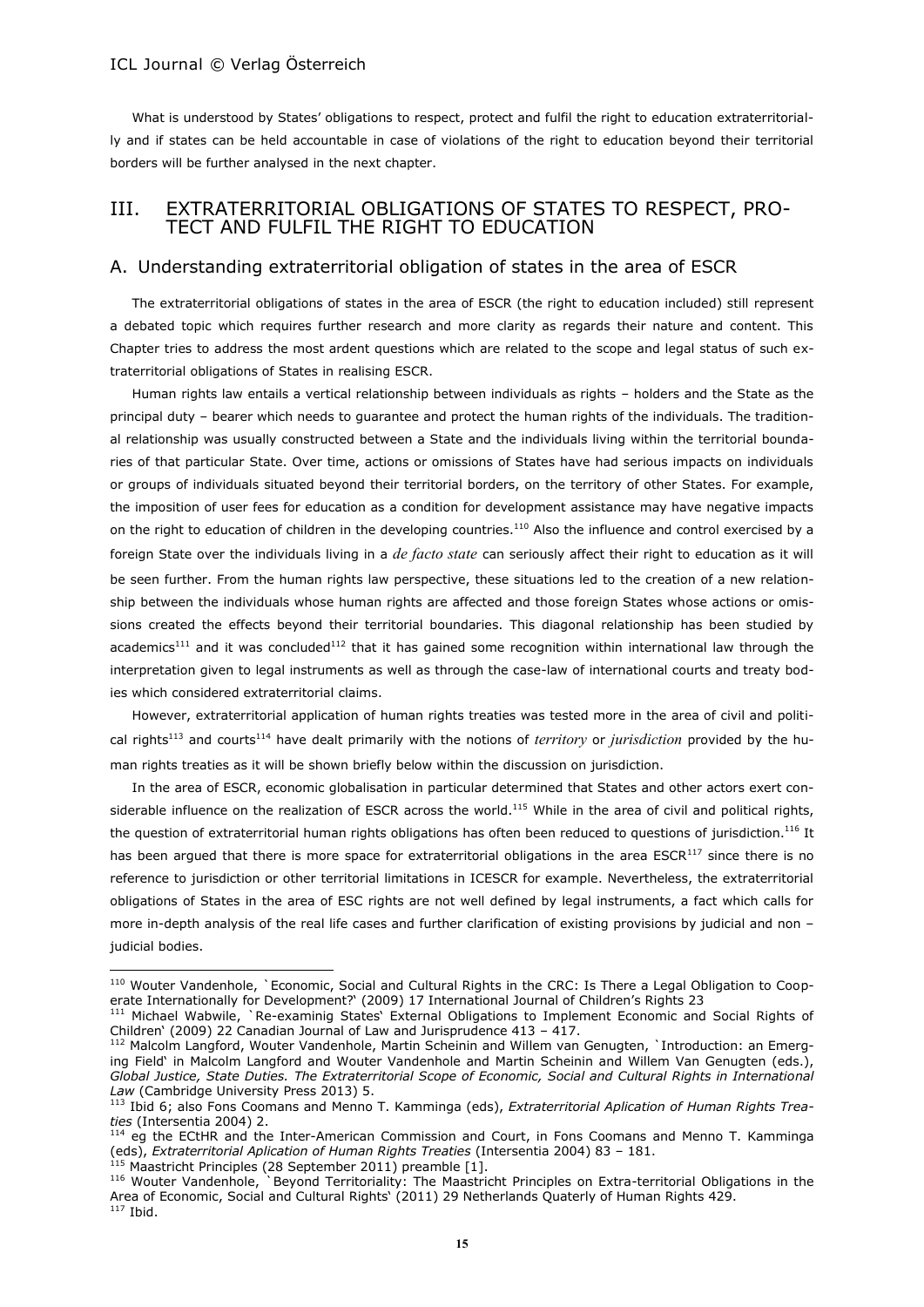One controversial matter is the reference to *international assistance and cooperation*, whose interpretation has been debated among States. Richer countries reject any legally binding obligation in this sense while developing states have argued the opposite,<sup>118</sup> as have academics.<sup>119</sup> For example, duties of States to cooperate internationally for the realisation of human rights are contained in the UN Charter<sup>120</sup>, UDHR<sup>121</sup>, ICESCR<sup>122</sup>, Declaration on the Right to Development<sup>123</sup>, CRC<sup>124</sup> and the Convention on the Rights of Persons with Disabilities.<sup>125</sup>

This Chapter will analyse the scope and the legal nature of the extraterritorial obligations of States to respect, protect and fulfil the ESCR in general and the right to education in particular, in the light of the Maastricht Principles. It will also address the interpretations of *jurisdiction* given by courts and experts when dealing with cases involving an extraterritorial dimension.

# B. The Maastricht Principles on Extraterritorial Obligations of States in the Area of ESCR

#### 1. Background

The most welcomed development in the area of extraterritorial obligations is represented by a new set of principles, namely the Maastricht Principles on Extraterritorial Obligations in the Area of Economic, Social and Cultural Rights, which were adopted on 28 September 2011 by leading experts in international law and human rights law. Even if the drafters do not clarify the legal status of the Principles, making just a vague reference that they are 'drawn from international law<sup>126</sup>, the Maastricht Principles claim to bring some light and clearance in the complex question of extraterritorial obligations in the area of ESCR.

The Maastricht Principles came to complement other two important documents, namely the Limburg Principles on the Implementation of the ICESCR<sup>127</sup> and the Maastricht Guidelines on Violations of ESCR<sup>128</sup>, which were considered successful in drawing the legal contours of ESCR and corresponding obligations.<sup>129</sup>

Therefore, the main task of the Maastricht Principles was to formulate the legal parameters in which the extraterritorial obligations are to be discharged*<sup>130</sup>* and to describe the conditions and circumstances under which a state is bound by obligations to people outside its borders.<sup>131</sup> Some are supporting the normative force and

<sup>118</sup> Malcolm Langford, Fons Coomans and Felipe Gomez `Extraterritorial Duties in International Law' in Malcolm Langford and Wouter Vandenhole and Martin Scheinin and Willem Van Genugten (eds), *Global Justice, State Duties. The Extraterritorial Scope of Economic, Social and Cultural Rights in International Law* (Cambridge University Press 2013) 52.

 $119$  Wabwile (n 111) 435 - 439.

<sup>&</sup>lt;sup>120</sup> UN Charter (26 June 1945) arts 55, 56 [<http://treaties.un.org/doc/Publication/CTC/uncharter-all](http://treaties.un.org/doc/Publication/CTC/uncharter-all-lang.pdf)[lang.pdf>](http://treaties.un.org/doc/Publication/CTC/uncharter-all-lang.pdf)accessed on 25 June 2013.<br>121 UDHR, UNGA Res

<sup>121</sup> UDHR, UNGA Res 217 A(III) (10 December 1948) arts 22, 28 [<http://www.un.org/en/documents/udhr/index.shtml>](http://www.un.org/en/documents/udhr/index.shtml) accessed on 17 February 2013.

<sup>122</sup> ICESCR UN Doc A/RES/21/2200 A, (16 December 1966) arts 2(1), 11(1), 23 [<http://treaties.un.org/Pages/ViewDetails.aspx?mtdsg\\_no=IV-3&chapter=4&lang=en>](http://treaties.un.org/Pages/ViewDetails.aspx?mtdsg_no=IV-3&chapter=4&lang=en) accessed on 15 February 2013.

<sup>123</sup> Declaration on the Right to Development, UN Doc. A/RES/41/128 (4 December 1986) arts 3, 4 [<http://www.un.org/documents/ga/res/41/a41r128.htm>](http://www.un.org/documents/ga/res/41/a41r128.htm) accessed on 30 March 2013.

<sup>124</sup> Convention on the Rights of the Child (20 November 1989) arts 4, 23(4), 24(4), 28 (3), [<http://treaties.un.org/Pages/ViewDetails.aspx?mtdsg\\_no=IV-11&chapter=4&lang=en>](http://treaties.un.org/Pages/ViewDetails.aspx?mtdsg_no=IV-11&chapter=4&lang=en)accessed on 5 March 2013.

<sup>125</sup> Convention on the Rights of Persons with Disabilities UNGA Res A/RES/61/106 (13 December 2006) art 4 (2) [<http://treaties.un.org/Pages/ViewDetails.aspx?mtdsg\\_no=IV-15&chapter=4&lang=en>](http://treaties.un.org/Pages/ViewDetails.aspx?mtdsg_no=IV-15&chapter=4&lang=en)accessed on 29 June 2013).

<sup>126</sup> Maastricht Principles (28 September 2011) preamble [8].

<sup>127</sup> The Limburg Principles on the Implementation of the International Covenant on Economic, Social and Cultural Rights (1987) 9 Human Rights Quaterly 122-135.

<sup>128</sup> Maastricht Guidelines on Violations of Economic, Social and Cultural Rights (1998) 20 Human Rights Quaterly 691-704.

<sup>129</sup> Margot Salomon and Ian Seiderman `Human Rights Norms for a Globalized World: The Maastricht Principles on Extraterritorial Obligations of States in the Area of Economic, Social and Cultural Rights' (2012) 03 Global Policy 458.

<sup>130</sup> Ibid 459.

<sup>131</sup> Olivier De Schutter et al `Commentary to the Maastricht Principles on Extraterritorial Obligations of States in the Area of Economic, Social and Cultural Rights' (2012) 34 Human Rights Quaterly 1084, 1097 Commentary to Maastricht princ 4 contains an important clarification `A state does not bear extraterritorial obligations to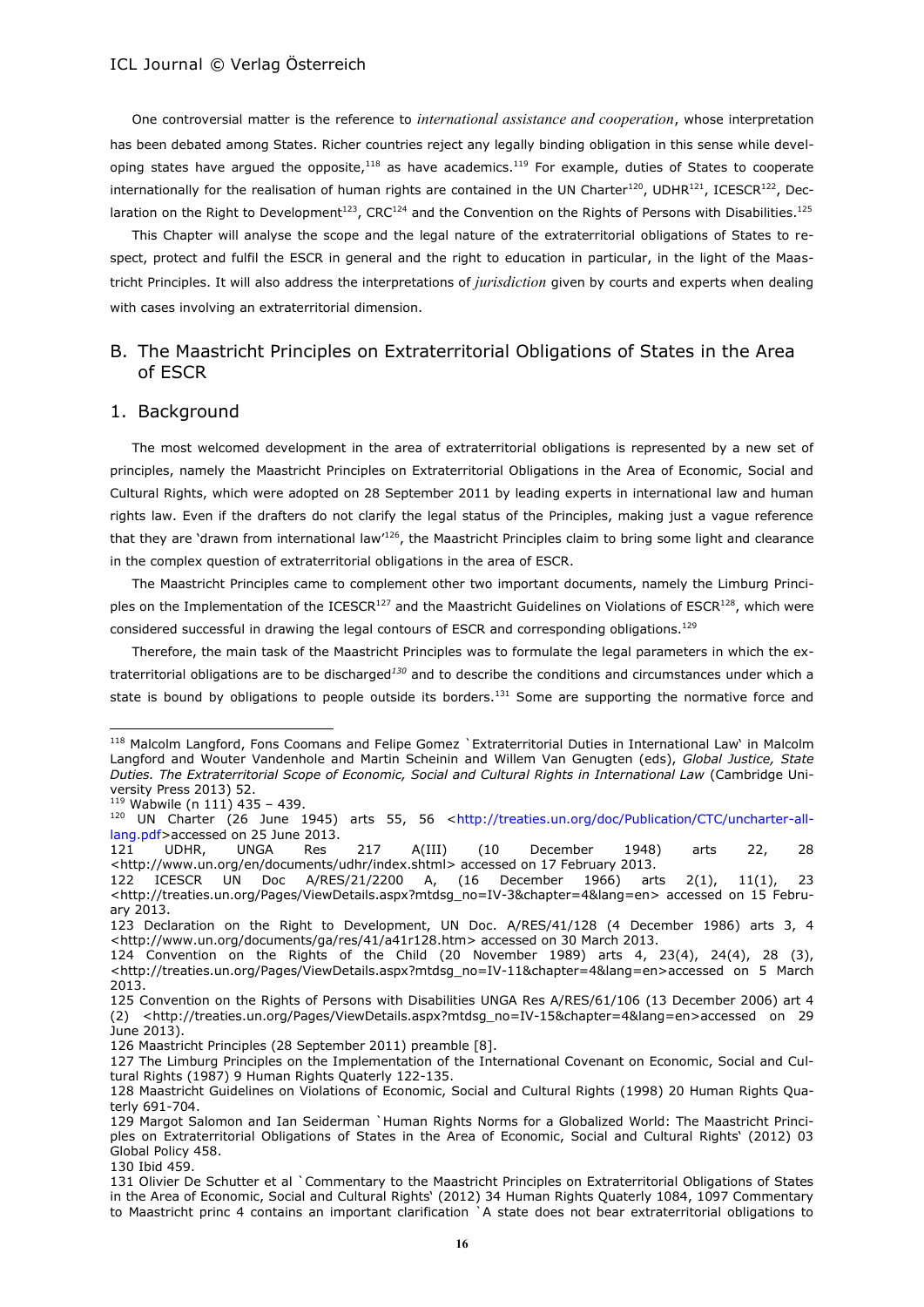authority of the Maastricht Principles<sup>132</sup>, even if they lack the legally binding nature, while others are of the opinion that the normative framework of the Principles is not new, but rather a `restatement and explanation of existing human rights law.<sup>133</sup>

### 2. Definition and typology of extraterritorial obligations of states

The Maastricht Principles define extraterritorial obligations of States as either (i) 'obligations relating to the acts and omissions of a State, within or beyond its territory, that have effects on the enjoyment of human rights outside of that State's territory<sup>134</sup> or (ii) 'obligations of a global character that are set out in the Charter of the United Nations and human rights instruments to take action, separately, and jointly through international cooperation, to realize human rights universally<sup>135</sup> or both types of obligations simultaneously.<sup>136</sup>

As shown before, international human rights law imposes three levels of obligations on states: to respect, to protect and to fulfil ESCR of individuals. The same obligations are laid down and explained by the Maastricht Principles:

First, *the obligation to respect* ESCR extraterritorially entails the obligation of states to refrain from both direct and indirect interference with the enjoyment of human rights beyond their borders. 137 Examples of indirect interference are those situations where a state's conduct impairs the ability of another state or international organization to discharge their obligations or coerces another state or international organisation into violating human rights.<sup>138</sup> Of importance for the realisation of the right to education, is the states' obligation of refraining from adopting sanctions and other measures, such as embargoes or other economic sanctions, which would result in nullifying or impairing the enjoyment of the right to education139, as for example the disruption or severe interference with the functioning of the education systems.140 Also, states must refrain in all circumstances from embargoes and equivalent measures on goods and services essential to meet core obligations of ESCR.<sup>141</sup> By way of example, states must refrain from restricting the provision of goods and services essential to provide free primary education.

Secondly, *the obligation to protect* recalls the duty of the state to take practicable measures to protect ESCR against the risk of interference by third parties<sup>142</sup>, such as business enterprises or other non-state actors. States have a general obligation to adopt regulatory measures against non-state actors that can impact negatively on ESCR abroad and whom they are in a position to regulate.<sup>143</sup> Therefore, the state is exercising extraterritorial jurisdiction by seeking to regulate conduct that takes place outside its territory.<sup>144</sup>

The impact on human rights of foreign industries, such as extractive or agricultural, has been discussed by academics<sup>145</sup> and dealt with by courts and human rights bodies. The state has the duty to regulate the conduct of non-state actors by any means, in each of the following circumstances: where the non-state actor is a na-

 $\overline{a}$ 

<sup>142</sup> De Schutter et al (n 131) 1134, Commentary to Maastricht princ 23.

individually realize the ESC rights of all people everywhere; rather it is bound by obligations to people outside its borders under the conditions, and in the circumstances set out in these principles.'

<sup>132</sup> Salomon and Seiderman (n 129) 459.

<sup>133</sup> Fons Coomans `Situating the Maastricht Principles on Extraterritorial Obligations of States in the Area of Economic, Social and Cultural Rights' (2013) Maastricht Faculty of Law Working Paper 20 [<http://papers.ssrn.com/sol3/papers.cfm?abstract\\_id=2256836>](http://papers.ssrn.com/sol3/papers.cfm?abstract_id=2256836) accessed on 29 May 2013.

<sup>134</sup> Maastricht Principles (28 September 2011) princ 8 (a).

 $135$  Ibid princ 8 (b).

<sup>&</sup>lt;sup>136</sup> De Schutter et al (n 131) 1101 Commentary to Maastricht princ 8.

<sup>&</sup>lt;sup>137</sup> Maastricht Principles (28 September 2011) princ 20, 21.

<sup>&</sup>lt;sup>138</sup> De Schutter et al (n 131) 1129 Commentary to Maastricht princ 21.

<sup>&</sup>lt;sup>139</sup> Maastricht Principles (28 September 2011) princ 22; also De Schutter et al (n 131) 1131- 1133.

<sup>140</sup> Salomon and Seiderman (n 129) 459.

<sup>&</sup>lt;sup>141</sup> Maastricht Principles (28 September 2011) princ 22, last phrase; also De Schutter et al (n 131) 1133.

<sup>&</sup>lt;sup>143</sup> Salomon and Seiderman (n 129) 460; also De Shutter et al (n 131) 1134-1136 Commentary to Maastricht princ 24.

 $144$  De Schutter et al (n 131) 1138 Commentary to Maastricht princ 25.

<sup>145</sup> Fons Coomans and Rolf Kunnemann (eds) *Cases and Concepts on Extraterritorial Obligations in the Area of Economic, Social and Cultural Rights* (Intersentia 2012): the authors analyse a range of cases in which the actions or omissions of States and non-state actors have impacts on the enjoyment of human rights outside their domestic territory, in the context of trade and investment, climate change, transnational corporations.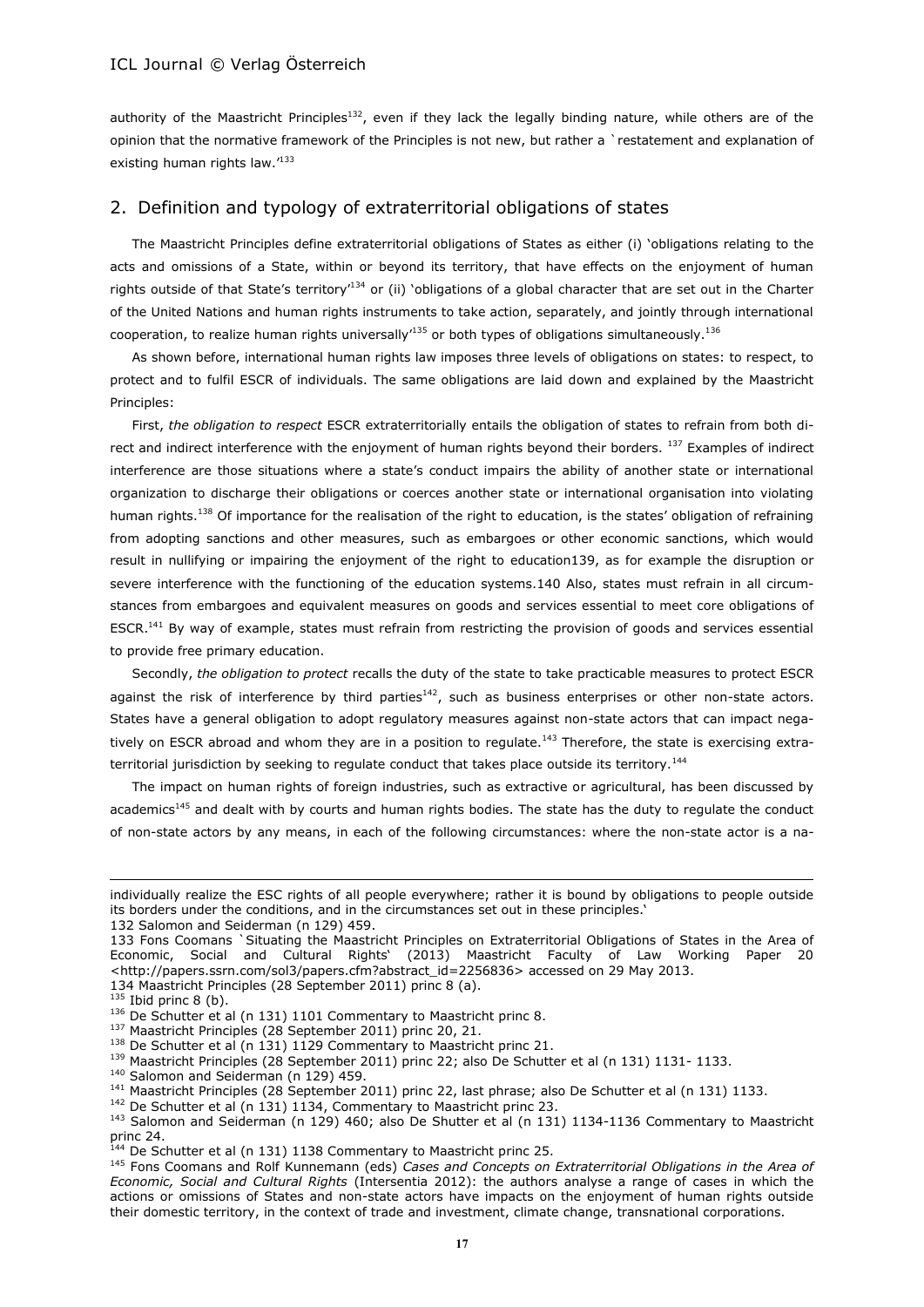tional of the state; where a business enterprise is domiciled or has its main business or substantial activities in the state concerned; where there is a reasonable link between the state and the conduct it seeks to regulate.<sup>146</sup>

As regards the right to education, different scenarios can be imagined. For example, a state has the obligation to regulate the conduct of non-state actors which could have a negative impact on the right to education outside its territory for example through the provision by the non-state actors of textbooks and teaching materials with discriminatory content. Also, states have the obligation to regulate the conduct of non-state actors which are transporting goods essential for the realisation of the right to education in other countries.

Thirdly, states have also an obligation to take action, separately, and jointly through international assistance and cooperation, *to fulfil* the ESC rights of persons outside of their respective territories.<sup>147</sup>

The CESCR has identified some fulfilment obligations for *States* and found through its General Comments that the *obligation to fulfil* incorporates both an obligation to *facilitate* and to *provide*. <sup>148</sup> The obligation to *fulfil – facilitate* the right to education requires States to take positive measures that enable and assist individuals and communities to enjoy the right to education.<sup>149</sup> For example, a third State obligation to fulfil-facilitate the right to food implies, among others, that food aid should be organized in ways so that it facilitates the return to food self-reliance of the beneficiaries. $150$ 

With regard to the obligation to *fulfil – provide* the right to education, the CESCR was of the opinion that where a State party is clearly lacking in the financial resources and/or expertise required to 'work out and adopt' a detailed plan of action for primary education, the international community has a clear obligation to assist.<sup>151</sup> The latter obligation to *fulfil –provide* requires the mobilization of financial resources by States and consequently it is the most difficult to be read and to be accepted by States as a legally binding extraterritorial obligation.

This positive obligation of states to fulfil ESCR beyond their respective territories is based on the provisions of the articles 55 and 56 of UN Charter which call for cooperation among member states in the achievement of human rights by all, higher standards of living and economic and social progress and development as well as on the other instruments which contain the reference to *international assistance and cooperation* as referred before. One commentator<sup>152</sup> claims that the provision of international cooperation in the binding treaties on human rights could constitute a legal basis for extraterritorial obligations of states to realise ESCR of children, including the right to education.

The ICESCR explicitly provides in article 2.1 the obligations of *international assistance and cooperation* of states in realising ESC rights. In its General Comment on the obligations of States parties<sup>153</sup>, the CESCR stated that '[…] in accordance with Articles 55 and 56 of the Charter of the UN, with well- established principles of international law, and with the provisions of the Covenant itself, international cooperation for development and thus for the realization of economic, social and cultural rights is an obligation of all States.'

Also the CESCR has stressed that international assistance and cooperation for the realisation of ESCR is '[…] particularly incumbent on those states in a position to assist.<sup>154</sup> In this regard, scholars have noticed that there is no formal system of international coordination and allocation that would facilitate the discharging of obligations of a global character among states with the capacity to assist.<sup>155</sup> Principle 30 of the Maastricht Principles seeks to address this difficulty, stating that in order that the obligation of international cooperation for realising ESCR to be effective, States should coordinate with each other in the division of responsibilities.<sup>156</sup> Also, the same Principle is enunciating that the lack of such system of coordination does not exonerate a State from

<sup>146</sup> Maastricht Principles (28 September 2011) princ 25.

<sup>147</sup> Ibid princ 28.

<sup>148</sup> CESCR `General Comment No. 13' UN Doc. E/C.12/1999/10 (8 December 1999) [46].

<sup>149</sup> Ibid [47].

<sup>150</sup> CESCR `General Comment No. 12' UN Doc. E/C.12/1999/5 (12 May 1999) [39].

<sup>151</sup> CESCR `General Comment No. 11' UN Doc. E/C.12/1999/4 (10 May 1999) [9].

<sup>152</sup> Wabwile (n 111) 419.

<sup>153</sup> CESCR `General Comment No. 3' UN Doc. E/1991/23 (14 December 1990) [14].

<sup>&</sup>lt;sup>154</sup> Ibid [14].

<sup>&</sup>lt;sup>155</sup> Salomon and Seiderman (n 129) 460.

 $156$  De Schutter et al (n 131) 1149 - 1150.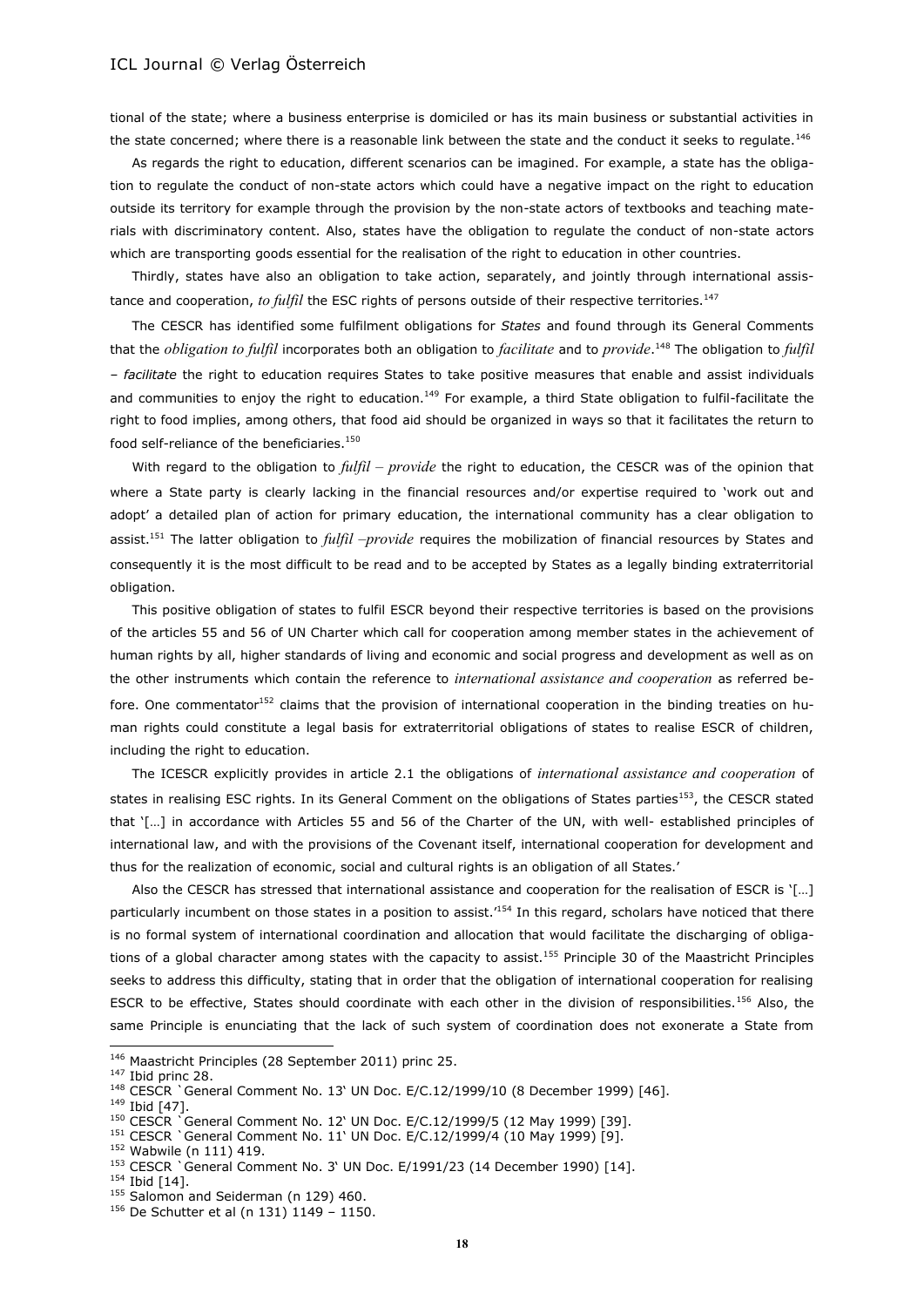giving effect to its separate extraterritorial obligations, as the international responsibility of each state is determined individually, on the basis of its own conduct, and by reference to its own international obligations.<sup>157</sup>

### 3. Shortcomings

Even if the Maastricht Principles were characterized as a coherent and consistent document<sup>158</sup> and a reference point for scholarly discussion on extraterritorial obligations in the near future,<sup>159</sup> some lacuna were identified. $160$ 

First, the legal status of the Principles is not clear. The only reference made is that they are `drawn from international law'.<sup>161</sup>

Secondly, the Principles are not clarifying the legal basis for extraterritorial obligations, reference being made to the '[…] economic, social and cultural rights and the corresponding territorial and extraterritorial obligations [that] are contained in the sources of international human rights law.'<sup>162</sup>

Third, the Maastricht Principles treat only extraterritorial obligations of States and they do not deal with the obligations of non-State actors.<sup>163</sup> Nevertheless, during the drafting process, the need for a future clarification of the obligations of non-State actors was stated.<sup>164</sup>

Another critique brought to the Maastricht Principles is that they are not addressing the issue of division of responsibility among external actors.<sup>165</sup> For example, in respect of the extraterritorial obligation to fulfil, it is clear *what* should be done, but not *who* should do it.<sup>166</sup>

With all their shortcomings, the Maastricht Principles represent the only set of rules which aims to address in detail the issue of extraterritorial obligations of states in the area of ESCR, and therefore I chose to discuss them in the present paper. However, the Maastricht Principles are not of a legally binding nature and they are considered a soft law instrument, but surely they represent a useful tool of interpretation for extraterritorial obligations of states already stated in the treaties. In the long term, through their application, these Principles can have an important influence on the practice of states and extraterritorial human rights obligations in the area of ESCR in general and on the right to education in particular.

The legal status of the obligations to respect, protect and fulfil the ESCR extraterritorially is still questioned, in particular in relation to the obligation *to fulfil*. The next section will explore this aspect.

# C. Legal status of the extraterritorial obligations of states

# 1. Is there a legal obligation to cooperate internationally for the realisation of the right to education?

The obligations of States to respect, protect and fulfil ESCR have been analysed by experts in concrete situations, through case studies.<sup>167</sup> The obligation to respect ESCR does not raise that many questions as the obligations to protect and fulfil ESCR do, since the last two require positive actions from States to realize ESCR. Therefore, States are reluctant to acknowledge that they are bound by any legal obligations which involve expenditure in the form of financial support or any other kind of assistance.

<sup>&</sup>lt;sup>157</sup> De Schutter et al (n 131) 1150 Commentary to Maastricht princ 30.

<sup>158</sup> Vandenhole (n 116) 432.

<sup>159</sup> Ibid 433.

<sup>160</sup> Ibid 429-433.

<sup>&</sup>lt;sup>161</sup> Maastricht Principles (28 September 2011) preamble [8].

 $162$  Ibid princ 6.

<sup>163</sup> Vandenhole (n 116) 431.

<sup>164</sup> Ibid 433.

<sup>165</sup> Ibid 432.

<sup>166</sup> Ibid 432.

<sup>&</sup>lt;sup>167</sup> eg Fons Coomans and Rolf Kunnemann (n 145).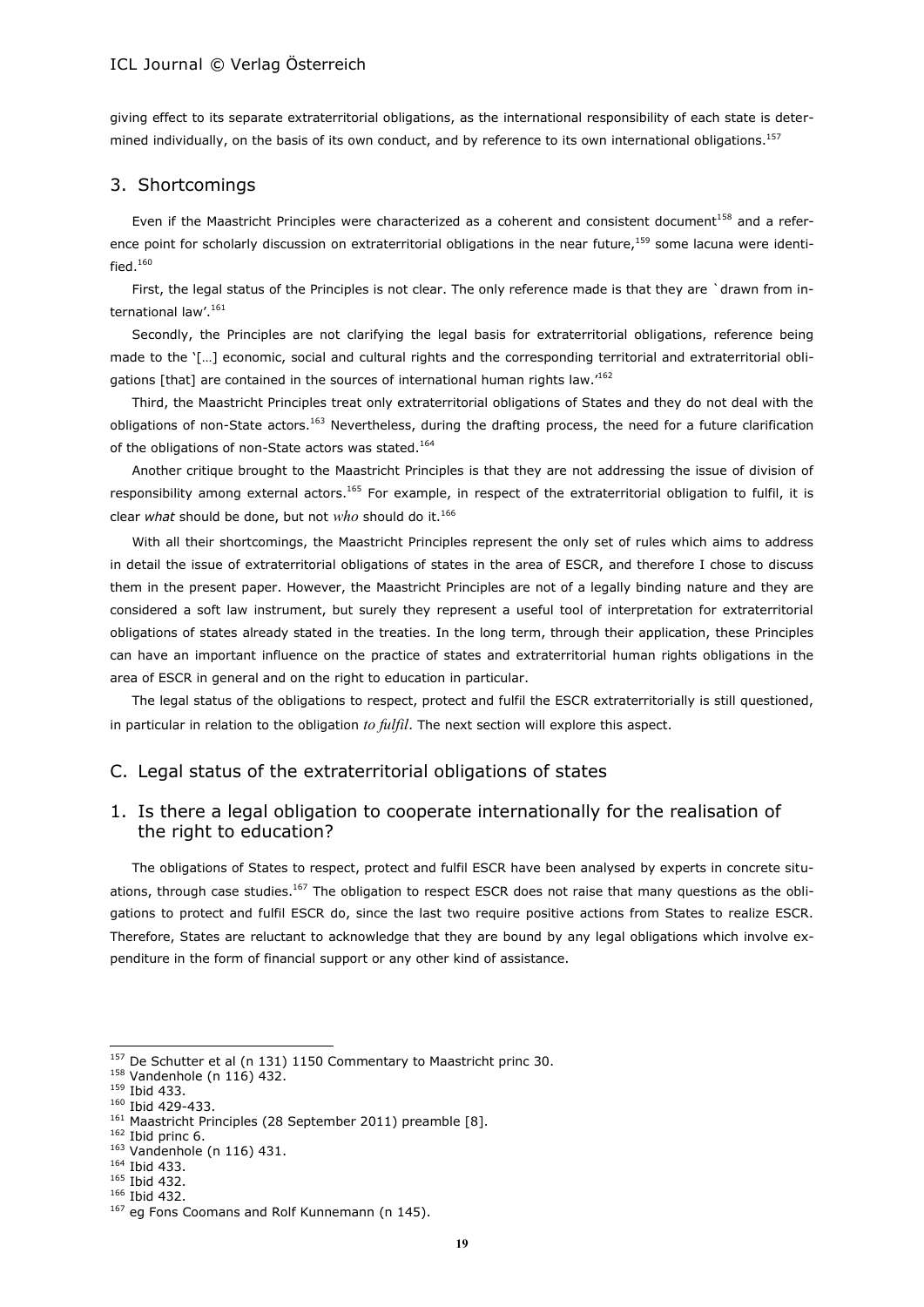The legally binding nature of the obligation of *international cooperation* as expressed in article 2 (1) of ICESCR is subject of debates, despite its provision in a binding treaty.<sup>168</sup> Scholars disagree as to, at the moment of drafting, whether extraterritorial obligations were considered by the drafters.<sup>169</sup> The analysis of the *travaux preparatoires* shows that the drafters agreed that *international cooperation and assistance* was necessary to realize ESCR, but they disagreed whether it could be claimed as a right.<sup>170</sup> Some industrialized countries accepted the moral responsibility of international cooperation, but argued that the ICESCR does not impose legally binding obligations in regard to ESC rights internationally.<sup>171</sup>

Also, the legally binding nature of the obligation *to cooperate internationally* for the realisation of ESCR contained in the preamble and article 4 of the CRC has been also subject of discussions. For example, Vandenhole argued that no *general legal obligation* exists under the CRC to cooperate internationally for development, or to provide development assistance for the realisation of ESC rights of children in developing countries.<sup>172</sup>

As regards the right to education, article 28 (3) of the CRC provides that `States Parties shall promote and encourage international cooperation in matters relating to education […] particular account shall be taken of the needs of developing countries [,]' thus referring to development cooperation which is part of the broad notion of *international cooperation.*

In interpreting article 4 of the CRC which stipulates that States Parties shall undertake all appropriate measures to realize the ESCR of children to the maximum extent of their available resources and within the framework of *international cooperation*, the ComRC has stated that states '[…] take upon themselves obligations not only to implement CRC within their jurisdiction, but also to contribute, through international cooperation, to global implementation.<sup>'173</sup> Moreover, as regards the right to education, the ComRC identified<sup>174</sup> a general and specific obligation to promote and encourage international cooperation, and therefore urged States parties providing development cooperation '[…] to ensure that their programmes are designed so as to take full account of the principles contained in article 29(1)  $\left[\ldots\right]^{175}$  which refers to the aims of education. Thus, it seems that the ComRC refrained from imposing an obligation to provide development cooperation, but argued that in case states provide development cooperation, child rights should be ensured.<sup>176</sup>

To conclude, it is difficult to argue, under the existing treaty law, that States who are in a position to assist possess binding obligations at a bilateral level to provide assistance to particular rights – holders in other countries and there is little consensus on this.<sup>177</sup> This means in practice that an individual with no access to education is not able to hold foreign States accountable for failing to fulfil his right to education.

#### D. Human rights beyond borders. Reflections on jurisdiction

When analysing the extraterritorial application of human rights in general, the key issue is still related to *jurisdiction*: if human rights treaties extend their application to situations outside of the State's own territory. However, it can be noticed that international human rights standards are not always territorially limited. For example in some cases there is no spatial limitation, such as in the case of UDHR or the ICESCR where the

<sup>&</sup>lt;sup>168</sup> De Schutter et al (n 131) 1094 Commentary to Maastricht princ 3 [7].

<sup>169</sup> Philip Alston and Gerard Quinn, `The Nature and Scope of States Parties' Obligations under the International Covenant on Economic, Social and Cultural Rights' (1987) 9 Human Rights Quaterly 191: the authors claim that no legally binding obligations were considered by the drafters; in Coomans and Kamminga (n 113) 2, the authors argue that extraterritorial obligations were envisaged by the drafters.

 $170$  De Schutter et al (n 131) 1094. 171 Langford, Coomans and Gomez (n 118) 62.

<sup>172</sup> Vandenhole (n 110) 26.

<sup>173</sup> Committee on the Rights of the Child, `General Comment No. 5. General Measures of Implementation of the CRC' UN Doc. CRC/GC/2003/5 (27 November 2003) [7] [<http://daccess-dds](http://daccess-dds-ny.un.org/doc/UNDOC/GEN/G03/455/14/PDF/G0345514.pdf?OpenElement)[ny.un.org/doc/UNDOC/GEN/G03/455/14/PDF/G0345514.pdf?OpenElement>](http://daccess-dds-ny.un.org/doc/UNDOC/GEN/G03/455/14/PDF/G0345514.pdf?OpenElement)accessed on 7 May 2013.

 $174$  Committee on the Rights of the Child `General Comment No. 1. The Aims of Education' UN Doc. CRC/GC/2001/1 (17 April 2001) [28] [<http://daccess-dds](http://daccess-dds-ny.un.org/doc/UNDOC/GEN/G01/412/53/PDF/G0141253.pdf?OpenElement)[ny.un.org/doc/UNDOC/GEN/G01/412/53/PDF/G0141253.pdf?OpenElement>](http://daccess-dds-ny.un.org/doc/UNDOC/GEN/G01/412/53/PDF/G0141253.pdf?OpenElement)accessed on 7 May 2013.  $175$  Ibid [28].

<sup>176</sup> Vandenhole (n 110) 46.

 $177$  Langford, Coomans and Gomez (n 118) 73.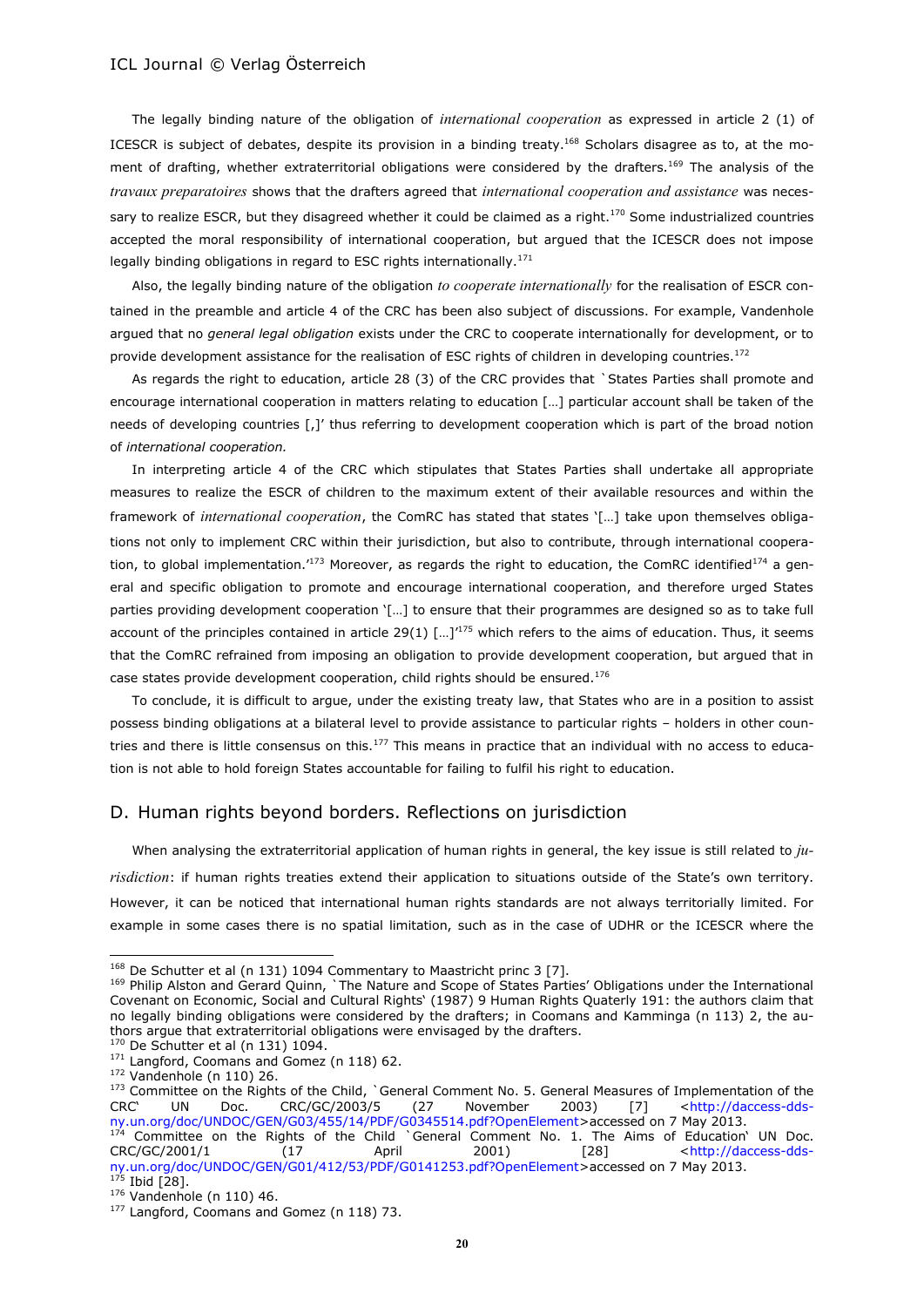obligations are framed in universal terms as discussed in Section G 1 above. Other treaties are limited by jurisdiction, such as the ECHR<sup>178</sup> and the CRC<sup>179</sup> or the complaint mechanism is limited by jurisdiction.<sup>180</sup> While the ICESCR does not contain a jurisdiction clause, the  $OP - ICESCR$  contains the limitation to jurisdiction<sup>181</sup> which reflects the reluctance of some State Parties, in particular Western states to recognize and acknowledge *international cooperation and assistance* as a legal concept, giving rise to extraterritorial human rights obligations.<sup>182</sup>

It seems that while under the human rights treaties guaranteeing civil and political rights the obligations of states parties are limited to individuals 'within their jurisdiction', in the case of the human right treaties in the field of ESCR there is no provision limiting the scope of states' obligations to persons within the territory or the jurisdiction of states parties.<sup>183</sup> However, the latter obligations are more difficult to enforce due to their unclear nature as showed above.

The courts and the human rights treaty bodies developed some criteria for the establishment of 'jurisdiction' over persons living abroad, concluding that there are two types of situations: jurisdiction resulting from (i) control over territory<sup>184</sup> as a result of occupation for example and (ii) control over persons in situations where affected individuals may be brought within the jurisdiction of a State as a consequence of an incidental link between the individuals and the State the acts of which produce effects outside its territory.<sup>185</sup>

Of particular relevance in the discussion on jurisdiction is the development of the case-law of the ECtHR. While in an earlier case ECtHR found that the ECHR does not apply to air-strikes by NATO member States which were also parties to the ECHR, on the television and radio facilities in Belgrade<sup>186</sup>, as it did not see any 'jurisdictional' link between the victims of the air-strikes and the respondent States<sup>187</sup>, in its later judgments the Court appears to have changed the approach as it takes into consideration the factual involvement of the respondent State and the special circumstances when dealing with cases.<sup>188</sup> It was argued that in an extraterritorial dimension, where States act beyond the limits of their jurisdiction, the personal scope of human rights protection is not a question of *legitimacy* but of fact.<sup>189</sup> The interpretation given to jurisdiction by ECtHR in a particular case dealing with the violation of the right to education will be analysed further in Chapter V.

The above mentioned considerations on the extraterritorial reach of human rights treaties of civil and political rights are important in this context as (i) the right to education as described in the previous chapter entails two dimensions – a civil and political one determined by its freedom aspects as well as an economic and social dimension reflected in the duty of state to provide the financial resources for education – and therefore it may be claimed and dealt with by human rights courts and treaty bodies as ECtHR and Human Rights Council as well as by the CESCR; and (ii) the case law on the nature of extraterritorial obligations under civil and political rights can serve as a starting point for the analysis and development of States' obligations under socio-economic human rights treaties in respect of persons in foreign territories.<sup>190</sup> Scheinin has proposed an *integrated ap-*

 $178$  ECHR art 1 refers to: `everyone within their jurisdiction'.

<sup>&</sup>lt;sup>179</sup> CRC art 2(1) refers to: `each child within their jurisdiction'.

<sup>180</sup> Malcolm Langford and Wouter Vandenhole and Martin Scheinin and Willem Van Genugten (eds), *Global Justice, State Duties. The Extraterritorial Scope of Economic, Social and Cultural Rights in International Law* (Cambridge University Press 2013) 5, 6.

<sup>181</sup> Optional Protocol ICESCR art 2 refers to `individuals under the jurisdiction of a State Party'.

<sup>182</sup> Fons Coomans `The Extraterritorial Scope of the International Covenant on Economic, Social and Cultural Rights in the Work of the United Nations Committee on Economic, Social and Cultural Rights', (2011) 11 *Human Rights Law Review* 1, 35.

Coomans and Kamminga (n 113) 2.

<sup>184</sup> *Ilascu and Others v Moldova and Russia* App no 48787/99 (ECtHR, 8 July 2004).

<sup>185</sup> *Ocalan v Turkey* App no 46221/99 (ECtHR, 12 May 2005) [91].

<sup>186</sup> *Bankovic and Others v Belgium and Others* App no 52207/99 (ECtHR, 12 December 2001).

<sup>187</sup> Maarten Den Heijer and Rick Lawson, `Extraterritorial Human Rights and the Concept of "Jurisdiction"' in Malcolm Langford and Wouter Vandenhole and Martin Scheinin and Willem Van Genugten (eds), *Global Justice, State Duties. The Extraterritorial Scope of Economic, Social and Cultural Rights in International Law* (Cambridge University Press 2013) 176.

<sup>188</sup> *Al-Skeini and Others v the United Kingdom* App no 55721/07 (ECtHR, 7 July 2011) [143] – [150].

<sup>&</sup>lt;sup>189</sup> Den Heijer and Lawson (n 187) 164.

<sup>190</sup> Ibid 182.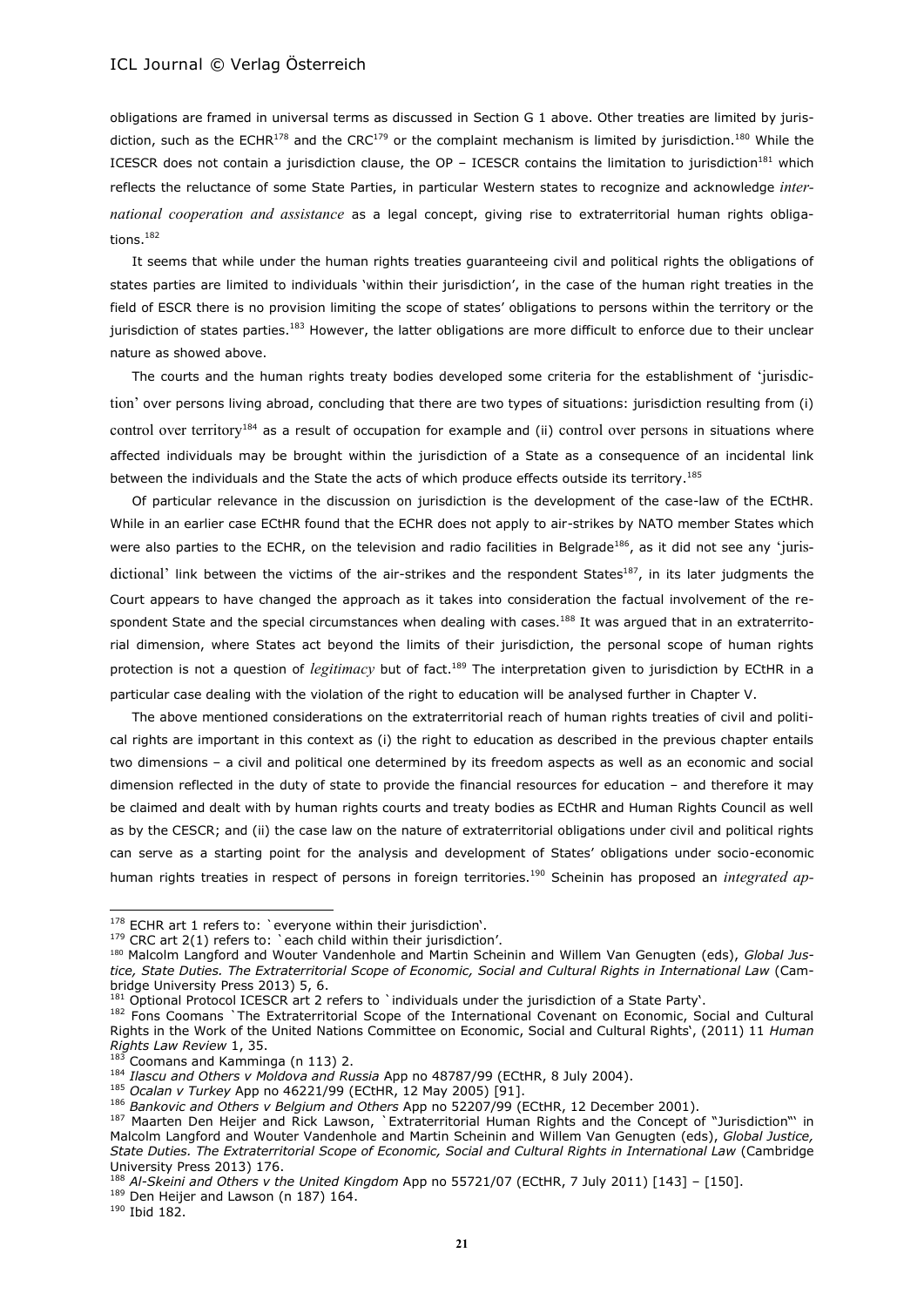*proach* which supports the protection of ESCR through treaties on civil and political rights.<sup>191</sup> The analysis conducted in Chapter V proves that such an approach is possible as the ECtHR deals with the right to education contained in the article 2 Protocol 1 to the ECHR.

In conclusion, the issue of extraterritorial obligations under treaties providing civil and political rights is reduced to the question of whether States have specific obligations, as a result of their own acts and omissions, towards persons situated in another state.<sup>192</sup> On the contrary, international treaty law pertaining to ESC rights is generally less territorially limited. As showed, the ICESCR does not contain any reference to jurisdiction and the CESCR imposes an obligation upon *all states* to engage in international cooperation to realise ESCR.<sup>193</sup>

Moreover, in respect of ESCR, it has been argued that jurisdiction is used as a `doctrinal bar' to the recognition and discharge of human rights obligations extraterritorially.<sup>194</sup> That is why the analysis of jurisdiction in the context of extraterritorial obligations of States of respecting, protecting and fulfilling the right to education as an ESCR is also important.

The Maastricht Principles have defined the situations for which *jurisdiction* may extend territorially in broad terms,<sup>195</sup> as including situations of authority or effective control, whether or not such control is exercised in accordance with international law,<sup>196</sup> over the territory or persons on that foreign territory. By way of example, in a situation of belligerent occupation, the occupying power has obligations to respect, to protect and to fulfil the right to work, to health, to education and to an adequate standard of living on the foreign territory.<sup>197</sup>

A state will also be considered to be acting within its jurisdiction where, through its conduct it has brought about *foreseeable effects*<sup>198</sup> outside its territory, for example, adopting agricultural subsidies that make basic living impossible for farmers elsewhere.<sup>199</sup> In this case, the responsibility of the state may be effectively triggered when its authorities know or should have known the conduct of the state will bring about substantial human rights effects in another territory.<sup>200</sup>

Lastly, the Maastricht Principles provide that jurisdiction extends also to situations in which the state is in a position to exercise *decisive influence* or to take measures to realize ESCR extraterritorially.<sup>201</sup> The Principle is explained by the fact that a state may, through its conduct, influence the enjoyment of human rights outside its national territory, even in the absence of effective control or authority over a situation or a person.<sup>202</sup>

What are the effects of an *effective control* on ESCR of individuals living in a *de facto state* and how the responsibility is shared among the parent state and the foreign state (which exercises control *over de facto state*) will be analysed in the next Chapters.

This Chapter has analysed the scope of the extraterritorial obligations of States to realise the right to education. Based on the clarifications brought by the Maastricht Principles, the obligation to respect the right to education extraterritorially can be easily defined as the obligation of States to refrain from both direct and indirect interference with the enjoyment of the right to education beyond their borders. Through the obligation to protect the right to education extraterritorially is understood the obligation of states to take practicable measures to protect the right against the risk of interference by third parties such as the obligation to regulate the conduct of private actors where such conduct may lead to violations of the right to education in another territory.

<sup>&</sup>lt;sup>191</sup> Martin Scheinin, `Economic and Social Rights as Legal Rights' in Asbjorn Eide and Catarina Krause and Allan Rosas (eds), *Economic, Social and Cultural Rights. A Textbook* (2nd edn, Martinus Nijhoff, 2001) 29, 32-42

<sup>&</sup>lt;sup>192</sup> Den Heijer and Lawson (n 187) 183.

<sup>&</sup>lt;sup>193</sup> CESCR, General Comment No. 3' UN Doc. E/1991/23 (14 December 1990) [14].

<sup>194</sup> De Schutter et al (n 131) 1105.

<sup>195</sup> Vandenhole (n 116) 432.

<sup>196</sup> Maastricht Principles (28 September 2011) princ 9 (a).

<sup>197</sup> Ibid princ 18; also Advisory Opinion on *Legal Consequences of the Construction of a Wall in the Occupied*  Palestinian Territory (ICJ, 9 July 2004) [<http://www.icj](http://www.icj-cij.org/docket/?p1=3&p2=4&k=5a&case=131&code=mwp&p3=4)[cij.org/docket/?p1=3&p2=4&k=5a&case=131&code=mwp&p3=4>](http://www.icj-cij.org/docket/?p1=3&p2=4&k=5a&case=131&code=mwp&p3=4)accessed on 21 March 2013.

Maastricht Principles (28 September 2011) princ 9 (b).

<sup>&</sup>lt;sup>199</sup> Salomon and Seiderman (n 129) 459.

<sup>&</sup>lt;sup>200</sup> De Schutter et al (n 131) 1109 Commentary to Maastricht princ 9 [8].

<sup>&</sup>lt;sup>201</sup> Maastricht Principles (28 September 2011) princ 9 (c).

 $202$  De Schutter et al (n 131) 1108, Commentary to princ 9 [6].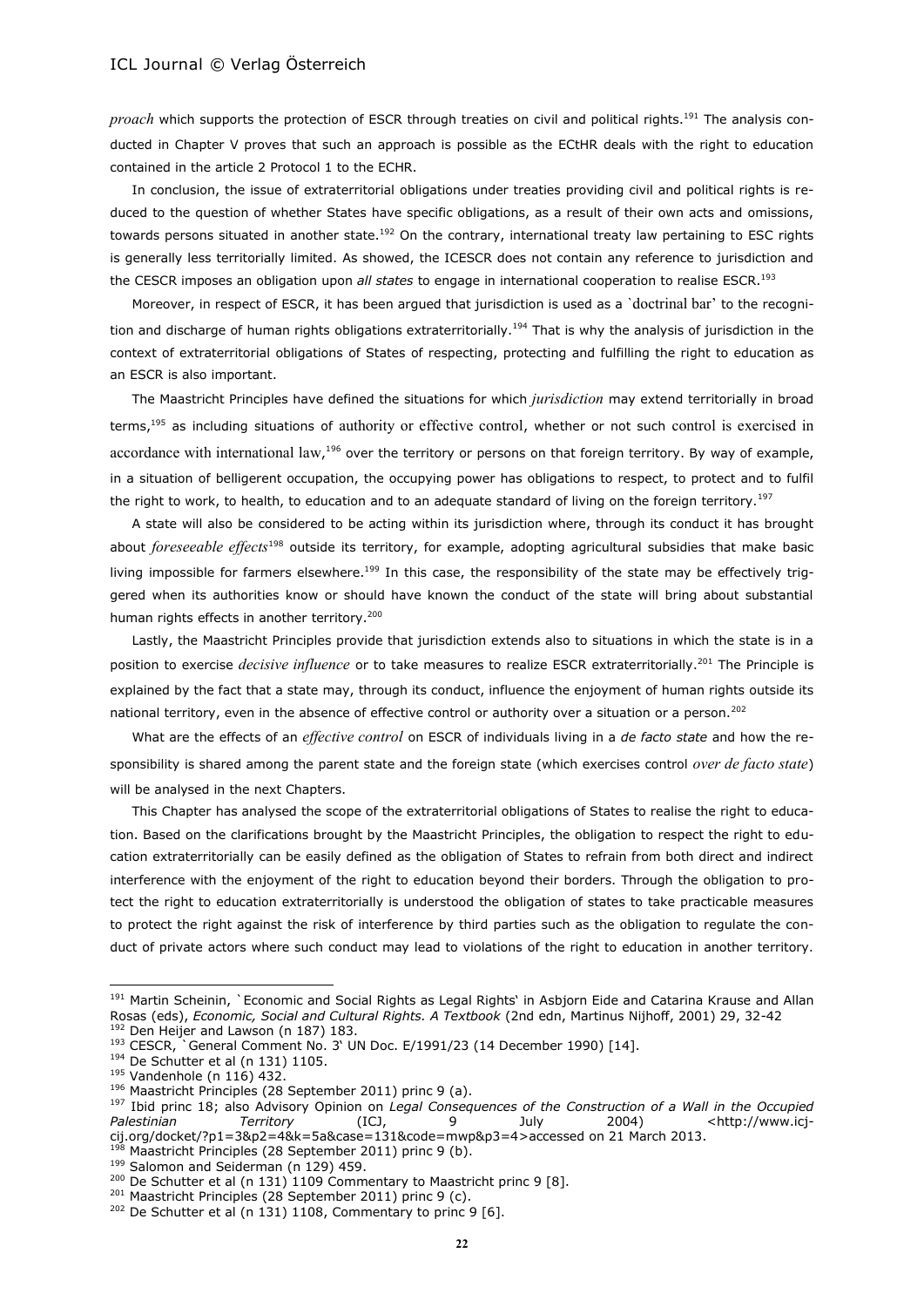On the contrary, the scope of the obligation to fulfil the right to education extraterritorially is not entirely clear and, moreover, it cannot be argued based on the existing legal framework that States have a legal obligation to fulfil the right to education in foreign territories. Another important distinction is that while the treaties pertaining to civil and political rights are limited to jurisdiction, in the case of the human right treaties in the field of ESCR there is no provision limiting the scope of states' obligations to persons within the territory or the jurisdiction of states parties. Also extraterritorial obligations have been mostly articulated in the area of civil and political rights through the courts' interpretation of jurisdiction, while in the area of ESCR they are still at an embryonic stage. The Maastricht Principles have brought some helpful clarifications as regards the scope of jurisdiction in the area of ESCR, which need to be tested through concrete cases.

# IV. EXTRATERRITORIAL OBLIGATIONS AND *DE FACTO* STATES

# A. The lawless territories

Before entering into the specific analysis of the case – study, it is worth making a few basic, but not exhaustive remarks about the extraterritorial application of human rights in a particular situation that of *de facto states.* For the sake of clarity, *de facto states* were defined as territories which have broken away from a parent (metropolitan) state without the consent of the latter,<sup>203</sup> and which claim to have independence and to have created their own executive, legislative, administrative and judicial structures despite the fact that they are not recognized as sovereign states by the international community.<sup>204</sup> The non – recognition of these territories as sovereign states under international law triggers some important consequences. One of them is that these unrecognized states cannot become parties to international treaties and of international organisations such as the United Nations, and cannot ratify human rights treaties and assume human rights obligations. This fact leads to the question if *de facto* authorities cannot be held legally responsible for human rights violations, who then should be responsible for such violations? Should the parent state be held accountable? Or should the state exercising control over the *de facto* state? These questions need to be answered in order to avoid a legal vacuum in the human rights protection.

This Chapter raises interesting theoretical perspectives, but it has an empirical importance as well since a *de facto state* is at the margins of official international life and usually subject to the strong dominance, influence or control of another state, with which the *de facto state* has political, economic, cultural and ideological connections. The extent to which the rule of law exists in these places is questionable and these breakaway states or *de facto states* are often ignored or simply dismissed as lawless 'no man's lands'. <sup>205</sup> Unrecognized by the international community, *de facto states* are becoming places where economic misery, organized crime, corruption, smuggling, human and arms traffic, ethnic cleansing are common phenomena.

But the individuals living in these territories or *de facto states* should enjoy their human rights, including the right to education, as any other individuals in the world and, to this extent they should have the possibility to claim their rights against any violation by a foreign state or any other actor in the enjoyment of their rights.

Paradoxically, these territories are claiming recognition and statehood, while in some cases on-going human rights violations and abuses demonstrate the total disregard of democratic values and human rights standards accepted by the international community. Andrysek and Grecu argued<sup>206</sup> that the perpetuation of the human rights abuses makes *de facto states* appear as an 'unworthy partner' for discussion and diplomatic negotiations.<sup>207</sup>

<sup>&</sup>lt;sup>203</sup> Christopher Waters, `Law in Places That Don't Exist' (2006) 34 Denver Journal of International Law and Policy 401, 402.

<sup>204</sup> Oldrich Andrysek and Mihai Grecu, `Unworthy Partner: The Schools Issue as an Example of Human Rights Abuses in Transdniestria' (2003) 2 Helsinki Monitor 101, 102. <sup>205</sup> Waters (n 203) 422.

<sup>&</sup>lt;sup>206</sup> Andrysek and Grecu (n 204) 116.

 $207$  Ibid 116.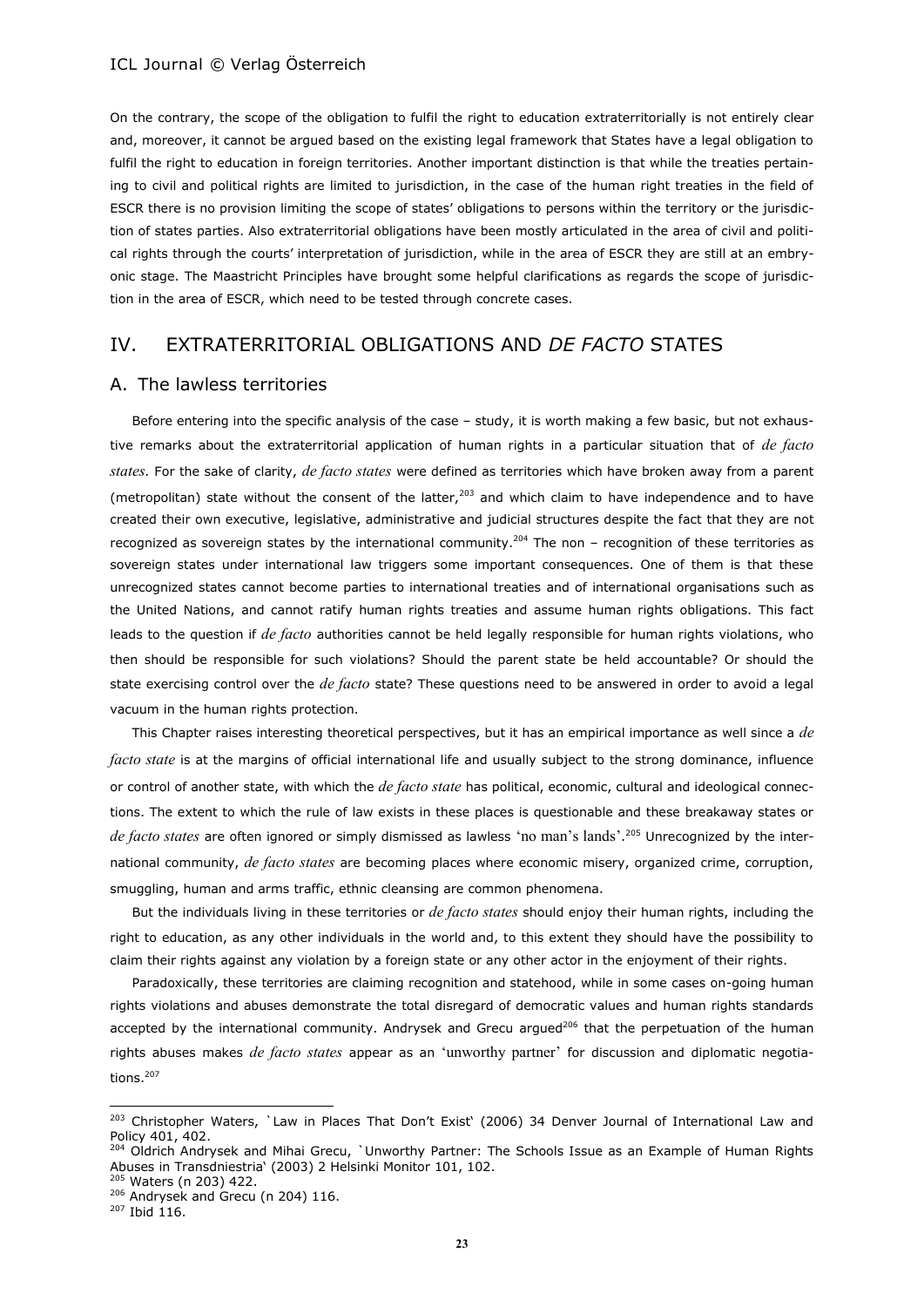The extraterritorial application of human rights treaties is questioned today in situations of *de facto states* as well as of armed conflict or military occupation. The question to be answered is if the obligations assumed by states under international human rights instruments apply extraterritorially during such times and in such situations and, most importantly, if there are available remedies for the rights – holders under the current framework of international human rights law. Also, it is important to analyse how the responsibility is shared among the states involved: is the parent state the primary duty bearer? Is it a shared responsibility among the parent state and the state which exercises effective control over the *de facto state*?

The right to education, as well as other ESCR such as the right to food, the right to water, the right to housing, but also the civil and political rights, such as freedom of movement and of thought, freedom of assembly of the individuals living in a *de facto state* are often denied. Courts and human rights treaty bodies have dealt with the question of the extraterritorial application of human rights treaties in *de facto states* and occupied territories, as briefly presented below.

### B. The test of effective control

As shown within the discussion on jurisdiction in Chapter III above, a state has obligations under human rights treaties towards the people within its jurisdiction, and according to the case law of the courts, notably of the ECtHR, jurisdiction has been extended to the areas outside a state's own territory when a state has *effective control* over it.<sup>208</sup> In the series of cases concerning the situation in Northern Cyprus, the ECtHR found that effective control of territory can arise indirectly, through control of a 'subordinate administration.'<sup>209</sup> Although human rights violations were being committed by the local administration for whose actions Turkey rejected any responsibility or control, the Court found that Turkish jurisdiction was engaged: 'The obligation to secure, in such an area, the rights and freedoms set out in the Convention, derives from the fact of such control whether it be exercised directly, through its armed forces, or through a subordinate local administration.<sup>'210</sup>

In an earlier judgment<sup>211</sup>, the ECtHR found that 'the responsibility of Contracting States can be involved by acts and omissions of their authorities which produce effects outside their own territory. Of particular significance to the present case the Court held, in conformity with the relevant principles of international law governing State responsibility that the responsibility of a Contracting Party could also arise when as a consequence of military action – whether lawful or unlawful – it exercises effective control of an area outside its national territory.'

In the case of *Ilascu and Others v Moldova and Russia*, the ECtHR considered that the effective control of territory was satisfied since Transdniestria was under the 'effective authority, or at the very least … decisive influence' of the Russian Federation.<sup>212</sup> Such decisive influence and control was found as the authorities '[...] survived as a result of military or other support [...]' of a state.<sup>213</sup>

In such cases, when a foreign State exercises control extraterritorially over a *de facto* administration, the most difficult matter to address from the human rights law perspective is related to the division of responsibility between the actors involved – the extraterritorial state, the parent state and the *de facto* or local authorities.

<sup>208</sup> *Al-Skeini and Others v the United Kingdom* App no 55721/07 (ECtHR, 7 July 2011). In this case the Court found that the United Kingdom's human rights obligations apply to its acts in Iraq, and that the United Kingdom had violated the ECHR by failing to investigate the circumstances of the killings [143] – [150].

<sup>209</sup> *Cyprus v Turkey* App no 25781/94 (ECtHR, 10 May 2001).

<sup>210</sup> *Loizidou v Turkey* App no 15318/89 (ECtHR, 18 December 1996) [52]; also *Cyprus v Turkey* [76].

<sup>211</sup> *Loizidou v Turkey* (ECtHR, 1996) [52].

<sup>212</sup> *Ilascu and Others v Moldova and Russia* App no 48787/99 (ECtHR, 8 July 2004) [392].

<sup>213</sup> *Cyprus v Turkey* [77].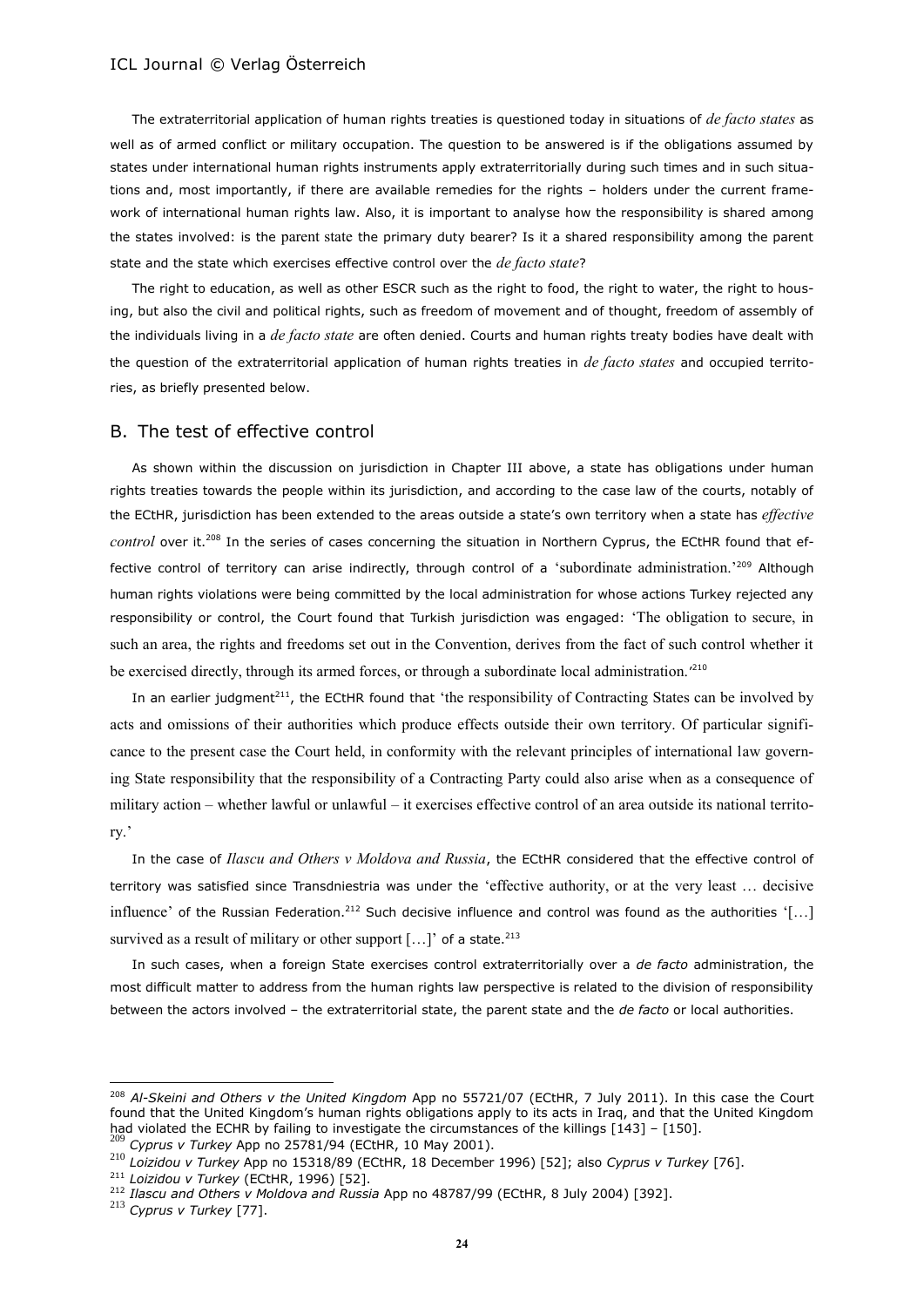### C. A shared responsibility?

In the case of *Ilascu and Others v Moldova and Russia* not only was the ECtHR faced with the question of whether detainees in the breakaway region of Trandniestria, were within the jurisdiction of Russia due to Russia's support for the rebel forces, but also the Court had to determine whether the detainees could still be considered to be within the jurisdiction of Moldova. <sup>214</sup> The Court found that Moldova had lost effective control over the separatist regime, but it emphasized that this did not discharge Moldova from its '[…] positive obligation to take all diplomatic, economic, judicial or other measures within its power to secure the release of the applicants  $[\ldots]$ .'<sup>215</sup>

Hence, the division of responsibility between the potential duty – bearers in relation to the right to education is not always easy to determine. In the above mentioned case, the ECtHR suggested that the parent state is not absolved from its responsibility, even in the absence of an effective control. On the contrary, the ECtHR analysed if Moldova complied with its positive obligations which, in the Court's view, relate both to 'the measures needed to re-establish its control over Transdniestrian territory, as an expression of its jurisdiction, and to measures to ensure respect for the applicants' rights, including attempts to secure their release.'216 Thus, the Court concluded in this case that despite not holding control over the territory, Moldova had not taken sufficient steps to redress the applicants' situation.<sup>217</sup> If Moldova fulfilled its positive obligations of securing the right to education of ethnic Moldovans in Transdniestria will be analysed in Chapter V below.

The situation of a foreign state exercising control over a *de facto state* is not similar at all to the situation when the foreign state is actually occupying the territory in question. However, some similarities can be drawn as regards the division of responsibilities as in both situations the foreign state exercises an effective control over a territory and the individuals living in that territory. Hence, it is relevant to note how the courts and human rights treaty bodies treated the extraterritorial obligations of states and the division of responsibility in case of an occupation.

# D. The right to education and division of responsibility in occupied territories

In case of an occupation, it is of outmost importance to discuss the division of responsibility in relation to human rights as well. Is the occupying state under a legal obligation to observe the human rights of the people living in a foreign occupied territory? Is the local authority absolved from any responsibility as regards human rights? These are the most important questions which need to be addressed. Of significant relevance for the present discussion are the findings of International Court of Justice which in its advisory opinion on the *Legal Consequences of the Construction of a Wall in the Occupied Palestinian Territory*<sup>218</sup> (Advisory Opinion on the Wall) concluded that Israel was in breach of its obligations under ICCPR, the ICESCR and the CRC by constructing the security barrier.<sup>219</sup> Although the Advisory Opinion of the ICJ is not a binding document, it is considered to be an authoritative statement of international law since it summarizes and interprets existing law and its application to particular facts.<sup>220</sup>

<sup>&</sup>lt;sup>214</sup> Maarten Den Heijer and Rick Lawson, 'Extraterritorial Human Rights and the Concept of "Jurisdiction"' in Malcolm Langford and Wouter Vandenhole and Martin Scheinin and Willem Van Genugten (eds), *Global Justice, State Duties. The Extraterritorial Scope of Economic, Social and Cultural Rights in International Law* (Cambridge University Press 2013) 166.

<sup>215</sup> *Ilascu and Others v Moldova and Russia* App no 48787/99 (ECtHR, 8 July 2004) [331].

<sup>216</sup> Ibid [339].

 $217$  Ibid [336] - [352].

<sup>218</sup> Advisory Opinion on the *Legal Consequences of the Construction of a Wall in the Occupied Palestinian Territory* (ICJ, 9 July 2004) [<http://www.icj](http://www.icj-cij.org/docket/?p1=3&p2=4&k=5a&case=131&code=mwp&p3=4)[cij.org/docket/?p1=3&p2=4&k=5a&case=131&code=mwp&p3=4>](http://www.icj-cij.org/docket/?p1=3&p2=4&k=5a&case=131&code=mwp&p3=4)accessed on 21 March 2013.

 $219$  Ibid [134] – [137].

<sup>&</sup>lt;sup>220</sup> Peter Hyll – Larsen and Angela Melchiorre, `Entitled to Education. Using International Human Rights Law to Advocate for the Right to Education in the Occupied Palestinian Territory' (Right to Education Project, London, 2012) 2012 41 Constant of the set of the set of the set of the set of the set of the set of the set of the set of the set of the set of the set of the set of the set of the set of the set of the set of the set of the set o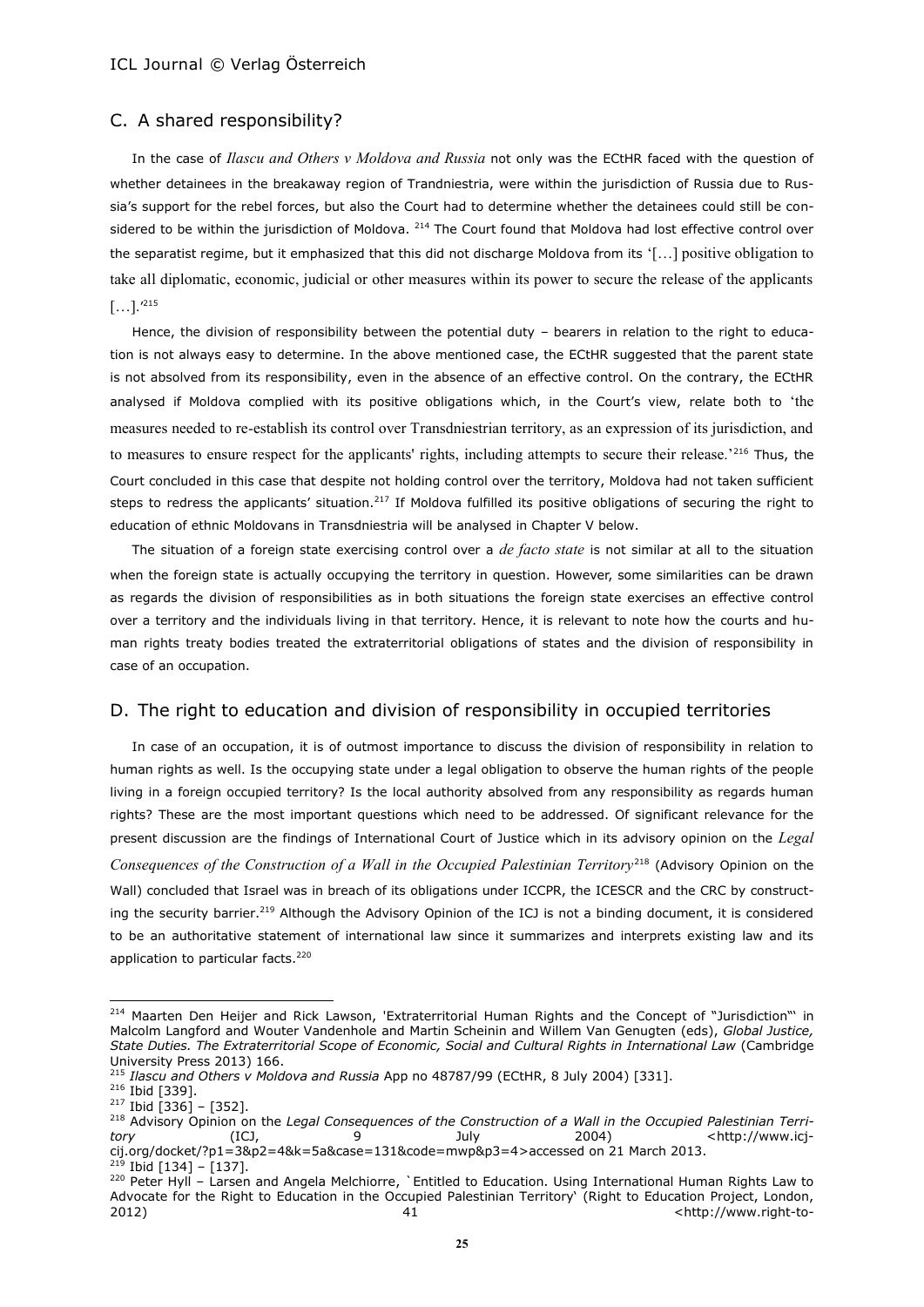Also, when reviewing Israel's reports under ICESCR, the CESCR was of view that 'the State's obligations under the Covenant apply to all territories and populations under its effective control'<sup>221</sup> and that the actions of Israel in the Occupied Territories had resulted in widespread violations of the economic, social and cultural rights of the Palestinians.<sup>222</sup> Moreover, the CESCR stressed that even during an armed conflict ESCR must be respected by the occupying power. $223$ 

As regards the extraterritorial obligations of an occupying state in relation to the right to education in particular, in the case of Israel for example, the ICJ concluded that Israel is in breach of its obligations under IC-CPR, ICESCR and CRC which include the right to education – such as for example the obligation to ensure safe travels of students and teachers to and from schools.<sup>224</sup> In a recent comprehensive report, Hyll - Larsen and Melchiorre argue that the right to education should be guaranteed at all times and states have the obligation to respect, protect and fulfil this right in times of peace as well as in times of war, armed conflict and disasters.<sup>225</sup>

Another key issue discussed in relation to the extraterritorial obligations in a situation of occupation, is the fact whether the *occupying* state should secure full compliance with human rights treaty provisions throughout the occupied territory<sup>226</sup> meaning the occupying state's obligations should consist not only of an obligation to respect (not to interfere in the free enjoyment of rights and freedoms of people in the occupied territory), but also of more positive obligations such as obligations to protect and fulfil.<sup>227</sup> The CESCR does not provide a detailed analysis, nor gives examples of types of obligations incumbent on a state party to ICESCR when it occupies a foreign territory.<sup>228</sup> Usually, the occupying power has been criticised for its actions in relation to education consisting in the obstruction of the normal working of educational institutions (therefore an interference resulting in a violation of the obligation to respect the right to education) rather than not doing enough to ensure that they were working properly<sup>229</sup> (consisting in obligations to protect and fulfil the right to education). Therefore, it remains to be articulated clearly what exactly are the positive obligations that an occupying state has with respect to the right to education under human rights law.

As regards potential obligations of the local authorities, the ICJ, in its Advisory Opinion on the Wall, confined Israel's obligations arising from ICCPR and ICESCR to actions of Israeli State organs within the occupied territories and not to activities of the Palestinian authorities.<sup>230</sup> However, the ICJ does not clarify the division of responsibility between Israel and Palestinian authorities, noting only that Israel was under the obligation 'not to raise any obstacle to the exercise of such rights in those fields where competence has been transferred to Palestinian authorities'.<sup>231</sup> Therefore, it can be concluded that the Palestinian authorities do have positive obligations in relation to the right to education, even if these obligations are not clearly stated by the ICJ. Although the capacity of Palestinian authorities to sign and ratify international human rights instruments is debatable, $^{232}$  they

 $222$  Ibid [17] - [22].

[education.org/sites/r2e.gn.apc.org/files/Report\\_Entitled%20to%20Education\\_2012.pdf>](http://www.right-to-education.org/sites/r2e.gn.apc.org/files/Report_Entitled%20to%20Education_2012.pdf) accessed on 5 March 2013.

<sup>&</sup>lt;sup>221</sup> CESCR, `Concluding Observations regarding Israel's Initial Report` UN Doc. E/C.12/1/Add.27 (4 December 1998) [8] [<http://www.unhchr.ch/tbs/doc.nsf/\(Symbol\)/df35bf5b5ee94d01802566d5003dd6cd?Opendocument>](http://www.unhchr.ch/tbs/doc.nsf/(Symbol)/df35bf5b5ee94d01802566d5003dd6cd?Opendocument)accessed

on 15 May 2013.

<sup>&</sup>lt;sup>223</sup> CESCR, `Concluding Observations on the additional information submitted by Israel' UN Doc. E/C.12/1/Add.69 (31 August 2001) [12] [<http://www.unhchr.ch/tbs/doc.nsf/\(Symbol\)/19b934142bfa843ac1256abc003095cb?Opendocument>](http://www.unhchr.ch/tbs/doc.nsf/(Symbol)/19b934142bfa843ac1256abc003095cb?Opendocument)accesse d on 15 May 2013.

<sup>&</sup>lt;sup>224</sup> Fons Coomans `The Extraterritorial Scope of the International Covenant on Economic, Social and Cultural Rights in the Work of the United Nations Committee on Economic, Social and Cultural Rights', (2011) 11 Human Rights Law Review 1, 14, 15.

 $225$  Hyll-Larsen and Melchiorre (n 220) 13.

<sup>&</sup>lt;sup>226</sup> Den Heijer and Lawson (n 214) 169. <sup>227</sup> Coomans (n 224) 15.

<sup>228</sup> Ibid 15.

<sup>229</sup> Jonathan Thompson Horowitz, `The Right to Education in Occupied Territories: Making More Room for Human Rights in Occupation Law' (2004) 7 Yearbook of International Humanitarian Law 233, 246  $230$  Den Heijer and Lawson (n 214) 169.

<sup>&</sup>lt;sup>231</sup> Advisory Opinion on the *Legal Consequences of the Construction of a Wall in the Occupied Palestinian Territory* (ICJ, 2004) [111], [112].

 $232$  Hyll – Larsen & Melchiorre (n 220) 44.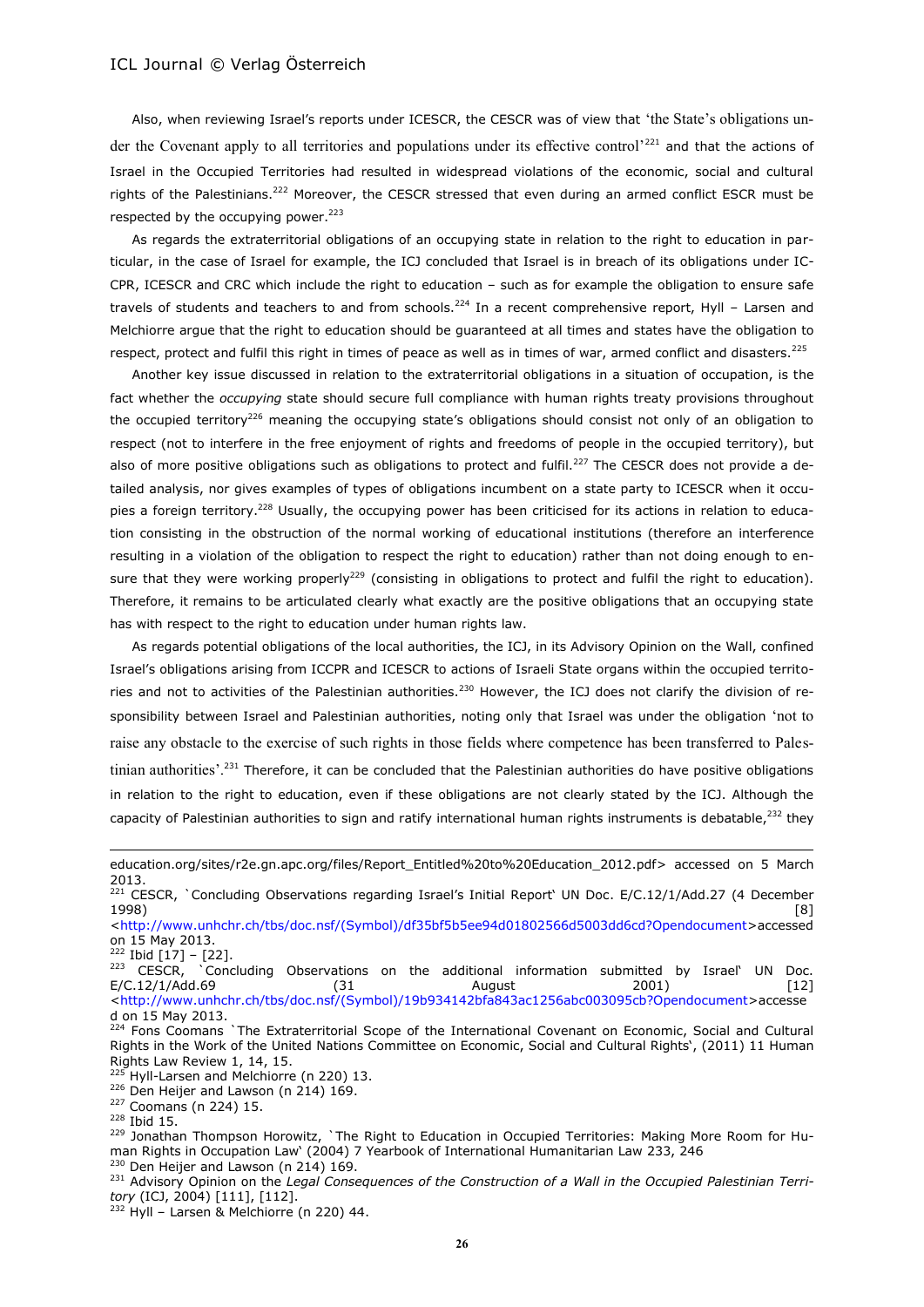cannot be absolved from responsibility as regards the right to education. By using the 4 As Framework and the three – levels typology of obligations - respect, protect and fulfil - Hyll – Larsen and Melchiorre have identified among the duty – bearers for realising the right to education in the occupied Palestinian territories some of the Palestinian authorities<sup>233</sup> along with Israel, as occupying power.

The situation of belligerent occupation is also covered by the Maastricht Principles. In this sense, principle 18 provides that a state in 'belligerent occupation or that otherwise exercises effective control over territory outside its national territory must respect, protect and fulfil the economic, social and cultural rights of persons within that territory.<sup>234</sup> It was concluded that where the state exercises belligerent occupation, its obligations are substantially similar to those it assumes with regard to situations or persons in its national territory.<sup>235</sup>

This Chapter has illustrated that in a context of a *de facto state* controlled by another state and in a case of an occupation, difficulties appear as regards the division of responsibility between the actors involved. From the human rights law perspective, holding accountable the occupying state or the state exercising control, does not imply that the *de facto* authorities and the territorial state are totally absolved from responsibility. On the contrary, an effective protection of the right to education in such situations demands that all duty – bearers be identified and further investigate how the responsibility is shared among them and what are their concrete obligations – negative as well as positive – for realising the right to education.

If the previous chapters have analysed the most relevant legal provisions of international human rights law in relation to the right to education and what the obligations of states to respect, protect and fulfil the right to education in an extraterritorial dimension might entail, including in a situation of a *de facto state* and an occupation, the following chapter is questioning how these theoretical legal perspectives and findings are applied into practice through the analysis of one case. The analysis will look at the extraterritorial obligations, violations, responsibilities of duty bearers and the division of responsibility in relation to the right to education of the ethnic Moldovans in Transdniestria, one of the four<sup>236</sup> unrecognized breakaway states of the former Soviet Union.

# V. CASE STUDY – THE RIGHT TO EDUCATION IN TRANSDNIESTRIA

# A. Introduction

 $\overline{a}$ 

The question if states have legally binding obligations in relation to the right to education beyond their territorial borders has been confronted by the ECtHR in the case of *Catan and Others v Moldova and Russia<sup>237</sup>* (*Catan and Others*), which is a very important case as regards the protection of the right to education and the extraterritorial application of ECHR, which demands an in-depth analysis.

This case concerns alleged violations of the rights to education, private life and freedom from discrimination of a group of ethnic Moldovan schoolchildren, parents and teachers in the Transdniestrian region, part of the sovereign territory of the Republic of Moldova, currently under the de facto control of Russian Federationbacked separatists - the Moldovan Republic of Transdniestria (MRT) administration. The forced closure of schools and acts of harassment and intimidation of ethnic Moldovans were conducted by the MRT authorities following the introduction of a law banning and criminalising the use of Latin script in schools. This law imposed a requirement that the 'Moldavian' language spoken by the large ethnic Moldovan population be written with the Cyrillic alphabet, instead of Latin alphabet. Therefore, it prescribed that Moldavian-speaking children should be educated in this language anomaly, a combination of spoken and written languages that is neither used nor

<sup>&</sup>lt;sup>233</sup> Ibid 64 - 70, eg Palestinian Ministry of Education and Higher Education, Ministry of Transport, Palestinian Authority, Palestinian Legislative Council.

<sup>234</sup> Maastricht Principles (28 September 2011) princ 18.

<sup>&</sup>lt;sup>235</sup> Olivier De Schutter et al, `Commentary to the Maastricht Principles on Extraterritorial Obligations of States in the Area of Economic, Social and Cultural Rights' (2012) 34 Human Rights Quaterly 1084, 1124 Commentary to Maastricht princ 18.

<sup>&</sup>lt;sup>236</sup> The other three are: Abkhazia, South Ossetia and Nagorno Karabakh.

<sup>237</sup> *Catan and Others v Moldova and Russia* App nos 43370/04, 8252/05, 18454/06 (ECtHR, 19 October 2012).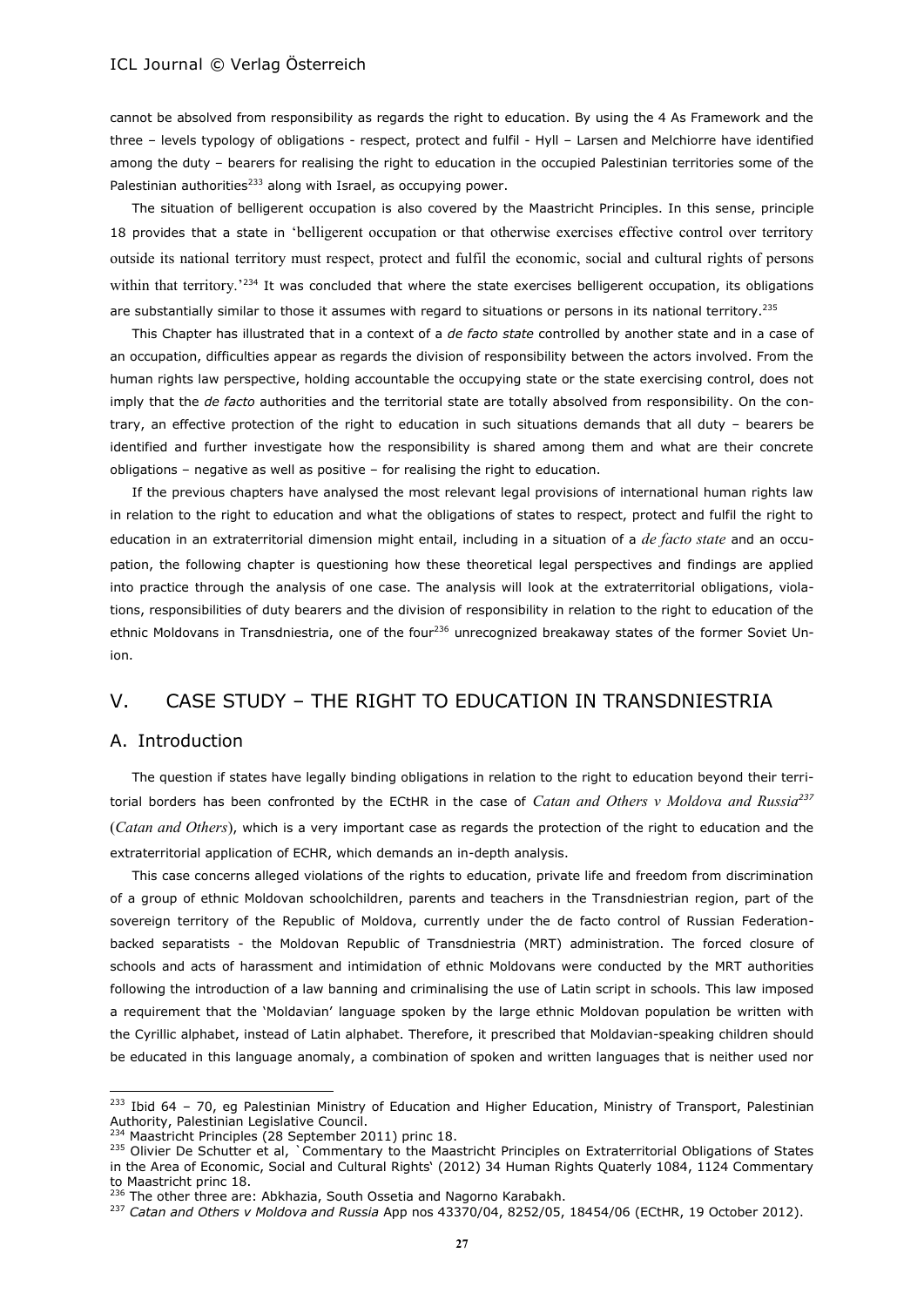recognised anywhere in the world and which provides children with full functional literacy in no recognised language at all.

The harassment and closure of Moldovan schools is part of a policy of eradication of the Moldovan language and culture and increasing Russian influence in the region, which has been referred to as 'linguistic cleansing' in Transdniestria.<sup>238</sup>

Before proceeding with the assessment of the ECtHR's findings and analysis of the States' obligations in respect to the right to education, a brief description of the historical background and circumstances of the case is needed.

#### B. Background

The region of Transdniestria is a strip of land situated on the eastern bank of the river Dniester on the sovereign territory of the Republic of Moldova. From 1989 onwards, a movement of resistance to Moldovan independence had been formed in Transdniestria which had the effect that on 2 September 1990, Transdniestrian separatists announced the creation of the 'Moldavian Republic of Transdniestria'.<sup>239</sup> This breakaway region, which is *de jure* on the territory of Moldova, has its administrative centre at Tiraspol with its own local authorities. To date, the MRT has not been recognised by the international community as a sovereign state under international law.

Violent clashes took place between the Transdniestrian separatist forces and the Moldovan security forces in late 1991 and the beginning of 1992, which resulted in the death of several hundred people and more than 100,000 refugees.<sup>240</sup> The ECtHR analysed in detail the armed conflict of 1991-1992 and the situation in the region in the case of *Ilascu and Others v Moldova and Russia<sup>241</sup>* (*Ilascu and Others*) where the Court found beyond reasonable doubt that Transdniestrian separatists were able, with the assistance of the 14<sup>th</sup> Army personnel of Russian Federation, to arm themselves with weapons taken from the stores of the 14<sup>th</sup> Army stationed in Transdniestria<sup>242</sup>, that prevented Moldovan army to regain control of Transdniestria. It was therefore concluded<sup>243</sup> that the MRT administration was established and continues to exist by virtue of the military, political and economic support of the Russian Federation.

Following the armed conflict in 1991-1992, despite various attempts of friendly settlement of the Transdniestrian conflict such as the 'ceasefire agreement' of 1992, the '1997 Memorandum', the 'Istanbul Commitments' and the 'Kozak Memorandum<sup>'244</sup> and despite Russia's commitments to withdraw its forces from Transdniestria, the conflict has not been solved until the present day. The reports submitted to the case by the Organisation for Security and Co-operation in Europe (OSCE) show that in the period 2004 – 2008 there were no withdrawals of Russian ammunition or equipment from the Transdniestrian region, and more than 21,000 tons of ammunition remained stored in the region.<sup>245</sup>

### C. The circumstances of the case

As the ECtHR noted<sup>246</sup>, the applicants are children and parents from the Moldovan community in the Transdniestrian region who complained about the effects on them and their children's education and family lives created by the language policy of the separatist authorities. The facts of the case relate to the actions of MRT authorities of storming the schools, harassment and intimidation of the applicants between 2002 and 2004 in

<sup>238</sup>  $^{238}$  OSCE, Press Release `Linguistic cleansing underway in Transdniestria` (14 July 2004)[<http://www.osce.org/hcnm/56534](http://www.osce.org/hcnm/56534) >accessed on 3 June 2013.

<sup>239</sup> Ibid (n 237) [13].

<sup>&</sup>lt;sup>240</sup> OSCE Mission to Moldova website[<http://www.osce.org/moldova/43356](http://www.osce.org/moldova/43356) >accessed on 13 June 2013.

<sup>241</sup> *Ilascu and Others v Moldova and Russia* App no 48787/99 (ECtHR, 8 July 2004) [28] – [183].

 $242$  Ibid [379] – [382].

 $243$  Ibid [382].

<sup>244</sup> *Catan and Others v Moldova and Russia* App nos 43370/04, 8252/05, 18454/06 (ECtHR, 19 October 2012), all referred agreements are detailed in [20] – [27].

 $245$  Ibid [66] - [70].

 $246$  Ibid [108].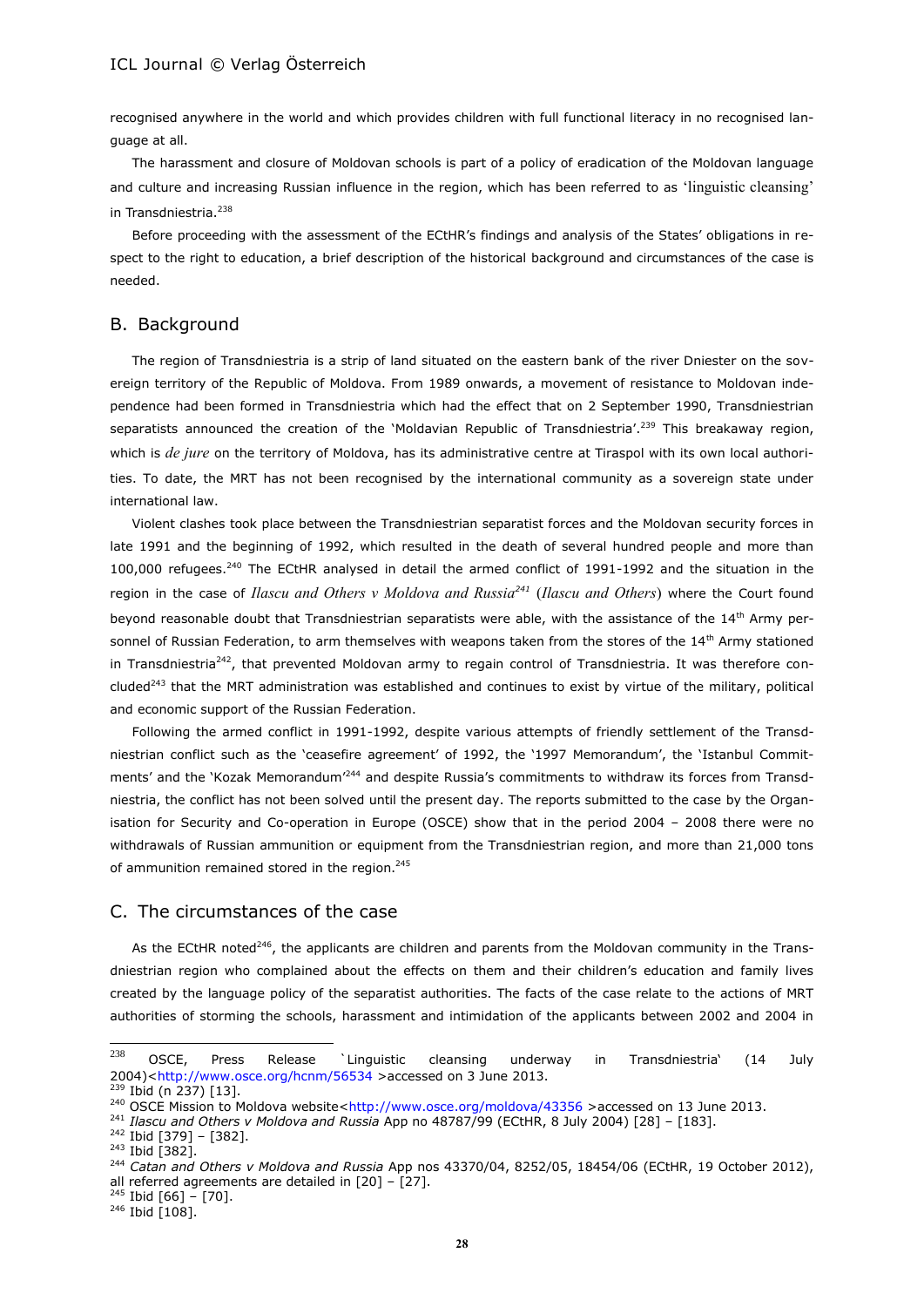order to prevent the applicants to use the Latin alphabet in schools, following a law issued by the MRT authorities requiring the use of a MRT – approved curriculum and Cyrillic script instead of Latin script. A brief presentation of the circumstances of the case is useful for the purposes of further analysis.

On 8 September 1992, the MRT administration, through the adoption of the 'MRT Law on Languages' banned and criminalised the use of Latin alphabet, requiring that for all purposes *Moldavian* must be written with the Cyrillic alphabet and that use of the Latin alphabet may amount to an offence.<sup>247</sup>. On the contrary, on 29 July 1994 Moldova adopted a new Constitution according to which the national language was *Moldovan*, to be written using the Latin alphabet.<sup>248</sup> According to the ECtHR's records, on 18 August 1994 the MRT authorities explicitly forbade the use of Latin script in all Transdniestrian schools, and by a decision of 21 May 1999, they stated that all schools belonging to 'foreign States' and functioning in Transdniestria had to register with the MRT authorities.<sup>249</sup> Moreover, in the summer of 2004 the MRT authorities besieged and stormed the schools; acts of pressures and harassment of the pupils, the teachers and the parents with the aim of closing down all the schools using the Latin script were undertaken; teachers were arrested and detained and Latin script materials were seized and destroyed; some parents lost their jobs as they continued to send their children to Moldovan language schools.<sup>250</sup> The applicants in this case were subject to such measures of pressures and intimidation as presented below.

The applicants are represented by children who studied at three schools in the Transdniestrian region, namely Evrica School in Ribnita, Alexandru cel Bun School in Tighina, and Stefan cel Mare School in Grigoriopol, as well as their parents. Evrica School and Alexandru cel Bun School were both registered with the Moldovan Ministry of Education and were using the Latin script and a curriculum approved by the Ministry of Education. Following the above mentioned MRT decision of 21 May 1999 and due to the fact that both schools refused to register with the MRT authorities and therefore to use the Cyrillic alphabet instead of the Latin one, a campaign of pressures and intimidation by the Transdniestrian authorities took place in 2004. However, teachers, pupils and parents occupied the buildings of both schools and quarded them day and night, refusing to leave.<sup>251</sup>

At Evrica School, in July 2004 the Transdniestrian police stormed the school and evicted the women and children who were inside.<sup>252</sup> Also pressures were made on the parents by the Trasndniestrian authorities asking them to withdraw their children from this school, otherwise they would be fired from their jobs and would be deprived of their parental rights.<sup>253</sup> Even if the school was able to finally register as a foreign institution of private education in September 2004, it could not function properly due to the lack of premises.<sup>254</sup> In October 2004, the school was moved by the MRT regime from the building situated on Gagarin Street to another building which had previously housed a kindergarten. The latter lacked laboratories, sport facilities and the lighting; corridors and classrooms were not fully adapted as it was shown by the applicants.<sup>255</sup> Also, the OSCE reported that the premises were not appropriate for the school's activity.<sup>256</sup> The applicants filed petitions and complaints with the authorities of the Russian Federation as well as the Moldovan authorities; they also complained that the children were intimidated by the local Russian – speaking population and they feared to speak Moldovan outside the school.<sup>257</sup>

<sup>&</sup>lt;sup>247</sup> Ibid [43].

 $^{248}$  Ibid [22]; also the Constitution of Republic of Moldova art 13 (1): The national language of Republic of Moldova is the Moldovan language, using the Latin script' [<http://lex.justice.md/document\\_rom.php?id=44B9F30E:7AC17731](http://lex.justice.md/document_rom.php?id=44B9F30E:7AC17731) >accessed on 10 June 2013.

<sup>249</sup> *Catan and Others v Moldova and Russia* [44].

 $250$  Ibid [126].

<sup>251</sup> *Catan and Others v. Moldova and Russia* App nos 43370/04, 8252/05, 18454/06 (ECtHR, 19 October 2012) [47] – [58].

<sup>&</sup>lt;sup>252</sup> Ibid [48].

 $253$  Ibid

<sup>254</sup> Ibid [49].  $255$  Ibid

<sup>256</sup> OSCE Mission to Moldova and OSCE High Commissioner on National Minorities, `The Moldovan – Administered Latin – Script Schools in Transdniestria. Background, Current Situation, Analysis and Recommendations' (November 2012) 30 [<http://www.osce.org/moldova/99058>](http://www.osce.org/moldova/99058)accessed on 15 June 2013.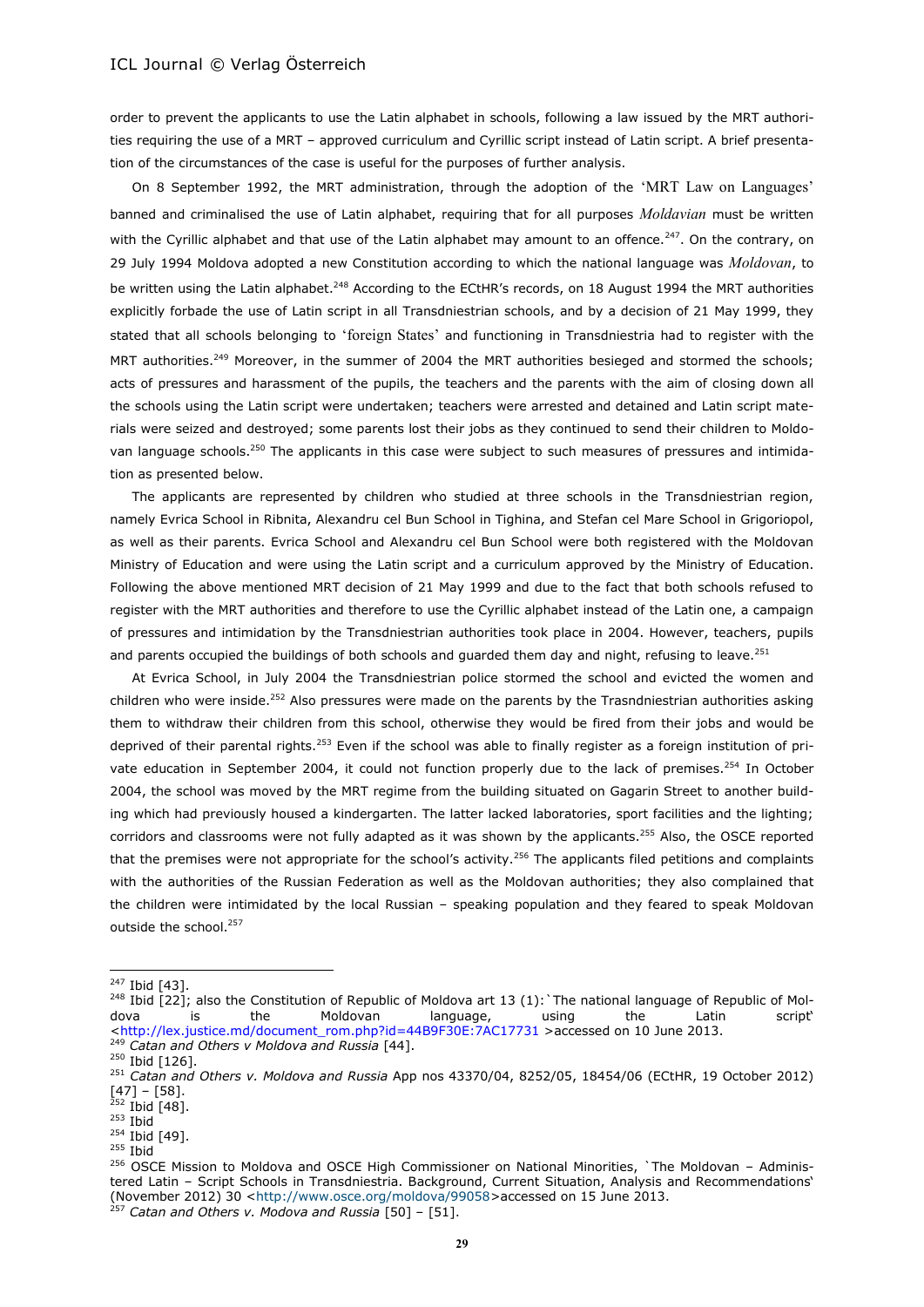As regards Alexandru cel Bun School in Tighina, it is relevant to mention that in July 2004 the school was disconnected from electricity and water supplies by the MRT administration and only after interventions of international observers, as the representatives of the CoE, the school was reconnected to water and electricity in September 2004.<sup>258</sup> Also, the MRT regime did not allow the school to use the initial premises, but other three different buildings, rented from the MRT authorities, which were located in separate districts of the town,<sup>259</sup> at a significant distance from one another.<sup>260</sup> The applicants showed that the main building has no cafeteria, science or sports facilities and cannot be reached by public transport.<sup>261</sup>

Stefan cel Mare School in Grigoriopol was initially using a Cyrillic alphabet curriculum and following the request of the parents and their children in 1996 to be allowed to use the Latin script, a campaign of intimidation was undertaken by the MRT authorities during the period 1996 - 2002.<sup>262</sup> On 22 August 2002, the Transdniestrian police stormed the school and evicted the teachers, the pupils and their parents; few days later the President of the Pupils Committee was arrested and sentenced to fifteen days' administrative imprisonment.<sup>263</sup> Moreover, due to the occupation of the building by the MRT administration, the school was transferred to a building in Dorotcaia, a village about 20 km from Grigoriopol.<sup>264</sup> Therefore, each day the pupils and teachers had to travel to Dorotcaia and they were subjected to bag searches and identity checks by the MRT officials as well as acts of harassment such as spitting and verbal abuse according to the claimants.<sup>265</sup> Representatives of the school complained to the OSCE, the UN, as well as to the Russian and Moldovan authorities; both Russian and Moldovan authorities denied their responsibility by stressing that the conflict be solved through negotiations, respectively that nothing further can be done to help the claimants by Moldovan authorities.<sup>266</sup>

#### D. Legal analysis

# 1. Considerations on jurisdiction

The ECtHR had to analyse first if the two respondent States, Moldova and Russia, exercised *jurisdiction*, which is a necessary condition for a Contracting State to be able to be held responsible for acts or omissions imputable to it which give rise to an allegation of the infringement of rights and freedoms set forth in the ECHR.<sup>267</sup> Thus, the Court clearly distinguished between *jurisdiction* and *responsibility* in this case, as it has been noticed by one commentator.<sup>268</sup>

The Court concluded that the present case comes within Moldovan jurisdiction as the state on whose sovereign territory the violations took place, and within the jurisdiction of the Russian Federation because the Russian Federation exercises effective control extra-territorially. It is interesting to analyse how the ECtHR reached its conclusions as regards the jurisdiction in this case.

As already shown in Chapter III above, the Court's approach as regards jurisdiction has evolved in its caselaw from considering that a state's jurisdictional competence under article 1 is primarily *territorial,*<sup>269</sup> to recognizing a number of exceptional circumstances capable of giving rise to the exercise of jurisdiction by a Contracting State outside its own territorial boundaries.<sup>270</sup> The Court has concluded that 'the question whether excep-

<sup>261</sup> *Catan and Others v. Moldova and Russia* [56].

<sup>&</sup>lt;sup>258</sup> Ibid [55].

 $259$  Ibid [55] - [58].

<sup>260</sup> OSCE Mission to Moldova and OSCE High Commissioner on National Minorities (n 256) 26.

<sup>262</sup> Ibid [60].

<sup>263</sup> Ibid

<sup>264</sup> Ibid [61].

<sup>265</sup> Ibid

<sup>&</sup>lt;sup>266</sup> Ibid [62].

<sup>267</sup> *Catan and Others v Modova and Russia* [103].

<sup>268</sup> Marko Milanovic, `Grand Chamber Judgment in Catan and Others' (21 October 2012) Blog of the European Journal of International Law [<http://www.ejiltalk.org/grand-chamber-judgment-in-catan-and-others/>](http://www.ejiltalk.org/grand-chamber-judgment-in-catan-and-others/)accessed on 12 June 2013.

<sup>269</sup> *Bankovic and Others v Belgium and Others* App no 52207/99 (ECtHR, 12 December 2001) [61], [67].

<sup>270</sup> *Catan and Others v Moldova and Russia* [105].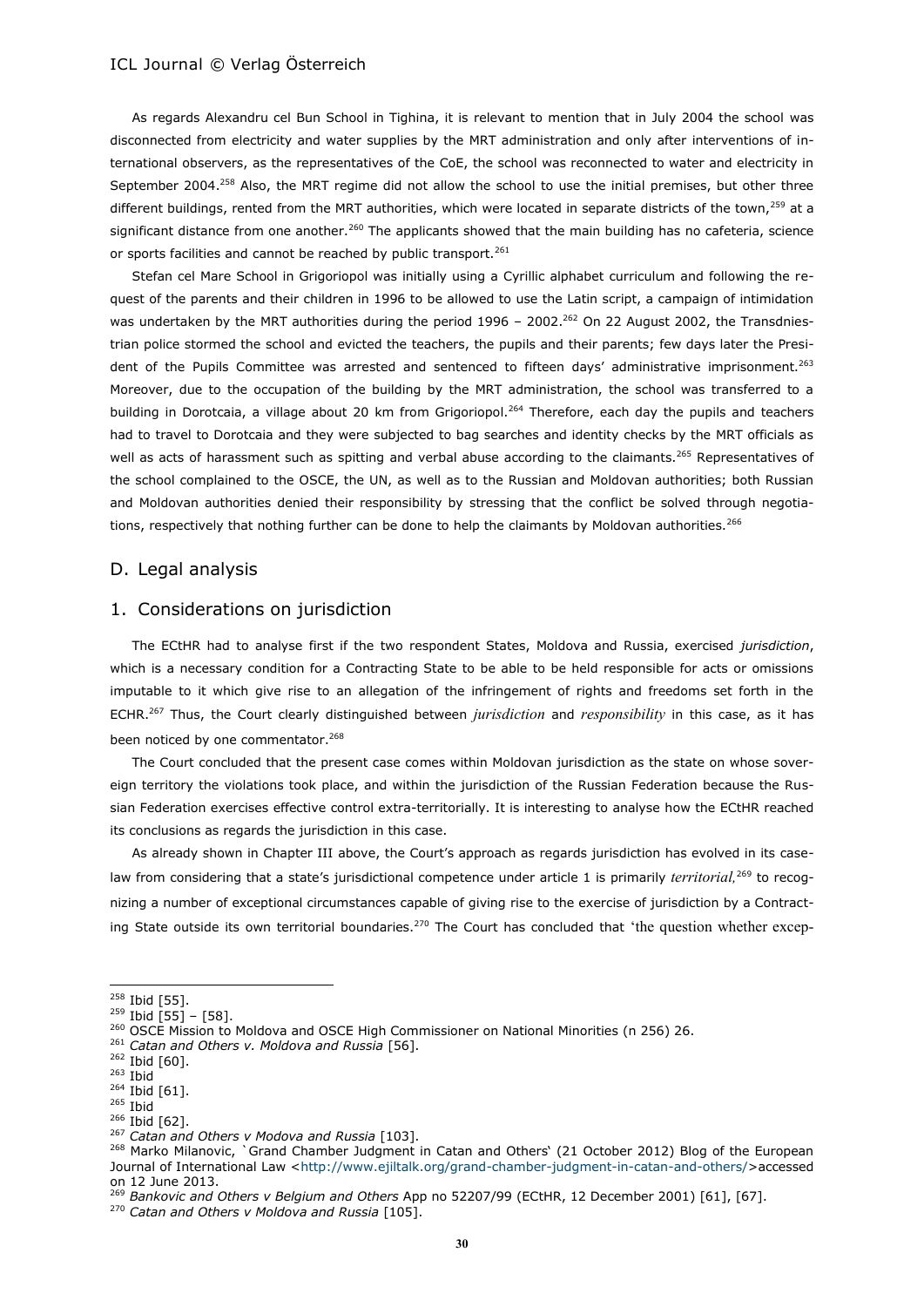tional circumstances exist which require and justify a finding by the Court that a State was exercising jurisdiction extraterritorially must be determined with reference to the particular facts of each case.<sup>'271</sup>

When determining whether the case falls within the jurisdiction of the Republic of Moldova, the Court noted first that all three schools were at all times situated within Moldovan territory and therefore Moldova was the territorial State, even if it did not have effective control over Transdniestria.<sup>272</sup> Relying on its previous caselaw<sup>273</sup>, the Court concluded that although Moldova had no effective control over the acts of the MRT in the Transdniestrian region, the fact that this region is recognised under public international law as part of Moldova's territory gives rise to a positive obligation to use all legal and diplomatic means available to it in order to guarantee the enjoyment of the rights and freedom prescribed by the ECHR to those living there*.* <sup>274</sup> The assessment of the Court on whether Moldova has satisfied the above mentioned positive obligation will be dealt with in the next sections.

Further, the Court had to analyse if the applicants also fall within the jurisdiction of the Russian Federation. First the Court noted that the key events in this case, namely the actions of MRT authorities of storming and evicting the schools as well as intimidating and harassing the teachers, pupils and parents as briefly presented above, took place between August 2002 and July 2004.<sup>275</sup> Then the ECtHR emphasised that the same relevant period was already considered by the ECtHR in the *Ilascu and Others* judgment where the Court found that the MRT survived by virtue of the military, economic, financial and political support given to it by the Russian Federation and that it remained under the effective authority, or at the very least under the decisive influence, of Russian Federation.<sup>276</sup>

It seems that the Court missed the opportunity to analyse the mere circumstances of this case, choosing to rely on the previous case of *Ilascu and Others* since in the view of the Court the events took place in the same period and circumstances as in the Ilascu case. Therefore, since the Court had already concluded that the Russian Federation had jurisdiction over certain events in the Transdniestrian region during the relevant period, it showed that only the Russian Government could prove that Russia did not exercise jurisdiction in relation to the events complained of by the applicants in the *Catan and Others*. 277

The Court similarly makes it clear that it is applying a spatial, rather than a personal conception of article 1 ECHR as regards jurisdiction,<sup>278</sup> as unlike in *Al-Skeini and Others* case there is no evidence of a direct involvement of Russian agents in the acts against the applicants' schools. One commentator<sup>279</sup> argued that the Court did not take into consideration the differences between *Ilascu and Others* case and *Catan and Others* case, and that in effect, the Court would appear to have treated this case in exactly the same way as if Russian authorities were directly involved in the closing of the schools.<sup>280</sup>

The Russian Government distinguished the case from *Ilascu and Others* and *Al-Skeini and Others* by denying that Russia exercised jurisdiction in Transdniestria during the relevant period and sustaining that its military presence in Transdniestria during that period was insignificant.<sup>281</sup> Since Russia failed to provide evidence to demonstrate that the findings made in the *Ilascu* judgment were unreliable, the Court maintained its findings in the *Ilascu* judgment that MRT was able to continue its existence only because of Russian military, economic and

<sup>271</sup> *Al-Skeini and Others v the United Kingdom* App no 55721/07 (ECtHR, 7 July 2011) [132].

<sup>272</sup> *Catan and Others v Moldova and Russia* [109].

<sup>273</sup> *Ilascu and Others v Moldova and Russia* App 48787/99 (ECtHR, 8 July 2004) [331]; and *Ivantoc and Others v Moldova and Russia* App no 23687/05 (ECtHR, 15 November 2011) [105] – [111].

<sup>274</sup> *Catan and Others v Moldova and Russia* [110].

<sup>&</sup>lt;sup>275</sup> Ibid [111].

<sup>276</sup> *Ilascu and Others v Moldova and Russia* [392].

<sup>277</sup> *Catan and Others v Moldova and Russia* [112].

 $278$  Ibid [114].

<sup>279</sup> Milanovic (n 268).

<sup>280</sup> Ibid

<sup>281</sup> *Catan and Others v Moldova and Russia* [117].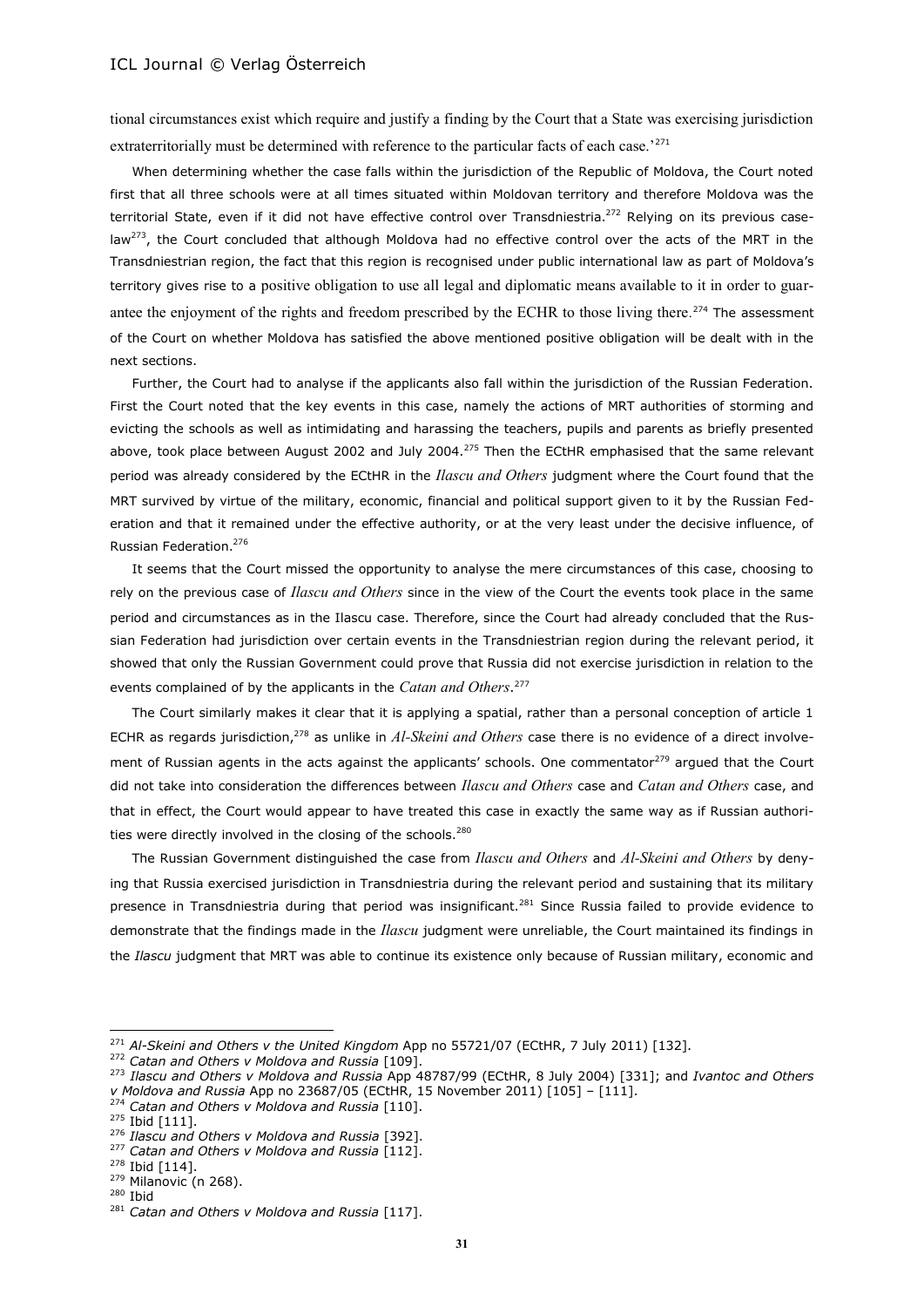political support, and therefore it concluded that Russia exercised *effective control* and *decisive influence* over the MRT administration during the period of the schools' crisis.<sup>282</sup>

What is even more interesting to analyse is the approach of the ECtHR to the Russian military presence and Russian political and economic support in the Transdniestrian region. Neither in *Ilascu and Others*, nor in *Catan and Others* did the Court reflect upon the legitimacy of the Russian presence and support in the Transdniestrian region. The Court acknowledged that only with the support of the Russian Federation, the MRT administration could survive and consolidate its position on the sovereign territory of Republic of Moldova. In reality, the cumulative effect of Russian influence and support in this area made possible the continued existence of an illegal regime, contributed to the MRT administration's secessionist goal of securing autonomy from the rest of Moldova, and rendered ineffective the sovereign state's duty to impose the rule of law and protect human rights, including those of the applicants in the case *Catan and Others*. The Court noted that Russia supported the separatists through its military and armaments presence in the region as well as through free or highly subsidised gas supplies, pensions and other financial aid.<sup>283</sup>

In conclusion, the ECtHR chose to consider the specific circumstances of the case and concluded that the Russian Federation had effective authority over the MRT administration, but was reluctant in assessing if the influence exerted by Russian Federation through its military, economic and political support is legal or illegal, which would obviously be a politically sensitive decision. In assessing the jurisdiction of the Russian Federation, the Court applied the test of *effective control* of an area outside the Russian territory, which has already been analysed in Chapters III and IV above. In line with the Court's jurisprudence in *Cyprus v Turkey* and *Ilascu and Others v Moldova and Russia* already discussed in Chapter IV, in this case the Court concluded that the Russian Federation exercised jurisdiction extraterritorially as a result of its effective control and decisive influence over the Transdniestrian administration.

### 2. Violations of the right to education

The applicants complained of an alleged violation of the article 2 of Protocol 1 to the ECHR which provides that:

'No person shall be denied the right to education. In the exercise of any functions which it assumes in relation to education and to teaching, the State shall respect the right of parents to ensure such education and teaching in conformity with their own religious and philosophical convictions.'

Recalling the events which took place between 2002 and 2004, when the schools were forced to close down and reopen in different premises, the applicants complained that the quality of their education was affected by lack of adequate premises, long journeys to and from school and border checks, shortage of materials, no access to extracurricular activities and on-going harassment, vandalism of school premises, intimidation and verbal abuse.<sup>284</sup> As shown above within the description of the facts, most of the premises were too small and inappropriate for the adequate functioning of a school, without electricity and water, with no laboratories, sport facilities or canteens. The alternative offered by the MRT authorities to Moldovan speakers was education in *Moldavian*, written with the Cyrillic script, a language which was not recognised anywhere outside Transdniestria, and was not even used by the MRT administration. Relying on the international provisions and standards on the right to education presented in Chapter II above, in particular on articles 13 (1) of ICESCR and 29 (1) (a) of CRC which provide that education should be directed to the 'full development of the human personality', the applicants complained that they were prevented by the restrictions of MRT administration to have access to higher education and further employment opportunities and therefore to escape poverty. Also, the pupils' parents complained of an interference with their right to respect for their philosophical convictions that the best

l

<sup>282</sup> Ibid [122].

 $283$  Ibid [121].

 $284$  Ibid [127].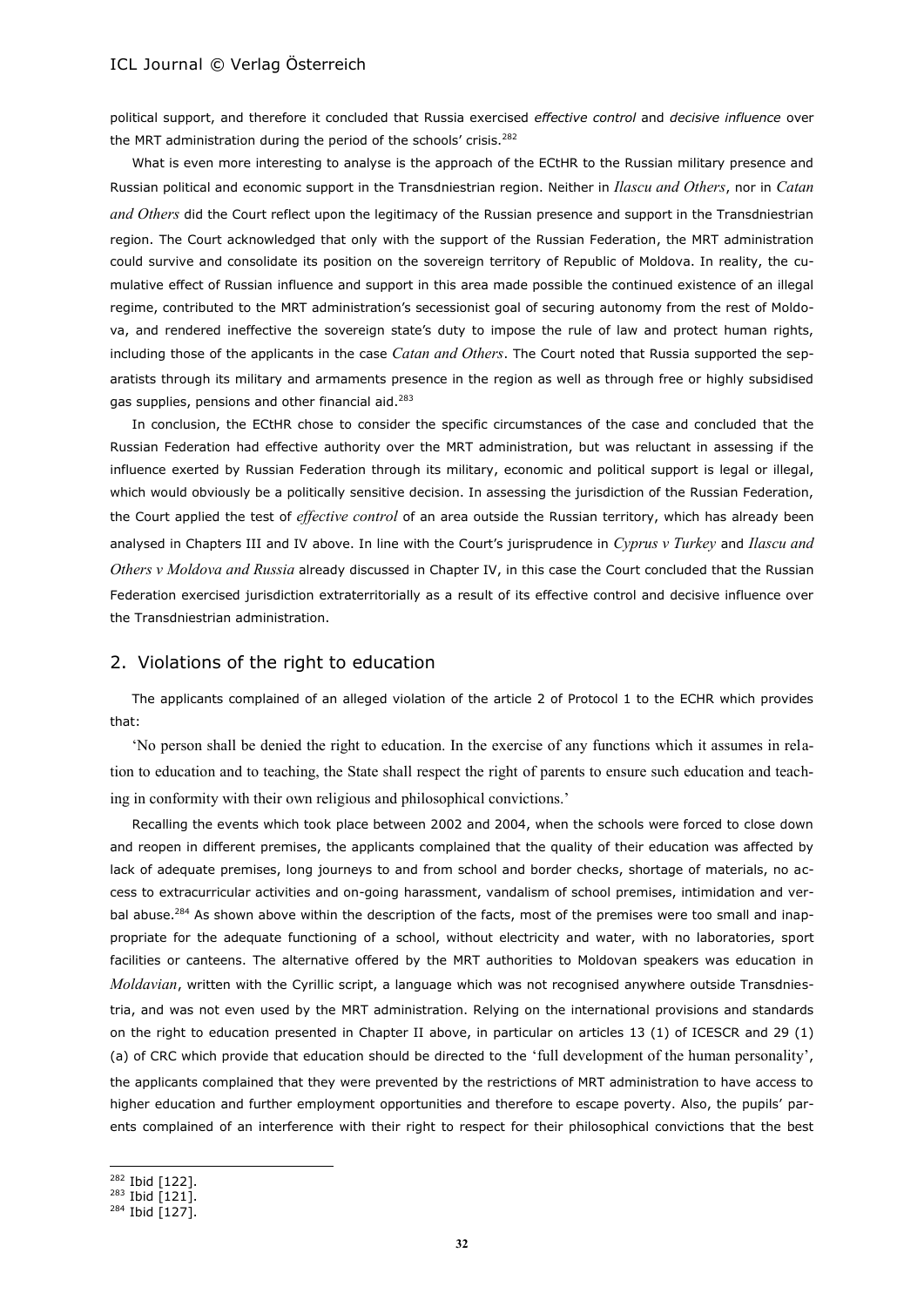interests of their children lay in an education in the Moldovan language using the Latin script, relying on the second paragraph of article 2 of Protocol 1 to the ECHR. As regards the responsibility of the Respondent States, the applicants claimed on one hand that the Moldovan Government had made insufficient efforts to ensure that the children were restored to adequate educational facilities and to protect them from harassment, and on the other hand that Russia did not take any measures to prevent the violations or to express opposition to them.<sup>285</sup>

The Court's assessment as regards the violation of the right to education as well as the States' obligations in relation to this right will be analysed further in this thesis.

In assessing if there has been a violation of the applicants' right to education in the present case, first, the Court reminded the general principles drawn from its case-law when interpreting and applying the provisions of article 2 of Protocol 1 to the ECHR. As regards the first sentence of article 2 of Protocol 1 to the ECHR, which has a negative formulation, the Court has ruled in its case law that the Contracting States guarantee to anyone within their jurisdiction a right of access to educational institutions existing at a given time.<sup>286</sup> As shown in section G 2 d above, the Court has held that, from the negative formulation of the first sentence of article 2 of Protocol 1 'it cannot be concluded that the State has no positive obligation to ensure respect for such right.<sup>'287</sup> Moreover, for the right to education to be effective, it is further necessary that, the individual who is the beneficiary should have the possibility of drawing profit from the education received, that is to say, the right to obtain, in conformity with the rules in force in each State, and in one form or another, official recognition of the studies which he has completed.<sup>288</sup> Even if the text of the article 2 of Protocol 1 ECHR does not mention the language in which education must be conducted, however, according to the Court's case-law, 'the right to education would be meaningless if it did not imply in favour of its beneficiaries, the right to be educated in the national language or in one of the national languages*.*' <sup>289</sup> As already emphasized in Section G 3 i above, the right to be educated in one's own language is one of the main components of the right to education and therefore States have the obligations to ensure the realisation of this right.

The second sentence of article 2 of Protocol 1 to the ECHR guarantees the right of parents to have their children educated according to their own religious and philosophical convictions and imposes an obligation on States to refrain from interfering with such right. This constitutes another key component of the right to education indicated in Section G 3 i above, which forms the core content of the right. This provision aims at safeguarding the pluralism in education and consequently the Court has stressed that the State is forbidden to pursue an aim of indoctrination that might be considered as not respecting parents' religious and philosophical convictions. <sup>290</sup>

Secondly, applying all the above mentioned principles, already established in the Court's case-law to the situation of the applicants and based on the facts of the case, the Court concluded that the forced closure of the schools by the MRT authorities, and the subsequent measures of harassment constitute interferences with the applicant pupils' rights of access to educational institutions existing at a given time and to be educated in their national language.<sup>291</sup> In addition, the Court considers that these measures amounted to an interference with the applicant parents' rights to ensure their children's education and teaching in accordance with their philosophical convictions.<sup>292</sup> The Court found that the sole purpose of the interference with the applicants' right to education by the MRT authorities was 'entrenching the separatist ideology' in order to enforce the 'Russification of the language and culture of the Moldovan community living in Transdniestria' <sup>293</sup> which could not be considered as a legitimate aim by the ECtHR.

<sup>&</sup>lt;sup>285</sup> Ibid [129], [130].

<sup>286</sup> *Belgian Linguistics Case* [3], [4].

<sup>287</sup> Ibid [3].

 $288$  Ibid [4].

<sup>289</sup> Ibid [3].

<sup>290</sup> *Lautsi and Others v Italy* App no 30814/06 (ECtHR, 18 March 2011) [62].

<sup>291</sup> *Catan and Others v Moldova and Russia* [143].

 $292$  Ibid [143].

 $293$  Ibid [144].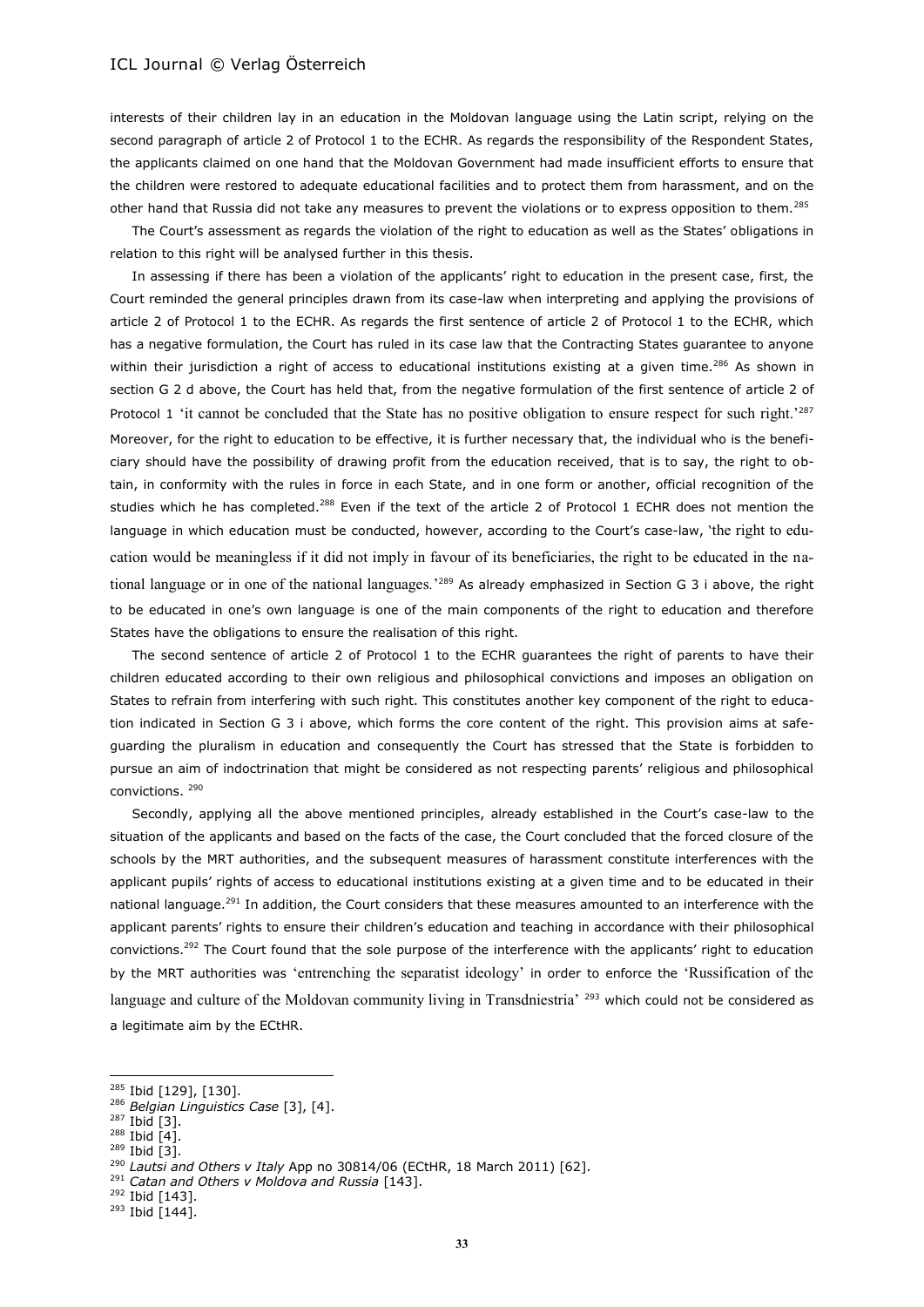The measures adopted by the MRT authorities amounted to violations of the right to education as the main features of the right to education were affected as follows:

The *availability* of the right to education was affected following the closure of the schools and acts of intimidation and harassment of MRT authorities, which led to the drastic reduction of the number of teachers and pupils in the Moldovan speaking schools using the Latin script. Also, the lack of appropriate infrastructure and facilities as well as the lack of teaching materials in Latin script seriously affected the *availability* of the right to education.

The *accessibility* of the applicants' right to education was also badly affected through the measures taken by the MRT authorities. As accessibility of the education requires that the education must be accessible to everyone, without any discrimination based on ethnicity for example, and has to be within safe physical reach and has to be affordable to all.<sup>294</sup> As showed in the description of the facts and as resulted from the applicants' submissions, the children were discriminated based on their Moldovan ethnicity and desire to learn in their national language using the Latin script, against their colleagues/peers who opted for education in Cyrillic script and Russian language. Also the physical accessibility was restricted since, as showed above, the main building of the three premises used by Alexandru cel Bun School could not be reached by public transport and in the case of Stefan cel Mare School, pupils and teachers had to travel 40 km every day to the premises in Dorotcaia.

The lack of teaching materials in Latin script and the fact that the existing ones were outdated, from Soviet times, affected the *acceptability* of the right to education and therefore the applicants – pupils and their parents – complained of the quality of their education.

#### 3. Accountability

In response to the applicants' claims, the Moldovan Government denied its responsibility submitting that they had taken all reasonable steps to improve the situation, in general as regards the Transdniestrian conflict, and showing that they fulfilled their positive obligation as regards the situation of the schools in particular, by paying for the rent and the refurbishment of the buildings, the teachers' salaries, educational materials, buses and computers.<sup>295</sup> By invoking the fact that it did not exercise actual authority or control over the territory in question, Moldova is trying to escape accountability, claiming that 'the Moldovan Government could not be expected to do more to fulfil its positive obligation in respect of the applicants.<sup>'296</sup> Also, the Russian Government denied any responsibility for the acts of MRT authorities and underlined that Russia could not be held accountable for the acts of the MRT police of storming the school buildings or of the MRT local authorities for shutting off water and electricity supplies.<sup>297</sup>

Therefore, it is clear that neither Moldova, which is the sovereign state, nor Russia which exercises *de facto*  control over the illegal administration accept that they have human rights obligations towards the individuals living in the Transdniestrian region in this case.

However, the Court considered that Moldova had discharged its positive obligation by 'having made considerable efforts to support the applicants'<sup>298</sup> while Russia incurs responsibility under the ECHR for the violation of the applicants' right to education as it exercised effective control over the MRT during the period in question.<sup>299</sup>

The findings of the ECtHR in this case are of great importance for the protection of the right to education of the ethnic Moldovans living in the region of Transdniestria. Nevertheless, the analysis of the Court seems to lack clarity and can be subject to critics. In particular the Court's approach to States' responsibility requires further analysis.

<sup>294</sup> CESCR, `General Comment No. 13', UN Doc. UN Doc. E/C.12/1999/10 (8 December 1999) [6].

<sup>295</sup> *Catan and Others v Moldova and Russia* [131] – [133].

<sup>296</sup> Ibid [133].

<sup>&</sup>lt;sup>297</sup> Ibid [135].

 $298$  Ibid [145] – [148].

<sup>&</sup>lt;sup>299</sup> Ibid [149], [150].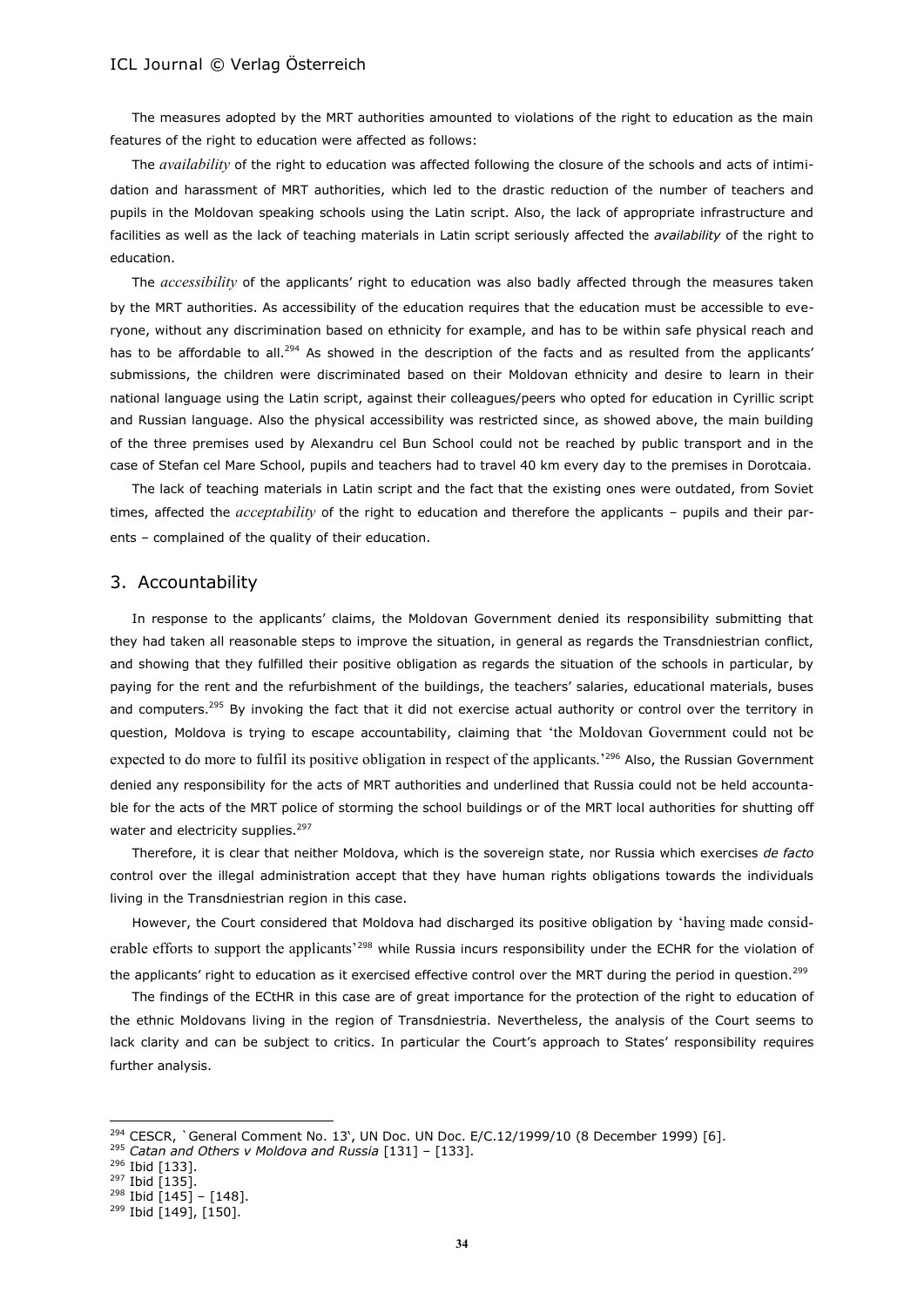In its reasoning, the ECtHR stated that the provisions relating to the right to education as set out in the international instruments such as the UDHR, the ICESCR and the CRC are of relevance and the ECHR should so far as possible be interpreted in harmony with other rules and principles of international law.<sup>300</sup>Nevertheless, the Court does not rely on the international standards described before in Chapter II and it does not make any reference for example to the States' obligations to *respect, protect* and *fulfil* the right to education identified by the CESCR in interpreting the Article 13 of ICESCR. As showed in Sections H and I of this thesis, states have the obligation to respect, protect and fulfil the right to education, failure of which will amount to the violation of such right. Therefore the usage of the threefold typology of obligations would have provided the Court the opportunity to conduct a more in depth analysis. Instead, the Court makes a broad analysis of both respondent States' responsibility as reflected in the decision.

#### d. Obligations of Moldova to secure the right to education

As regards Moldova's responsibility, the Court distinguishes this case from *Ilascu and Others* case where the ECtHR found that Moldova failed to take all the measures available to it in the course of negotiations with the MRT and Russian authorities to bring about to the end of the violation of the applicants' rights.<sup>301</sup> In this case the ECtHR has concluded that 'Moldovan Government have made considerable efforts to support the applicants<sup>'302</sup> by paying for the rent, equipment, staff salaries and by providing buses for the pupils and teachers. Is that enough to discharge Moldova of its positive obligations with regards to the right to education? Does this mean that the Court established here a *minimum threshold* for complying with positive obligations as regards the right to education under the ECHR?

It seems that the ECtHR tended to absolve Moldova from any responsibility as it did not have effective control over the territory in question.

Perhaps these opened questions would have been answered if the Court had conducted an in-depth analysis of the human rights obligations of Moldova in relation to the right to education, relying on the obligations to respect, protect and fulfil the essential features of the right to education as established by the international human rights law.<sup>303</sup> Even if according to article 32 of ECHR, the ECtHR's jurisdiction is applicable only to matters concerning the interpretation and application of the ECHR, the Court needs to assure the *effective* protection of human rights. In its case law on the right to education, $304$  the ECtHR has emphasized:

'The Court does not lose sight of the fact that the development of the right to education, whose content varies from one time or place to another according to economic and social circumstances, mainly depends on the needs and resources of the community. However, it is of crucial importance that the Convention is interpreted and applied in a manner which renders its rights practical and effective, not theoretical and illusory. Moreover, the Convention is a living instrument which must be interpreted in the light of present-day conditions.'

Therefore the ECtHR can consider and use as guidance the international human rights standards and indicators in relation to the right to education as analysed in Chapter II of this thesis. As mentioned before, the 4 As Framework might be a very useful tool for any court and human rights bodies in assessing the states' obligations to respect, protect and fulfil the right to education and identify the alleged violations. The same model was used by experts in order to identify and better analyse states' obligations and violations in relation to the right to education.<sup>305</sup>

<sup>300</sup> Ibid [136].

<sup>301</sup> *Ilascu and Others v Moldova and Russia* [348] – [352].

<sup>302</sup> *Catan and Others v Moldova and Russia* [147].

<sup>303</sup> CESCR, `General Comment 13' UN Doc. E/C.12/1999/10 (8 December 1999) [6].

<sup>304</sup> *Leyla Sahin v Turkey* App no 44774/98 (ECtHR, 11 November 2005) [136].

<sup>305</sup> Peter Hyll – Larsen and Angela Melchiorre, `Entitled to Education. Using International Human Rights Law to Advocate for the Right to Education in the Occupied Palestinian Territory' (Right to Education Project, London,  $2012$ ) 50  $50$  -  $70 \lt h$ ttp://www.right-to[education.org/sites/r2e.gn.apc.org/files/Report\\_Entitled%20to%20Education\\_2012.pdf>](http://www.right-to-education.org/sites/r2e.gn.apc.org/files/Report_Entitled%20to%20Education_2012.pdf) accessed on 5 March 2013.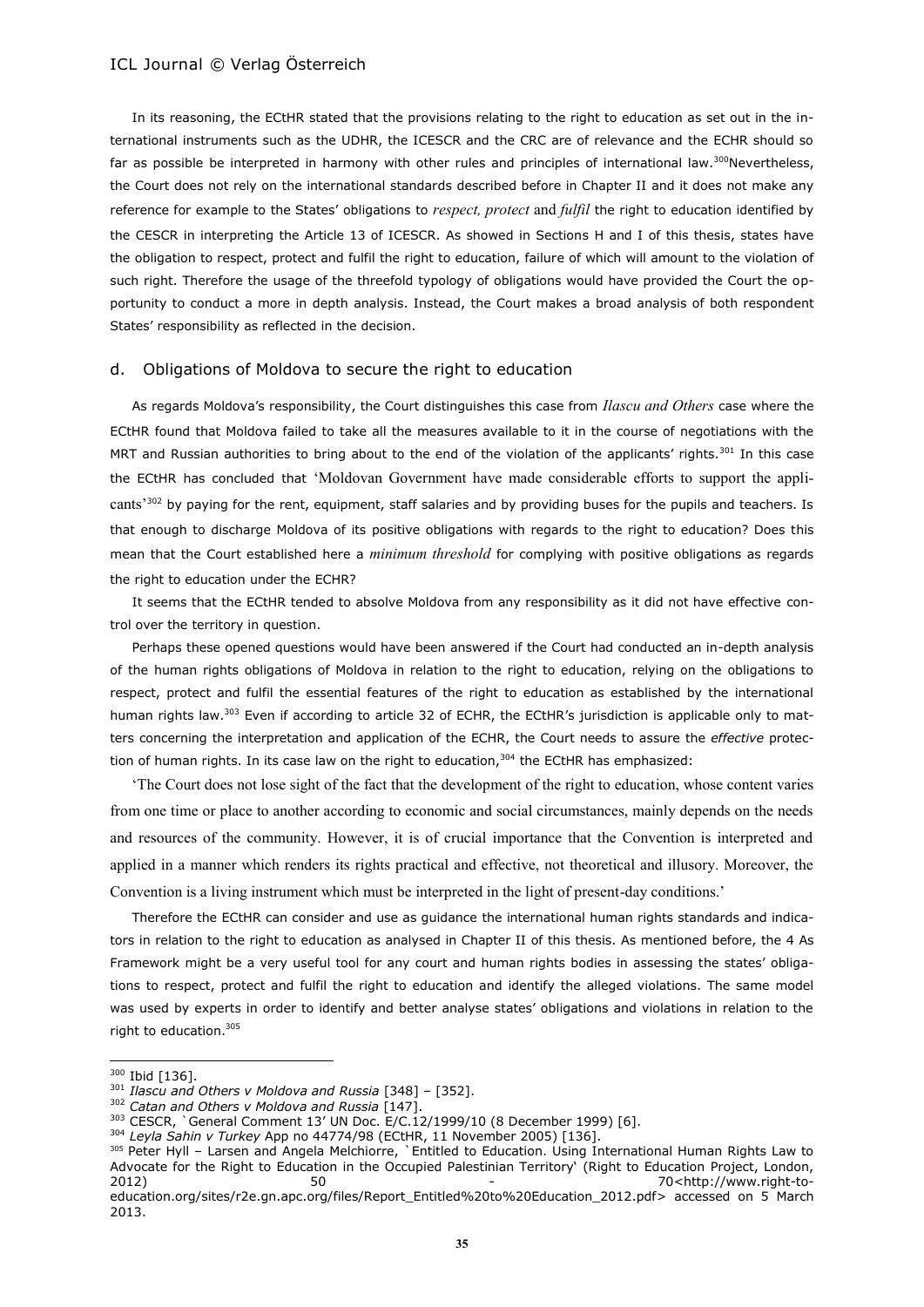With reference to the factual circumstances of the case and using the Framework of 4As, an in-depth analysis of both states' obligations is possible.

As previously shown, according to the CESCR, *availability* of the right to education means that functioning institutions and programmes have to be available in sufficient quantity within the jurisdiction of the State party, requiring in practice a sufficient number of schools with adequate infrastructure – sanitation facilities, electric lightning, safe drinking water, canteens, libraries – but also an adequate number of trained teachers whose own human rights are realized, and teaching materials. $306$  In this case, the applicants complained about the inadequate premises where the lightning, corridors and classrooms were not fully adapted for a secondary school, about the lack of electricity and water supply at Alexandru cel Bun in Tighina, and in general about the lack of teaching materials in Moldovan language using the Latin script. Also there were only few schools using a Moldovan curriculum and Latin script and that many teachers due to the intimidation and pressures made on them by the MRT authorities. Consequently the *availability* of the applicants' right to education was seriously affected.

The Court held that the Moldovan Government paid for the rent, refurbishment of the premises, but also for the equipment, staff salaries and transport costs providing buses for the pupils and teachers to travel in the case of Alexandru cel Bun School and Stefan cel Mare School (where the pupils had to travel 40 km every day),<sup>307</sup> thus discharging itself from its positive obligations under the ECHR. Indeed, Moldova had a great contribution in supporting the applicants to continue learning in their language. But these measures were enough in the circumstances? The Court considered that the actions of Moldova led to the fulfilment of its positive obligations.

In fact all the above mentioned measures taken by Moldova of providing financial resources in order for the schools to continue to function are part of its domestic positive obligation to fulfil the right to education.

#### e. Obligations of Russian Federation

As regards the responsibility of the Russian Federation, the ECtHR is not conducting a comprehensive analysis, but in broad terms is relying on its findings in its previous case of *Ilascu and Others* where it was established that Russia exercised effective control over the MRT during the same period. The Court concluded that 'by virtue of its continued military, economic and political support for the MRT, which could not otherwise survive, Russia incurs responsibility under the Convention for the violation of the applicants' right to education.'308 Having reached this conclusion, the Court considers that 'it is not necessary to determine whether or not Russia exercised detailed control over the policies and actions of the subordinate local administration.'309 These findings might be subject to interpretations as the Court lacked clarity and strong legal argumentation.

Is the Court here saying that Russia was responsible for everything that the MRT did, namely that all of MRT's acts were attributable to Russia? As in the *Ilascu and Others case*, the Court does not clarify the concrete human rights obligations of Russia in relation to the controlled territory of Transdniestria.

Regarding the ECtHR case – law, it is relevant to notice that the Grand Chamber in the *Al-Skeini and Others* case reiterated<sup>310</sup>, in line with previous case law, that where a member state exercises effective control over an area outside its territory it must secure the full range of ECHR rights and any additional Protocols it has ratified:

'The controlling State has the responsibility under Article 1 to secure, within the area under its control, the entire range of substantive rights set out in the Convention and those additional Protocols which it has ratified. It will be liable for any violations of those rights.'

It is submitted thus that the Russian Federation bears responsibility for the MRT administration's human rights violations as that administration exists and functions by virtue of Russian Federation's support. The Court

<sup>306</sup> CESCR `General Comment 13' UN Doc. E/C.12/1999/10 (8 December 1999) [6].

<sup>307</sup> *Catan and Others v Moldova and Russia* [52], [56], [61].

<sup>308</sup> Ibid [150].

<sup>309</sup> Ibid [150].

<sup>310</sup> *Al-Skeini and Others v the United Kingdom* App no 55721/07 (ECtHR, 7 July 2011) [138].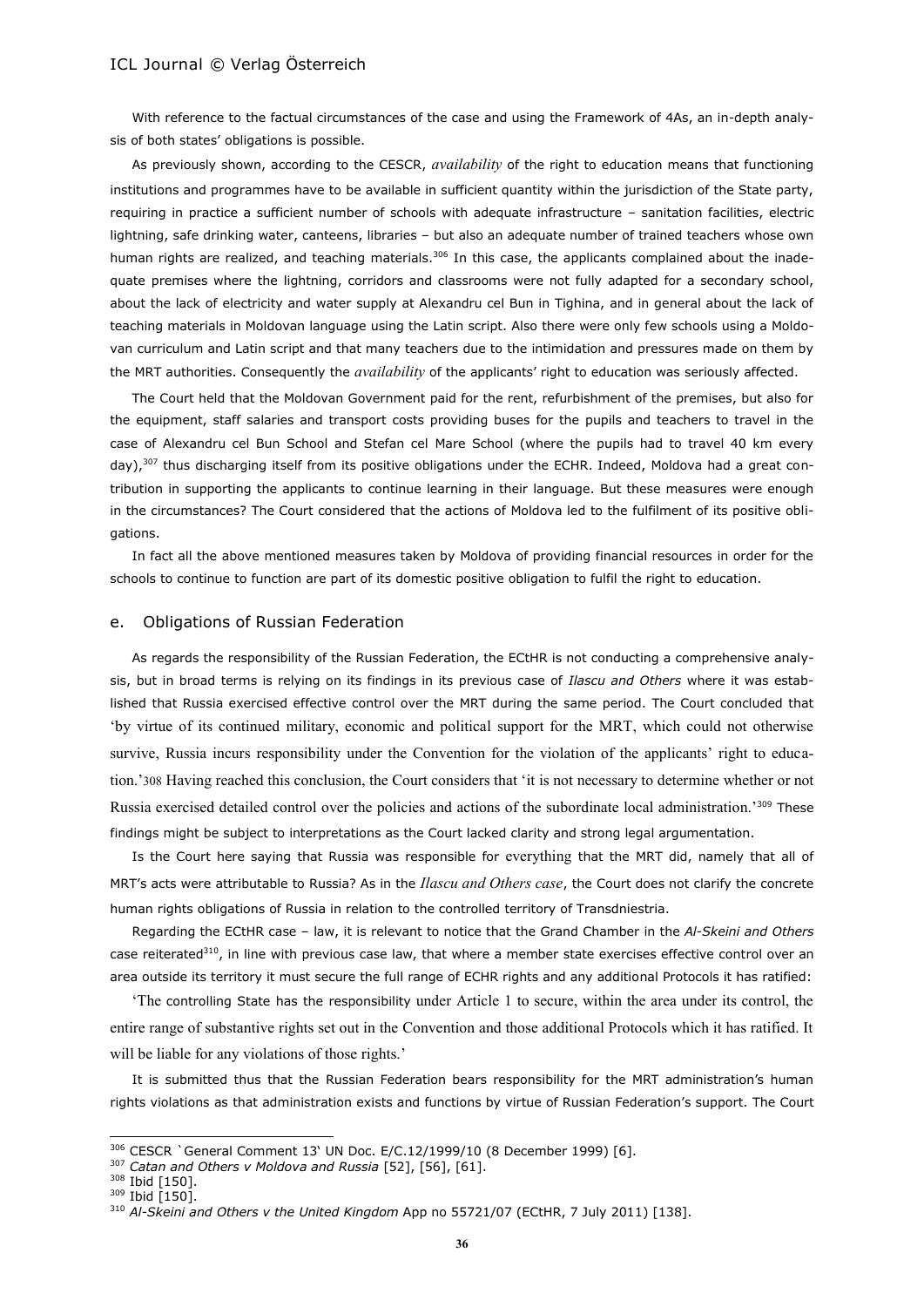found a resemblance with the case of *Cyprus v Turkey*, where the Court found that Turkey's 'jurisdiction under article 1 of the ECHR based on effective control of territory must be considered to extend to securing the entire range of substantive rights set out in the Convention and those additional Protocols which she has ratified, and that violations of those rights are imputable to Turkey.'<sup>311</sup> In that case, the Court has found violations of *positive obligations* incumbent to the state with effective control of territory, in relation to a broad range of Convention rights, including the right to education. $312$ 

In this case, the Court does not mention any positive obligations of the Russian Federation. In fact, the Court simply concluded that Russia is responsible for the closure of schools and all the other acts of harassment and intimidation undertook by the MRT authorities due to its effective control over the region. Or is the Court here saying that Russia is responsible for failing to prevent the acts of the MRT that violated the applicants' rights?<sup>313</sup> This question needs to be answered. Did Russia comply with its obligation to *protect* the right to education which is of positive nature?

It is beyond doubt in the circumstances of the case that the Russian Federation was aware of the violations of the applicants' right to education. Yet Russia has failed to take any measures to protect the applicants' right to access to effective education and a safe school environment and failed to prevent the various interferences, including acts of harassment, verbal intimidation and vandalism, by MRT agents. There is no indication of any measures having been taken by the Russian Federation to prevent the violations, express opposition to them or to respond to violations of the MRT officials.

Further, an analysis of the human rights obligations of Russian Federation in respect to the right to education by building on the three - level types of obligations – respect, protect and fulfil is conducted.

First, as regards *the obligation to respect the right to education*, the Russian Federation had an obligation to abstain from any measures or interferences that hinder or prevent the enjoyment of the right to education of Moldovan pupils in Transdniestria. The Court noticed that there was no evidence of any direct involvement of the Russian agents in the action taken against the applicants' schools.<sup>314</sup> But the Court failed to analyse if Russia could be held accountable for any indirect interference in relation to the applicants' right to education. As shown in Chapter III above, States must refrain in all circumstances from embargoes and equivalent measures on goods and services essential to meet *core obligations* of ESCR according to Maastricht Principles. The Court did not consider if the economic measures and bans on certain products imposed by the Russian authorities had a negative impact whatsoever on the enjoyment of the applicants' right to education.

As regards *the obligation to protect the right to education* of the applicants, the Russian Federation should have taken measures that prevented MRT authorities from interfering with the enjoyment of the right to education by the applicants. Did Russia fulfilled with this positive obligation? The Russian Government claimed that it was through efforts made by Russian mediators, acting together with mediators from Ukraine and OSCE, that the MRT authorities permitted the schools to reopen as foreign institutions of private education.<sup>315</sup> These measures were clearly not enough to discharge Russia of its positive obligation to protect the right to education of the applicants. On the contrary, as already showed Russia failed to take any measures to prevent the violations in this case. However, the Court missed the opportunity to analyse the positive obligation of Russian Federation to protect the right to education in the region.

Lastly, one question arises in relation to Russia's obligations in this case: is Russia under any positive *obligation to fulfil the right to education* of the applicants? This is a debated matter.

The ECtHR proved reluctant in considering it at all, given the complex political, economic and diplomatic context of this case. As the obligation to *fulfil* the right to education includes positive measures that enable and assist individuals and communities to enjoy the right to education and an obligation to *provide* the right to

<sup>311</sup> *Cyprus v Turkey* App no 25781/94 (ECtHR, 10 May 2001) [76], [77].

 $312$  Ibid [273] - [280].

 $313$  Milanovic (n 268).

<sup>314</sup> *Catan and Others v Moldova and Russia* [114].

<sup>&</sup>lt;sup>315</sup> Ibid [149].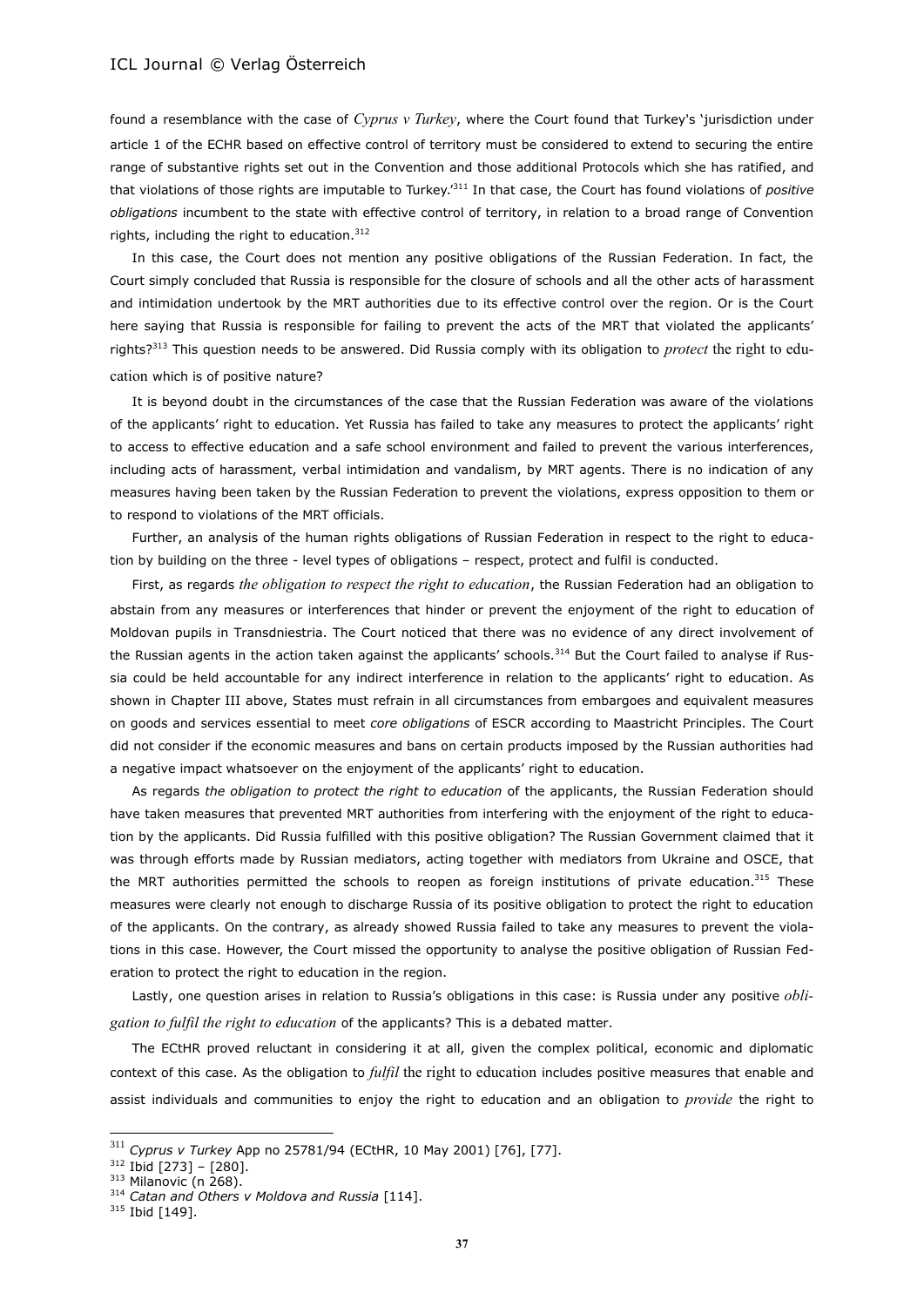education as well, could the Court consider that the Russian Federation was responsible for providing the right to education in Transdniestria? This would have been a dangerous path for the Court to follow as in reality it would have meant that it needs to analyse if the Russian Federation is responsible to take all appropriate legislative and financial measures in order to provide education in Transdniestria, and therefore recognizing in a way the legitimacy of the presence of Russian Federation on the sovereign territory of Republic of Moldova.

#### E. Concluding remarks

 $\overline{a}$ 

*Catan and Others* is an important case as regards the ECtHR's approach on one hand in relation to the extraterritorial application of the human rights obligations that Member States of the CoE have according to the ECHR and, on the other hand, as regards the international protection of the right to education.

However, the Court could have gone further in its judgment as some conclusions and points need more clarity, as it has been showed in this Chapter. Even if the Court deals mainly with civil and political rights, it is able through its case law to develop clear interpretations and principles applicable to ESCR, in particular to the right to education as an ESC right. It has been argued that the ECtHR has no rigid perception of the ECHR and its Protocols as belonging to a particular category of human rights, but rather it takes into consideration that human rights are indivisible, interrelated and interdependent when assessing the cases.<sup>316</sup>

The case of *Catan and Others* is clearly a step in the right direction as the ECtHR seems willing to analyse positive obligations which require budgetary implications<sup>317</sup>, but there is still a lot of work to be done by the ECtHR in the area of ESCR. The Court needs to take into consideration the indivisibility of the right to education – namely to consider its civil and political dimension reflected in the liberty of parents to choose education for their children according with their own convictions, but also its economic and social aspect which require the analysis of positive obligations to provide education such as having in place adequate premises and equipment, teaching materials, sufficient number of trained teachers, transport facilities to reach the school.

The decision of ECtHR is also important not just because it recognises violations of the right to education that took place in the past, some years ago, but also because these violations continue to the present day.<sup>318</sup> The same decision was welcomed as a strong signal that the Court will not tolerate legal 'black holes' on the territory of the CoE, proving that ethnic Moldovans in Transdniestria are entitled to legal protection on the same basis as individuals throughout the rest of the territory of the CoE.<sup>319</sup> Despite the Court's reluctance in addressing in a trenchant way the politically sensitive issue of Russian military presence and strong influence and control in the Transdniestrian region and its failure to clarify the nature of both respondent States' obligations in relation to the right to education, the decision represents a welcomed outcome and a historic one, long awaited by Moldovan people living in the Transdniestrian region.

As regards the extraterritorial obligations of the Russian Federation, the Court could have gone more in depth in analysing the content of its positive extraterritorial obligations in relation to the right to education. Given the politically sensitive nature of this case, the Court abstained from assessing on the legitimacy or the legality of the Russian influence and control in Transdniestria, and it was satisfied to conclude that Russia is responsible for the violation of the right to education in Transdniestria as it exercised *effective control* over the region. It seems that the Court uses the analysis of the right to education as an entry point to talk about human rights in general and wished to address Russia's effective control or other violations through the right to education.

<sup>316</sup> Ida Elisabeth Koch, *Human Rights as Indivisible Rights: The Protection of Socio-Economic Demands under the European Convention on Human Rights* (Martinus Nijhoff Publishers 2009) 317.

<sup>&</sup>lt;sup>317</sup> Reference is made here to the positive obligations of Moldova which were analyzed in section 10 j.

<sup>&</sup>lt;sup>318</sup> Alexandru Postica, Promo Lex Moldova, Press Release (London, 19 October 2012)[<http://www.interights.org/document/245/index.html>](http://www.interights.org/document/245/index.html)accessed on 9 June 2013.

<sup>&</sup>lt;sup>319</sup> Padraig Hughes, Interights, Press Release (London, 19 October 2012)[<http://www.interights.org/document/245/index.html>](http://www.interights.org/document/245/index.html)accessed on 9 June 2013.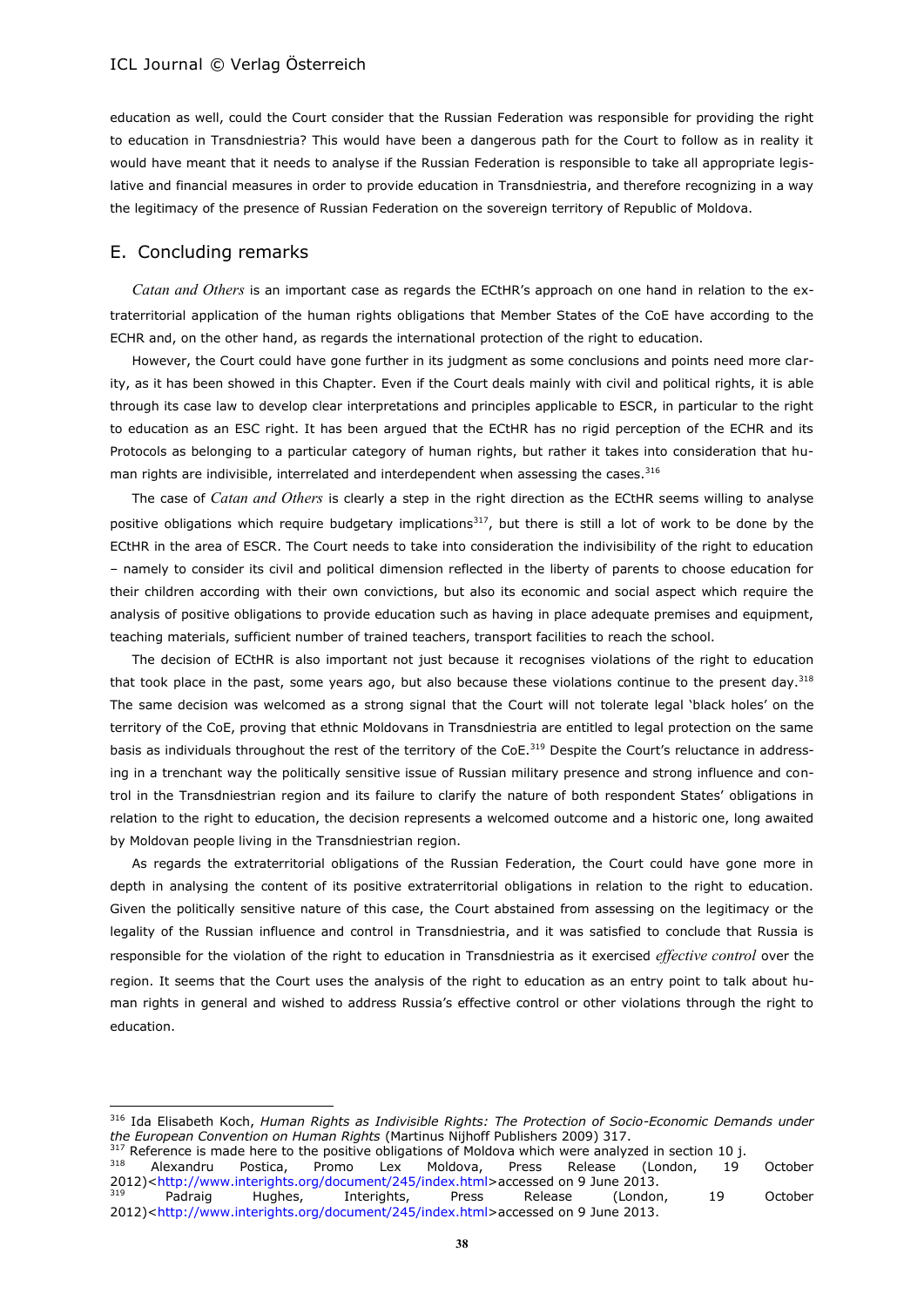Despite hopes that the ECtHR's decision will have a positive impact on the situation of Latin –script schools<sup>320</sup>, the situation of the right to education of ethnic Moldovans in Transdniestria has not improved as showed by the OSCE latest report on the situation of Latin – script schools.<sup>321</sup> As resulted from this report, students are still studying in inadequate premises for a school's activity (some of them designed for a kindergarden)<sup>322</sup> and they are forced to travel long journeys to and from school and sometimes to wait few hours to return home as all buses leave one time after classes in order to minimize problems at the checkpoint.<sup>323</sup>

The violation of the right to education of Moldovan children in Transdniestria is an actual and continuing matter which needs the full attention of the international community. 'Child's right to education should not be politicized'<sup>324</sup> has emphasized the OSCE High Commissioner on National Minorities during a visit to Moldova when trying to facilitate the dialogue between the Moldovan authorities and the Tiraspol administration in order to find solutions for the future of the Latin – script schools in Transdniestria.

### VI. CONCLUSION

The present thesis has analysed states' obligations in relation to the right to education as prescribed by the international and regional human rights instruments. It has been emphasized that the right to education represents the key to unlock other human rights as it is interconnected and interrelated with the exercise of those rights. The right to education, when fulfilled, gives the opportunity to the development of the human personality and economic development. That is why it is very important to ensure its realisation in any circumstances.

The thesis' main purpose was to explore whether, and, if so, in what circumstances states have legally binding obligations to respect, to protect and to fulfil the right to education beyond their domestic borders, i.e. in an extraterritorial dimension.

In order to achieve this purpose, first, the core content and substance of the right to education as a human right and the corresponding states' obligations as provided by the most relevant international and regional instruments were scrutinized. In this sense, emphasis was put on the provisions of ICESCR, CRC, ECHR and on the interpretations given by the CESCR through its General Comments. The most important components of the right to education as recognised and defined in the above mentioned human rights instruments refer to: the access to education on a non – discriminatory basis, the provision of free and compulsory primary education, the free choice of education (reflected in the freedom of parents to choose an education for their children in accordance with their own convictions and the right to be educated in the national language or in one of the national languages). Also it was shown that the 4 As Framework represents a very useful tool in matching the obligations of states to respect, protect and fulfil all the four features of the right to education: *availability, accessibility, acceptability, adaptability*, and therefore makes it easier to identify alleged violations of the right to education in any context. As regards the available remedies, the recent entry into force of the Optional Protocol to the ICESCR which provides victims with an international accountability mechanism for their ESCR was welcomed

Second, the thesis addressed the concept and the legal status of extraterritorial obligations of states in the area of ESCR considering that the right to education has been mostly characterized as an ESC right, since it requires positive actions and resources from states for its realisation. In order to do this, the latest developments in the area of extraterritorial obligations, as the Maastricht Principles, the doctrinal findings and the interpretations of the CESCR and ComRC were discussed. The obligations of states to respect, protect and fulfil

<sup>&</sup>lt;sup>320</sup> Ion Manole and Alexandru Postica, PromoLex [<http://www.civilrightsdefenders.org/news/achievements/important-victory-for-the-right-to-education-in](http://www.civilrightsdefenders.org/news/achievements/important-victory-for-the-right-to-education-in-transnistria/)[transnistria/>](http://www.civilrightsdefenders.org/news/achievements/important-victory-for-the-right-to-education-in-transnistria/)accessed on 13 June 2013.

<sup>321</sup> OSCE Mission to Moldova and OSCE High Commissioner on National Minorities, `The Moldovan - Administered Latin – Script Schools in Transdniestria. Background, Current Situation, Analysis and Recommendations' (November 2012)[<http://www.osce.org/moldova/99058>](http://www.osce.org/moldova/99058)accessed on 15 June 2013.  $322$  Ibid [26], [30].

 $323$  Ibid [36].

<sup>324</sup> The words of Knut Vollebaek, the OSCE High Commissioner on National Minorities, during a visit to Moldova from 26 to 28 June 2013[<http://www.osce.org/hcnm/103189>](http://www.osce.org/hcnm/103189)accessed on 30 June 2013.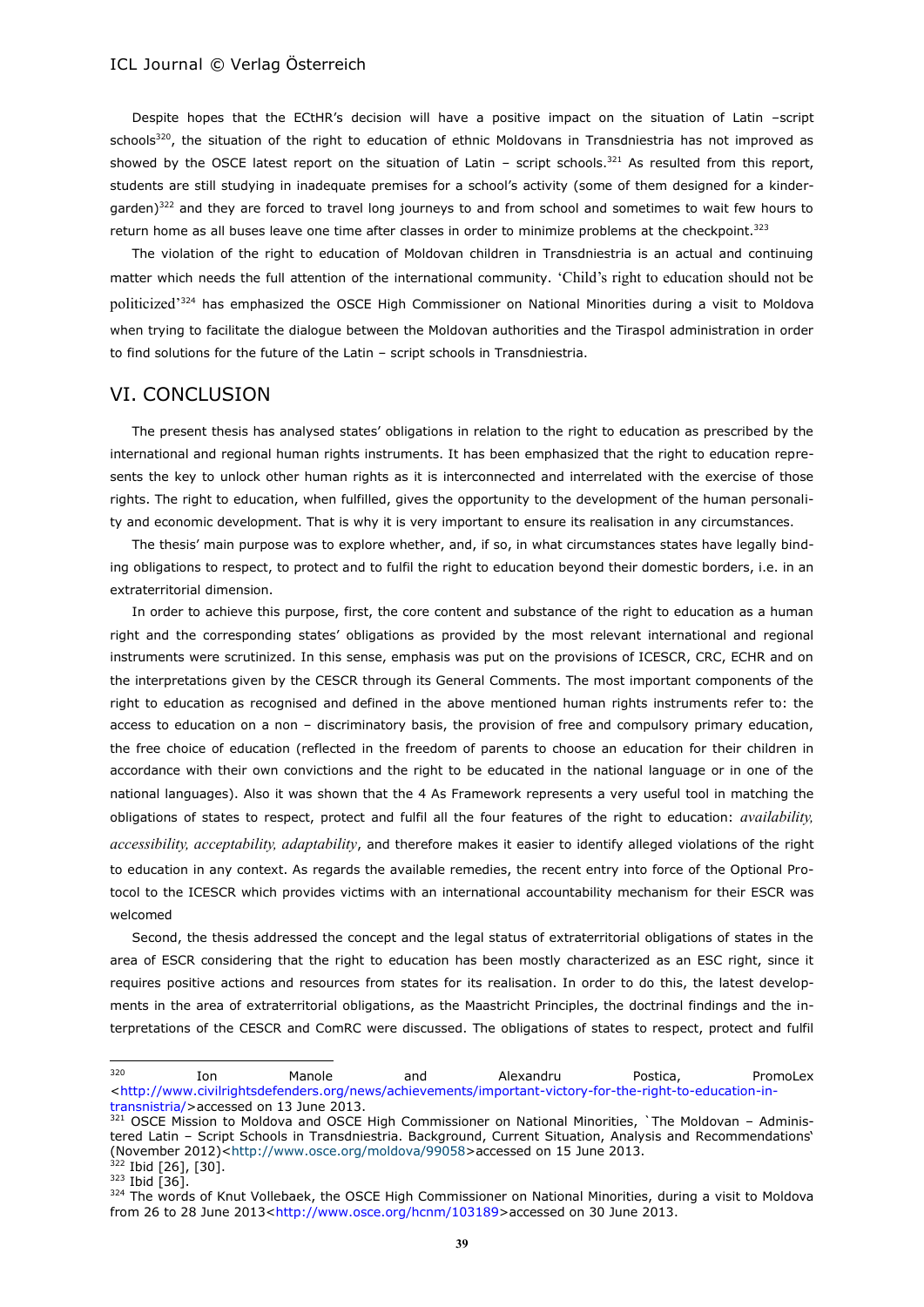ESCR extraterritorially were analysed, with illustrative examples of such obligations in relation to the right to education. The focus was on the legal nature of such obligations. Even if references to *international assistance and cooperation* of states for the realisation of the right to education are provided by legally binding instruments such as the ICESCR and the CRC, the interpretations of the scope and nature of such obligations are offered mainly through the General Comments and experts' statements, which have an important authoritative value, but they lack the legally binding nature.

Third, when dealing with extraterritorial claims, the concept of jurisdiction and its interpretation by the courts are of importance. It was commented that while most of the human rights treaties guaranteeing civil and political rights are limited by jurisdiction, the human rights treaties in the field of ESCR are not territorially limited and obligations are usually framed in universal terms. For example, while the ICESCR contains no reference to jurisdiction, the ECHR is limited by jurisdiction. However, it was proposed that the already existing case – law of the courts in relation to extraterritorial claims in the area of civil and political rights should be used as a foundation for building different interpretations and principles applicable to such claims in the area of ESCR in order to address the increasing number of cases of violations of ESCR by a state beyond its territorial borders.

Further, given the limited space of this paper, the situation of human rights violations occurred in a *de facto state* was chosen for reflection as it involves a discussion on extraterritorial obligations of states. In this context, it was interesting to analyse the division of responsibility between all the actors involved. To this purpose and to make the analysis even more interesting, states' obligations to secure the right to education in a situation of occupation have been analysed based on the interpretation of the ICJ and of human rights treaty bodies. Even if the two situations are not identical, one resemblance is that both the occupying state and the foreign state exercising influence over the *de facto state* have a certain degree of control over a territory and in respect to the individuals living on that territory. It has been concluded that the division of responsibility as regards the protection of the right to education among the states involved is not clear in either of these situations.

Finally, for a better exemplification and interpretation of states' obligations in relation to the right to education, the analysis of a case solved by the ECtHR was performed.

The decision of ECtHR in the case of *Catan and Others v Moldova and Russia* concerning the right to education of ethnic Moldovans in the breakaway region of Transdniestria is a welcomed outcome for the protection of the right to education in general. More important, the Court seems willing to deal with both dimensions of the right to education – its civil and political dimension reflected in the liberty of parents to choose the education of their children according with their believes and the right to enjoy an education in their own language – as well as its social and economic dimension as reflected in the analysis of the Court of the positive actions undertaken by the duty – bearers to provide premises and equipment, teaching materials and transportation. However, the decision of the ECtHR has its shortcomings as some matters would have deserved more clarity and in – depth reflection as it was shown in the analysis of Chapter V. It seems that the Court missed the opportunity to assess in detail Moldova's positive obligations and the extraterritorial obligations (of negative and positive nature) of the Russian Federation in this case. For an in-depth analysis, I've chosen to conduct an useful exercise – that of analysing the four features (*availability, accessibility, acceptability, adaptability*) of the right to education, in the concrete circumstances of this particular case. The purpose of such exercise was to better identify states' obligations and alleged violations of the right to education. Also, the exercise proves that the Framework of 4 As developed by experts on the right to education can be used by any court when dealing with the right to education understood both as an ESC right and as a civil and political right.

Following the theoretical perspectives and as resulted from the study case presented in the present thesis, some conclusions can be drawn.

First, it can be concluded that the obligations *to respect and to protect* the right to education extraterritorially are easier to be defined, complied with and enforced in case of violations by foreign states and hence trigger their responsibility in case of non-compliance.

It was mentioned that *the obligation to respect the right to education extraterritorially* entails an obligation of states to refrain from any actions which might affect the enjoyment and exercise of the right to education of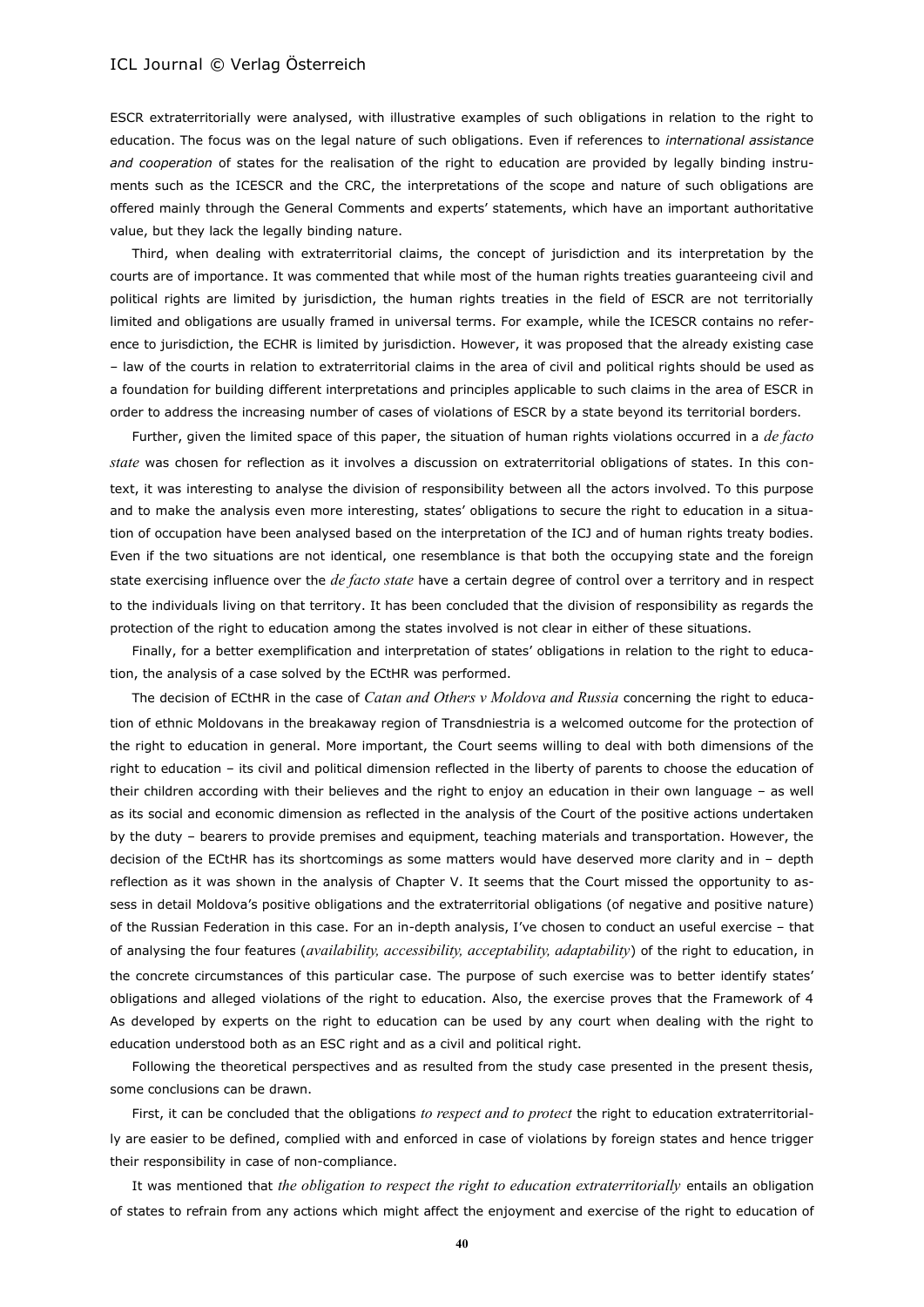persons outside their territories. Also, States should refrain from any indirect interference such as embargoes or other economic sanctions which are essential to meet core obligations in relation to the right to education. In the analysed case, Russia adopted some economic sanctions against Moldova such as bans on certain food products as showed in Chapter V. The Court did not consider analysing if the right to education was affected by the economic sanctions imposed by Russia.

As regards *the obligation to protect the right to education extraterritorially*, states are obliged to take measures that prevent third parties from interfering with the enjoyment of the right to education outside their borders. As resulted from the case study analysis, the Russian Federation failed to take any measures in order to prevent the Transdniestrian authorities from interfering with the enjoyment of the right to education by the applicants and therefore it failed to comply with its obligation to protect the right to education extraterritorially.

On the contrary, it cannot be concluded that there is a legally binding obligation *to fulfil the right to education extraterritorially* in the sense that individuals can hold foreign states accountable for realising their right to education. Since there is no consensus among the international community of states as to the states' legal obligation to fulfil the right to education beyond their borders, the obligation to fulfil is the most sensitive one. Despite the CESCR's recommendations as regards the 'international cooperation and assistance as an obligation for all states to realize ESCR'<sup>325</sup> the richer states are refusing to accept to assume any type of legally binding obligation in this sense.

Also, more clarifications are needed as regards the content and the scope of the obligation to *fulfil the right to education extraterritorially*. It was shown in the present thesis that while international assistance and cooperation for the realization of economic, social and cultural rights is 'particularly incumbent on those states in a position to assist,<sup>336</sup> there is no clear guidance as regards the allocation of resources and division of responsibility among the donor states in order to comply with their obligations. The Maastricht Principles attempted to bring some clarity in relation to the obligation to fulfil ESCR, but they missed to identify some clear criteria for determining *who* the duty – bearers are and how the responsibility is shared among them. As resulted from the case presented in Chapter V, even in a situation where there is a clear evidence of an effective control and influence by a foreign State over the *de facto state* it was difficult for the Court to conclude as regards the positive obligations of both states involved, especially with regard to Russia's extraterritorial obligation to fulfil the right to education of individuals living in Transdniestria. The same difficulties of articulating the positive obligation to fulfil the right to education and to address the division of responsibility were encountered by the ICJ and the CESCR in the case of the occupied Palestinian territories.

Notwithstanding the progress brought by the Maastricht Principles in interpreting and clarifying the extraterritorial obligations of states in the area of ESCR, it appears that there is place for more clarification as regards the scope and the legal nature of the obligation to fulfil ESCR extraterritorially. Another obstacle in enforcing such obligation is the attitude of most states who acknowledge that they have a *moral obligation to provide education* in other countries, but they refuse to take any kind of binding obligations in this sense.

In conclusion, clear criteria and interpretations with regard to the scope and legal nature of extraterritorial obligations of states in relation to the right to education are expected to be developed by courts and human rights treaty bodies, such as CESCR and ComRC, when dealing with concrete cases and considering the circumstances of each case. The case of *Catan and Others* is a welcomed starting point on which we can build upon, but courts and non – judicial bodies should consider the core content and the essential features of the right to education *(availability, accessibility, acceptability, adaptability)* as well as the legal developments in the field of ESCR when dealing with an extraterritorial claim in relation to the right to education.

**Diana Elena Balanescu:** 86P, Aleea Privighetorilor, D4-1, 014031 Bucharest, Romania, diana.balanescu@gmail.com

<sup>325</sup> CESCR, General Comment No. 3, UN Doc. E/1991/23 (14 December 1990) [14].

<sup>326</sup> Ibid [14].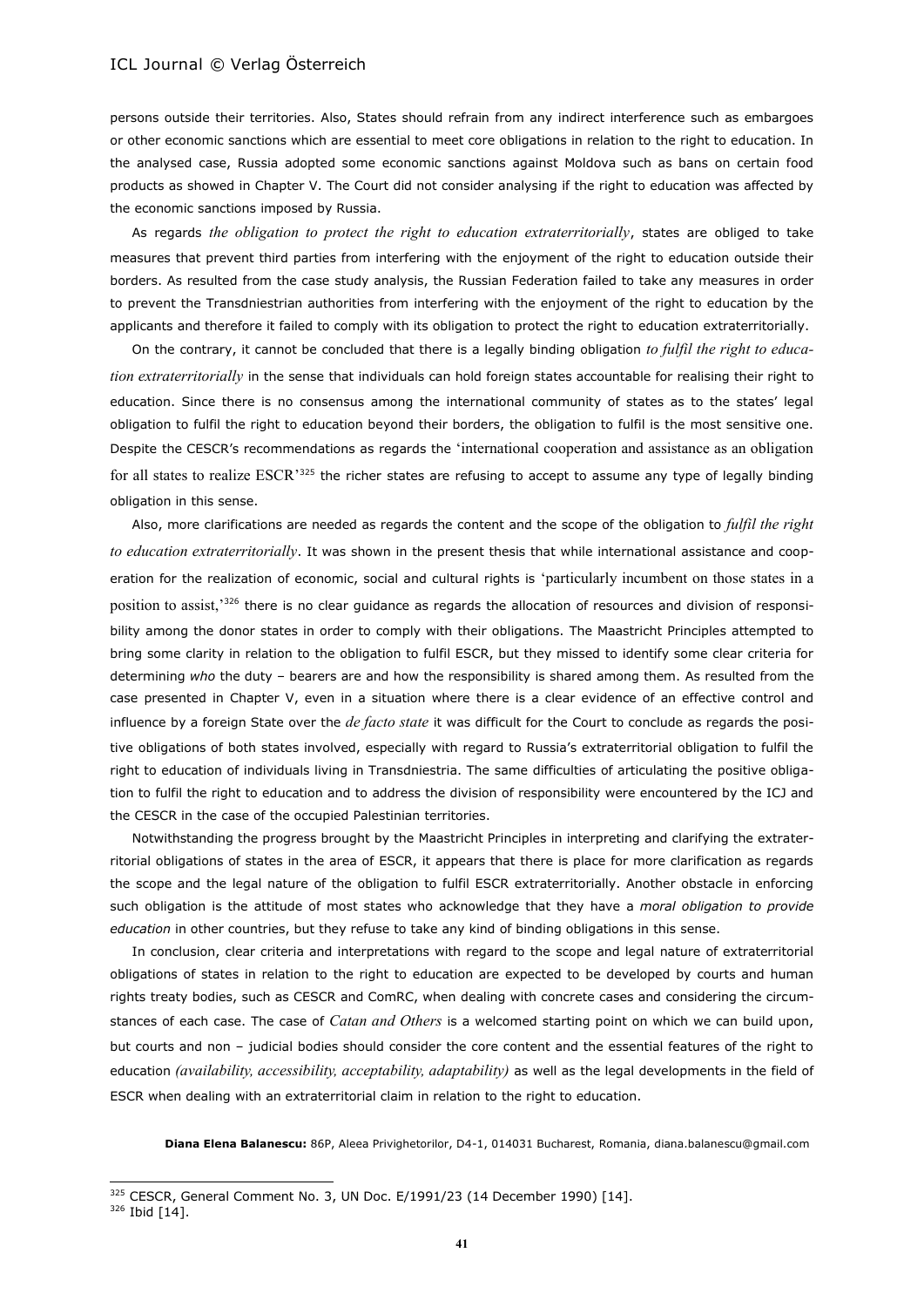#### **Reference List**

#### **Books and articles**

Alston P and Quinn G, 'The Nature and Scope of States Parties' Obligations under the International Covenant on Economic, Social and Cultural Rights' (1987) 9 Human Rights *Quaterly* 156

Andrysek O and Grecu M, `Unworthy Partner: The Schools Issue as an Example of Human Rights Abuses in Transdniestria' (2003) 2 Helsinki Monitor 101

Beiter K D, *The Protection of the Right to Education by International Law*, *Including a Systematic Analysis of Article 13 of the International Covenant on Economic, Social and Cultural Rights* (Martinus Nijhoff Publishers 2006)

Ciscel M H, `Uneasy Compromise: Language and Education in Moldova' (2008) 11 International Journal of Bilingual Education and Bilingualism 373

Coomans F and Kamminga M T (eds.), *Extraterritorial Application of Human Rights Treaties* (Intersentia 2004).

Coomans F, `Justiciability of the Right to Education' (2009) 02 Erasmus Law Review 427

\_ \_ `Education and Work' in Daniel Moeckli, Sangeeta Shah, Sandesh Sivakumaran and David Harris (eds), *International Human Rights Law* (1st edn, Oxford University Press 2010)

\_ \_ `The Extraterritorial Scope of the International Covenant on Economic, Social and Cultural Rights in the Work of the United Nations Committee on Economic, Social and Cultural Rights' (2011) 11 Human Rights Law Review 1

\_ \_ and Kunnemann R (eds), *Cases and Concepts on Extraterritorial Obligations in the Area of Economic, Social and Cultural Rights* (Intersentia 2012)

\_ \_ `Situating the Maastricht Principles on Extraterritorial Obligations of States in the Area of Economic, Social and Cultural Rights' Maastricht Faculty of Law Working Paper (26 April 2013) [<http://papers.ssrn.com/sol3/papers.cfm?abstract\\_id=2256836>](http://papers.ssrn.com/sol3/papers.cfm?abstract_id=2256836) accessed on 29 May 2013

Dennis M J, `Application of Human Rights Treaties Extraterritorially in Times of Armed Conflict and Military Occupation' (2005) 99 The American Journal of International Law 119.

Eide A and Krausse C and Rosas A (eds) *Economic, Social and Cultural Rights. A Textbook.* (2nd edn*,* Martinus Nijhoff Publishers 2001)

Eide A, `Economic, Social and Cultural Rights as Human Rights', pp. 9 – 28, in Eide A and Krausse C and Rosas A (eds), *Economic, Social and Cultural Rights, A Textbook* (2nd edn, Martinus Nijhoff 2001)

Gibney M, `On Terminology: Extraterritorial Obligations' in Langford M and Vandenhole W and Scheinin M and Van Genugten W (eds), *Global Justice, State Duties. The Extraterritorial Scope of Economic, Social and Cultural Rights in International Law*  (Cambridge University Press 2013) 32.

Den Heijer M and Lawson R, `Extraterritorial Human Rights and the Concept of "Jurisdiction"', in Langford M and Vandenhole W and Scheinin M and Van Genugten W (eds), *Global Justice, State Duties. The Extraterritorial Scope of Economic, Social and Cultural Rights in International Law* (Cambridge University Press 2013) 153

Horowitz J T, `The Right to Education in Occupied Territories: Making More Room for Human Rights in Occupation Law' (2004) 7 Yearbook of International Humanitarian Law 233

[Kalantry](http://muse.jhu.edu/results?section1=author&search1=Sital%20Kalantry) S and [Getgen](http://muse.jhu.edu/results?section1=author&search1=Jocelyn%20E.%20Getgen) J E and [Koh](http://muse.jhu.edu/results?section1=author&search1=Steven%20Arrigg%20Koh) S A `Enhancing Enforcement of Economic, Social, and Cultural Rights Using Indicators: A Focus on the Right to Education in the ICESCR' (2010) 32 [Human Rights Quarterly](http://muse.jhu.edu/journals/human_rights_quarterly) 253

Koch [I E,](http://uu.summon.serialssolutions.com/en/search?s.dym=false&s.q=Author%3A%22Ida+Elisabeth+Koch%22) *Human Rights as Indivisible Rights: The Protection of Socio- Economic Demands under the European Convention on Human Rights* (Martinus Nijhoff Publishers 2009)

Langford M and Vandenhole W and Scheinin M and Van Genugten W (eds), *Global Justice, State Duties. The Extraterritorial Scope of Economic, Social and Cultural Rights in International Law* (Cambridge University Press 2013)

Langford M and Vandenhole W and Scheinin M and Van Genugten W, `Introduction: an Emerging Field' in Langford M and Vandenhole W and Scheinin M and Van Genugten W (eds), *Global Justice, State Duties. The Extraterritorial Scope of Economic, Social and Cultural Rights in International Law* (Cambridge University Press 2013) 3

Langford M and Coomans F and Gomez Isa F, `Extraterritorial Duties in International Law' in Langford M and Vandenhole W and Scheinin M and Van Genugten W (eds), *Global Justice, State Duties. The Extraterritorial Scope of Economic, Social and Cultural Rights in International Law* (Cambridge University Press 2013) 51

Nowak M, `The Right to Education-Its Meaning, Significance and Limitations' (1991) 9 Netherlands Quarterly of Human Rights 418

\_ \_ `The Right to Education' in Eide A and Krause C and Rosas A (eds), *Economic, Social and Cultural Rights, A Textbook*. (2nd edn, Martinus Nijhoff 2001) 245

Oraa Oraa J, `The Legal Value of the Universal Declaration' in Gomez Isa F and De Feyter K (eds), *International Protection of Human Rights. Achievements and Challenges* (University of Deusto 2006) 117

Odello M and Seatzu F, *The UN Committee on Economic, Social and Cultural Rights*. *The Law, Process and Practice* (Routledge 2013)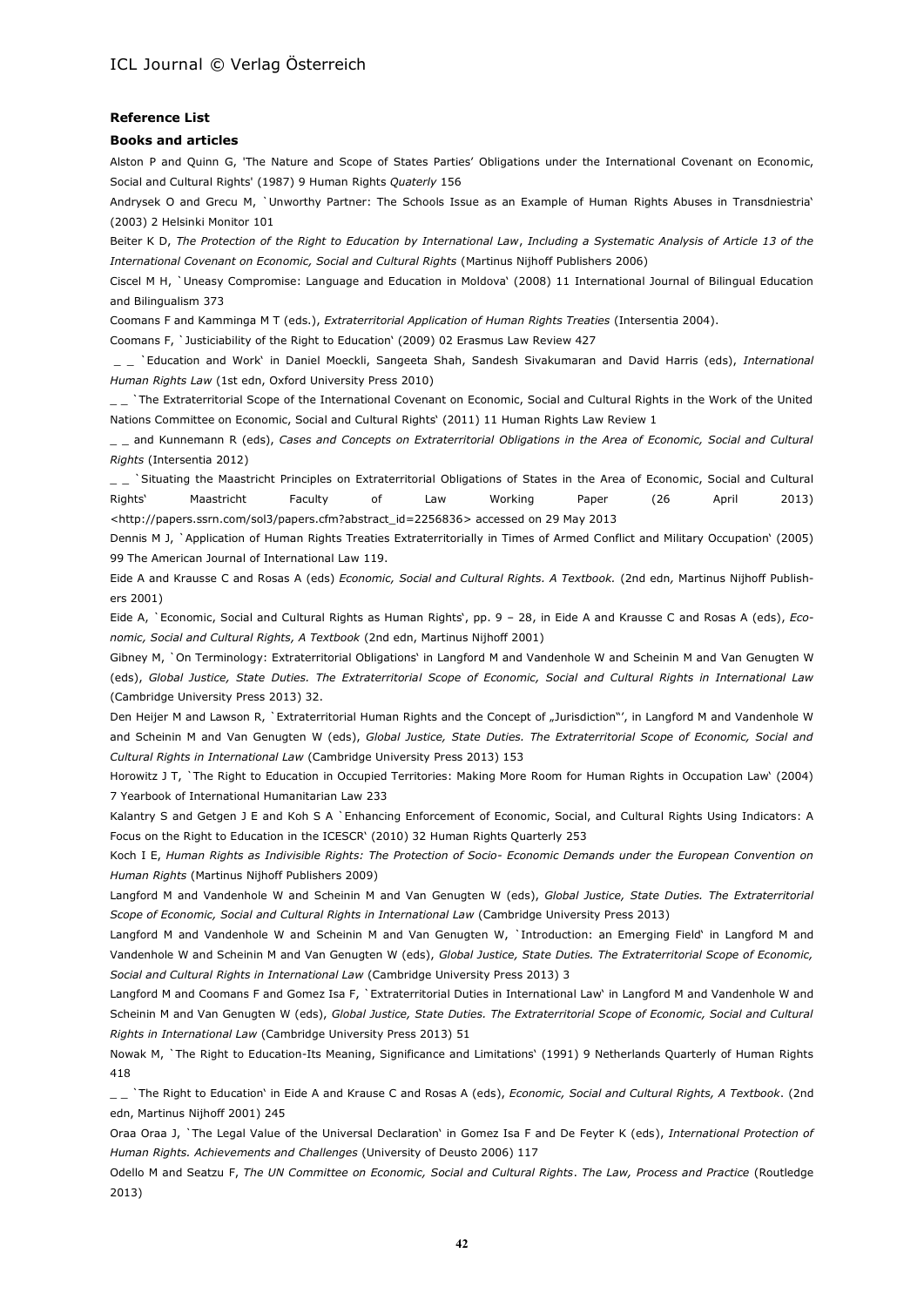Roper S D, `The Politicization of Education: Identity Formation in Moldova and Transnistria' (2005) 38 Communist and Postcommunist Studies 501.

Salomom M E and Seiderman I `Human Rights Norms for a Globalized World: The Maastricht Principles on Extraterritorial Obligations of States in the Area of Economic, Social and Cultural Rights' (2012) 3 Global Policy 458

De Schutter O and Eide A and Khalfan A and Orellana M and Salomon M and Seiderman I, `Commentary to the Maastricht Principles on Extraterritorial Obligations of States in the Area of Economic, Social and Cultural Rights' (2012) 34 Human Rights Quaterly 1084

De Schutter O, `Foreword' in Coomans F and Kunnemann R (eds), *Cases and Concepts on Extraterritorial Obligations in the Area of Economic, Social and Cultural Rights* (Intersentia 2012) v

Scheinin M, `Economic and Social Rights as Legal Rights' in Eide A and Krause C and Rosas A (eds), *Economic, Social and Cultural Rights. A Textbook* (2nd edn, Martinus Nijhoff, 2001) 29

Tomasevski K, `Removing obstacles in the way of the right to education', Right to Education Primers No. 1 (Novum Grafiska AB 2001)

\_ \_ `Free and Compulsory Education for All Children. The Gap between Promise and Performance.', Right to Education Primers No. 2 (Novum Grafiska AB 2001)

\_ \_ `Human Rights Obligations: Making Education Available, Accessible, Acceptable and Adaptable.', Right to Education Primers No. 3 (Novum Grafiska AB 2001)

\_ \_ `Human Rights in Education as Prerequisite for Human Rights Education.', Right to Education Primers No. 4 (Novum Grafiska AB 2001).

\_ \_ *Education Denied. Costs and Remedies* (Zed Books Ltd, 2003).

\_ \_ *Manual on Rights-Based Education: Global Human Rights Requirements Made Simple* (UNESCO Bangkok, 2004)

\_ \_ `Globalizing What: Education as a Human Right or as a Traded Service?' (2005) 12 [Indiana Journal of Global Legal Studies](http://muse.jhu.edu/journals/indiana_journal_of_global_legal_studies) 1

Vandenhole W, `Economic, Social and Cultural Rights in the CRC: Is There a Legal Obligation to Cooperate Internationally for Development?' (2009) 17 International Journal of Children's Rights 23

\_ \_ `Beyond Territoriality: The Maastricht Principles on Extra-territorial Obligations in the Area of Economic, Social and Cultural Rights' (2011) 29 Netherlands Quaterly of Human Rights 429

\_ \_ and Benedek W, `Extraterritorial Human Rights Obligations and the North - South Divide' in Langford M and Vandenhole W and Scheinin M and Van Genugten W (eds), *Global Justice, State Duties. The Extraterritorial Scope of Economic, Social and Cultural Rights in International Law* (Cambridge University Press 2013) 332

Wabwile M, `Re-examining States' External Obligations to Implement Economic and Social Rights of Children' (2009) 22 Canadian Journal of Law and Jurisprudence 407

Waters C, `Law in Places That Don't Exist' (2006) 34 Denver Journal of International Law and Policy 401

Windfuhr M (ed), *Beyond the Nation State. Human Rights in Times of Globalization* (Global Publications Foundation 2005)

#### **Legal instruments**

#### **International legal instruments**

Convention on the Rights of the Child, UN Doc. A/RES/44/25, 20 November 1989, United Nations Treaty Series Collection, [<http://treaties.un.org/Pages/ViewDetails.aspx?mtdsg\\_no=IV-11&chapter=4&lang=en>](http://treaties.un.org/Pages/ViewDetails.aspx?mtdsg_no=IV-11&chapter=4&lang=en) accessed on 5 March 2013.

Optional Protocol to the CRC on a Communications Procedure, UN Doc. A/RES/66/138, 27 January 2012[<http://treaties.un.org/doc/source/signature/2012/a-res-66-138-english.pdf>](http://treaties.un.org/doc/source/signature/2012/a-res-66-138-english.pdf)last accessed on 14 January 2014.

Convention on the Rights of Persons with Disabilities, 13 December 2006, United Nations Treaty Series Collection [<http://treaties.un.org/Pages/ViewDetails.aspx?mtdsg\\_no=IV-15&chapter=4&lang=en>](http://treaties.un.org/Pages/ViewDetails.aspx?mtdsg_no=IV-15&chapter=4&lang=en) accessed on 29 June 2013.

Declaration on the Right to Development, 4 December 1986, UN Doc A/RES/41/128 [<http://www.un.org/documents/ga/res/41/a41r128.htm>](http://www.un.org/documents/ga/res/41/a41r128.htm)accessed on 30 March 2013.

International Covenant on Economic, Social and Cultural Rights, 16 December1966, UN Doc. A/RES/21/2200 A, United Nations Treaty Series Collection [<http://treaties.un.org/Pages/ViewDetails.aspx?mtdsg\\_no=IV-3&chapter=4&lang=en>](http://treaties.un.org/Pages/ViewDetails.aspx?mtdsg_no=IV-3&chapter=4&lang=en) accessed on 15 February 2013.

Optional Protocol to the International Covenant on Economic, Social and Cultural Rights, UN Doc. A/RES/63/117, 10 December 2008 [<http://www2.ohchr.org/english/law/docs/A.RES.63.117\\_en.pdf>](http://www2.ohchr.org/english/law/docs/A.RES.63.117_en.pdf) accessed on 20 May 2013.

United Nations Charter, 26 June 1945, United Nations Treaty Series Collec-tion[<http://treaties.un.org/doc/Publication/CTC/uncharter-all-lang.pdf>](http://treaties.un.org/doc/Publication/CTC/uncharter-all-lang.pdf)accessed on 25 June 2013.

Universal Declaration of Human Rights, UNGA Res 217 A (III), 10 December 1948[<http://www.un.org/en/documents/udhr/index.shtml>](http://www.un.org/en/documents/udhr/index.shtml) accessed on 17 February 2013.

UNESCO, Convention against Discrimination in Education, 14 December 1960[<http://portal.unesco.org/en/ev.php-](http://portal.unesco.org/en/ev.php-URL_ID=12949&URL_DO=DO_TOPIC&URL_SECTION=201.html)[URL\\_ID=12949&URL\\_DO=DO\\_TOPIC&URL\\_SECTION=201.html>](http://portal.unesco.org/en/ev.php-URL_ID=12949&URL_DO=DO_TOPIC&URL_SECTION=201.html)accessed on 18 February 2013.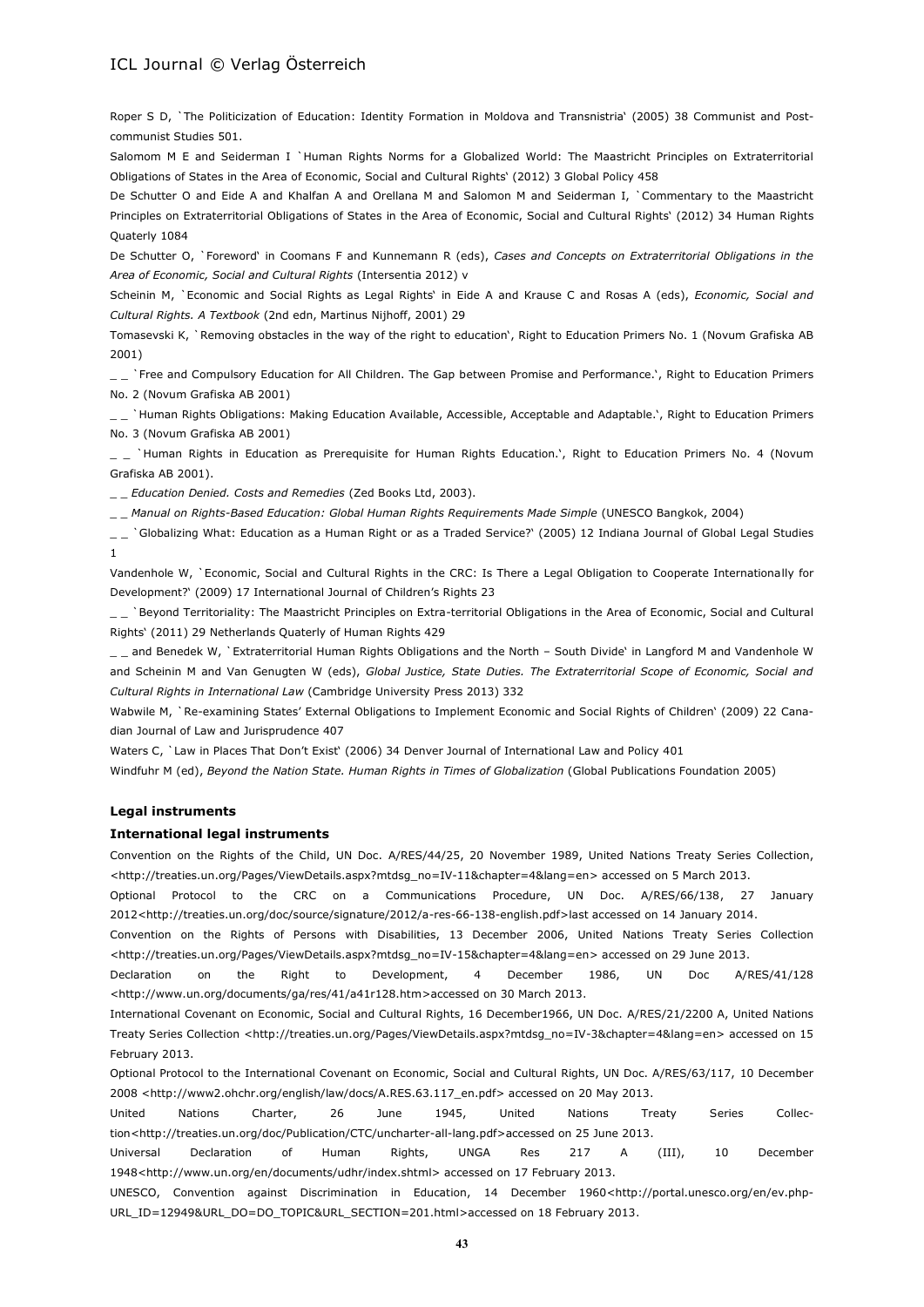#### **Regional legal instruments**

Council of Europe, European Convention on Human Rights as amended by the Protocols Nos. 11 and 14 and supplemented by the Protocols Nos. 1, 4, 6, 7, 12, 13, 4 November 1950[<http://www.echr.coe.int/Documents/Convention\\_ENG.pdf>](http://www.echr.coe.int/Documents/Convention_ENG.pdf) accessed on 3 April 2013.

Council of Europe, European Social Charter, 18 October 1961[<http://conventions.coe.int/Treaty/en/Treaties/Html/035.htm>](http://conventions.coe.int/Treaty/en/Treaties/Html/035.htm) accessed on 3 April 2013.

Council of Europe, Revised European Social Charter, 3 May 1996[<http://conventions.coe.int/Treaty/en/Treaties/Html/163.htm>](http://conventions.coe.int/Treaty/en/Treaties/Html/163.htm) accessed on 4 April 2013.

Council of Europe, Additional Protocol to the European Social Charter Providing for a System of Collective Complaints, 9 November 1995< [http://conventions.coe.int/Treaty/en/Treaties/Html/158.htm>](http://conventions.coe.int/Treaty/en/Treaties/Html/158.htm) accessed on 4 April 2013.

African Charter on Human and Peoples' Rights, 27 June 1981 [<http://www.achpr.org/files/instruments/achpr/banjul\\_charter.pdf>](http://www.achpr.org/files/instruments/achpr/banjul_charter.pdf)accessed on 5 April 2013.

African Charter on the Rights and Welfare of the Child, 11 July 1990, [<http://www.au.int/en/sites/default/files/Charter\\_En\\_African\\_Charter\\_on\\_the\\_Rights\\_and\\_Wlefare\\_of\\_the\\_Child\\_AddisAbaba\\_](http://www.au.int/en/sites/default/files/Charter_En_African_Charter_on_the_Rights_and_Wlefare_of_the_Child_AddisAbaba_July1990.pdf) [July1990.pdf](http://www.au.int/en/sites/default/files/Charter_En_African_Charter_on_the_Rights_and_Wlefare_of_the_Child_AddisAbaba_July1990.pdf) >accessed on 5 April 2013.

Protocol to the African Charter on Human and Peoples' Rights on the Establishment of an African Court on Human and Peoples' Rights, 1998 [<http://www.achpr.org/instruments/court-establishment/>](http://www.achpr.org/instruments/court-establishment/)accessed on 5 April 2013.

Charter of the Organisation of American States, 30 April 1948 [<http://www.oas.org/dil/treaties\\_A-](http://www.oas.org/dil/treaties_A-41_Charter_of_the_Organization_of_American_States.pdf)[41\\_Charter\\_of\\_the\\_Organization\\_of\\_American\\_States.pdf>](http://www.oas.org/dil/treaties_A-41_Charter_of_the_Organization_of_American_States.pdf) accessed on 6 April 2013.

American Declaration of the Rights and Duties of Man, 2 May 1948 [<http://www.hrcr.org/docs/OAS\\_Declaration/oasrights3.html](http://www.hrcr.org/docs/OAS_Declaration/oasrights3.html) >accessed on 6 April 2013.

American Convention on Human Rights, 22 November 1969[<http://www.oas.org/dil/treaties\\_B-](http://www.oas.org/dil/treaties_B-32_American_Convention_on_Human_Rights.htm)[32\\_American\\_Convention\\_on\\_Human\\_Rights.htm>](http://www.oas.org/dil/treaties_B-32_American_Convention_on_Human_Rights.htm)accessed on 6 April 2013.

Additional Protocol to the American Convention on Human Rights in the Area of Economic, Social and Cultural Rights, 17 No-vember 1988, art. 13 [<http://www.oas.org/juridico/english/treaties/a-52.html>](http://www.oas.org/juridico/english/treaties/a-52.html)accessed on 6 April 2013.

#### **United Nations Documents**

United Nations, Preliminary Report of the Special Rapporteur on the Right to Education, Katarina Tomasevsky, UN Doc. E/CN.4/1999/49, 2009 13 13 13 January 1999 1999 [<http://www.unhchr.ch/Huridocda/Huridoca.nsf/TestFrame/6a76ced2c8c9efc780256738003abbc8?Opendocument>](http://www.unhchr.ch/Huridocda/Huridoca.nsf/TestFrame/6a76ced2c8c9efc780256738003abbc8?Opendocument)accessed

on 20 February 2013).

United Nations, Committee on Economic, Social and Cultural Rights, General Comment No 3: The Nature of States Parties Obligations, UN Doc. E/1991/23, 14 December 1990 [<http://www.unhchr.ch/tbs/doc.nsf/0/94bdbaf59b43a424c12563ed0052b664#\\*%20Contained%20i>](http://www.unhchr.ch/tbs/doc.nsf/0/94bdbaf59b43a424c12563ed0052b664#*%20Contained%20i) accessed on 17 February 2013.

United Nations, Committee on Economic, Social and Cultural Rights, General Comment No 11. Plans of Actions for Primary Education, UN Doc. E/C.12/1999/4, 10 May 1999 [<http://daccess-dds](http://daccess-dds-ny.un.org/doc/UNDOC/GEN/G99/422/76/PDF/G9942276.pdf?OpenElement)[ny.un.org/doc/UNDOC/GEN/G99/422/76/PDF/G9942276.pdf?OpenElement>](http://daccess-dds-ny.un.org/doc/UNDOC/GEN/G99/422/76/PDF/G9942276.pdf?OpenElement) accessed on 18 February 2013.

United Nations, Committee on Economic, Social and Cultural Rights, General Comment No 13. The Right to Education, UN Doc. E/C.12/1999/10, 8 December 1999 [<http://www.unhchr.ch/tbs/doc.nsf/0/ae1a0b126d068e868025683c003c8b3b?Opendocument>](http://www.unhchr.ch/tbs/doc.nsf/0/ae1a0b126d068e868025683c003c8b3b?Opendocument) accessed on 18 February 2013).

United Nations, Committee on the Rights of the Child, General Comment No 5. General Measures of Implementation of the CRC, UN Doc. CRC/GC/2003/5, 27 November 2003 [<http://daccess-dds](http://daccess-dds-ny.un.org/doc/UNDOC/GEN/G03/455/14/PDF/G0345514.pdf?OpenElement)[ny.un.org/doc/UNDOC/GEN/G03/455/14/PDF/G0345514.pdf?OpenElement>](http://daccess-dds-ny.un.org/doc/UNDOC/GEN/G03/455/14/PDF/G0345514.pdf?OpenElement) accessed on 7 May 2013.

United Nations, Committee on the Rights of the Child, General Comment No. 1, The Aims of Education, UN Doc. CRC/GC/2001/1, 17 April 2001, <a>>
April 2001,</a>
April 2001,</a>
April 2001,</a>
April 2001,</a>
April 2001, [ny.un.org/doc/UNDOC/GEN/G01/412/53/PDF/G0141253.pdf?OpenElement>](http://daccess-dds-ny.un.org/doc/UNDOC/GEN/G01/412/53/PDF/G0141253.pdf?OpenElement) accessed on 7 May 2013.

United Nations, Committee on Economic, Social and Cultural Rights, Concluding Observations regarding Israel's Initial Report, UN Doc. E/C.12/1/Add.27, 4 December 1998 [<http://www.unhchr.ch/tbs/doc.nsf/\(Symbol\)/df35bf5b5ee94d01802566d5003dd6cd?Opendocument>](http://www.unhchr.ch/tbs/doc.nsf/(Symbol)/df35bf5b5ee94d01802566d5003dd6cd?Opendocument) accessed on 15 May 2013).

United Nations, Committee on Economic, Social and Cultural Rights, Concluding Observations on the additional information submitted by Israel, UN Doc. E/C.12/1/Add.69, 31 August 2001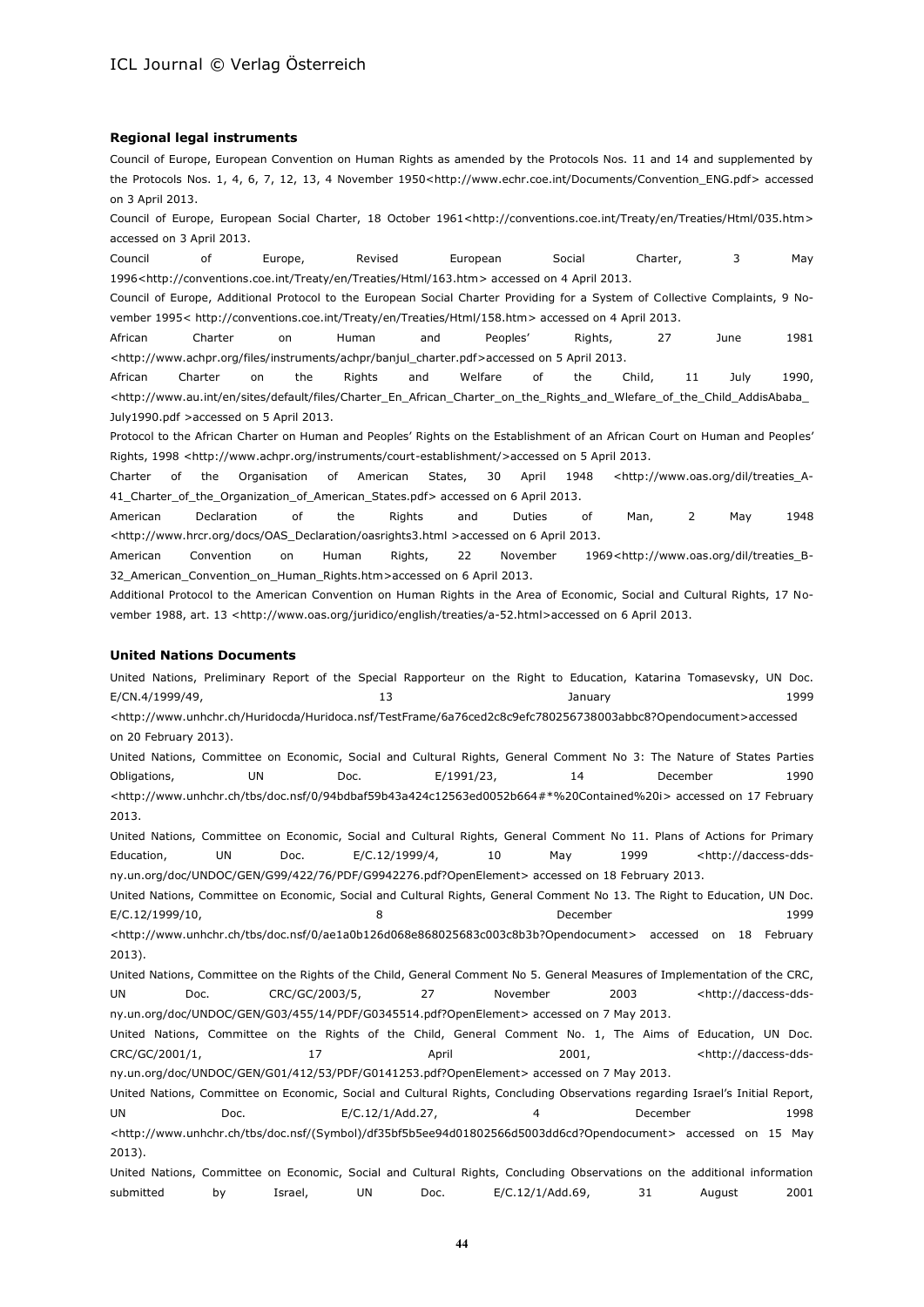[<http://www.unhchr.ch/tbs/doc.nsf/\(Symbol\)/19b934142bfa843ac1256abc003095cb?Opendocument>](http://www.unhchr.ch/tbs/doc.nsf/(Symbol)/19b934142bfa843ac1256abc003095cb?Opendocument) accessed on 15 May 2013.

UNESCO, Recommendation concerning Education for International Understanding, Co-operation and Peace and Education relating to Human Rights and Fundamental Freedoms, 19 November 1974 [<http://www.unesco.org/education/nfsunesco/pdf/Peace\\_e.pdf>](http://www.unesco.org/education/nfsunesco/pdf/Peace_e.pdf)accessed on 20 February 2013.

United Nations, World Conference on Human Rights, Vienna Declaration and Programme of Action, UN Doc. A/CONF.157/23, 12 July 1993 [<http://www.unhchr.ch/huridocda/huridoca.nsf/\(symbol\)/a.conf.157.23.en>](http://www.unhchr.ch/huridocda/huridoca.nsf/(symbol)/a.conf.157.23.en)accessed on 10 February 2013.

#### **Principles and guidelines**

The Limburg Principles on the Implementation of the International Covenant on Economic, Social and Cultural Rights (1987) 9 Human Rights Quaterly 122-135

Maastricht Guidelines on Violations of Economic, Social and Cultural Rights (1998) 20 Human Rights Quaterly 691-704, 1998. Maastricht Principles on Extraterritorial Obligations of States in the Area of Economic, Social and Cultural Rights, Maastricht University and the International Commission of Jurists (28 September 2011)< [http://www.fian.org/fileadmin/media/publications/2012.02.29\\_-\\_Maastricht\\_Principles\\_on\\_Extraterritorial\\_Obligations.pdf>](http://www.fian.org/fileadmin/media/publications/2012.02.29_-_Maastricht_Principles_on_Extraterritorial_Obligations.pdf) accessed on 25.04.2013.

#### **Case law**

European Court of Human Rights (cases available at: [http://hudoc.echr.coe.int/\)](http://hudoc.echr.coe.int/) *Al-Skeini and Others v the United Kingdom*, ECtHR, Application No 55721/07, 7 July 2011. *Bankovic and Others v Belgium and Others*, ECtHR, Application No 52207/99, 12 December 2001. *Case relating to certain aspects of the laws on the use of languages in education in Belgium* (*Belgian Linguistic Case*), Application Nos 1474/62; 1677/62; 1691/62; 1769/63; 1994/63; [2126/64,](http://hudoc.echr.coe.int/sites/eng/pages/search.aspx#{"appno":["2126/64"]}) 23 July 1968. *Campbell and Cosans v United Kingdom,* ECtHR, Application Nos 7511/76; [7743/76,](http://hudoc.echr.coe.int/sites/eng/pages/search.aspx#{"appno":["7743/76"]}) 25 February 1982. *Catan and Others v Moldova and Russia*, ECtHR, Application Nos [43370/04,](http://hudoc.echr.coe.int/sites/eng/pages/search.aspx#{"appno":["43370/04"]}) [8252/05](http://hudoc.echr.coe.int/sites/eng/pages/search.aspx#{"appno":["8252/05"]}) and [18454/06,](http://hudoc.echr.coe.int/sites/eng/pages/search.aspx#{"appno":["18454/06"]}) 19 October 2012. *Costello-Roberts v United Kingdom*, ECtHR, Application No [13134/87,](http://hudoc.echr.coe.int/sites/eng/pages/search.aspx#{"appno":["13134/87"]}) 25 March 1993. *Cyprus v Turkey*, ECtHR, Application No [25781/94,](http://hudoc.echr.coe.int/sites/eng-press/pages/search.aspx#{"appno":["25781/94"]}) 10 May 2001. *D.H. and Others v Czech Republic*, ECtHR, Application No [57325/00,](http://hudoc.echr.coe.int/sites/eng/pages/search.aspx#{"appno":["57325/00"]}) 13 November 2007. Folgero and Others v Norway, ECtHR, Application No [15472/02,](http://hudoc.echr.coe.int/sites/eng/pages/search.aspx#{"appno":["15472/02"]}) 29 June 2007. *Ilascu and Others v Moldova and Russia*, ECtHR, Application No 48787/99, 8 July 2004. *Ivantoc and Others v Moldova and Russia*, ECtHR, Application No 23687/05, 15 November 2011. *Lautsi and Others v Italy*, ECtHR, Application No [30814/06,](http://hudoc.echr.coe.int/sites/eng/pages/search.aspx#{"appno":["30814/06"]}) 18 March 2011. *Leyla Şahin v Turkey,* ECtHR, Application No 44774/98, 11 November 2005*. Loizidou v Turkey,* ECtHR, Application No [15318/89,](http://hudoc.echr.coe.int/sites/eng/Pages/search.aspx#{"appno":["15318/89"]}) 18 December 1996. *Öcalan v Turkey,* ECtHR, Application No [46221/99,](http://hudoc.echr.coe.int/sites/eng/pages/search.aspx#{"appno":["46221/99"]}) 12 May 2005. *Orsus and Others v Croatia*, ECtHR, Application No [15766/03,](http://hudoc.echr.coe.int/sites/eng/pages/search.aspx#{"appno":["15766/03"]}) 16 March 2010.

European Committee of Social Rights, *Autism –Europe v France*, Complaint No. 13/2002, Decision on the merits adopted on 4 November 2003[<http://www.coe.int/t/dghl/monitoring/socialcharter/complaints/CC13Merits\\_en.pdf>](http://www.coe.int/t/dghl/monitoring/socialcharter/complaints/CC13Merits_en.pdf)accessed on 21 April 2013.

International Court of Justice, Advisory Opinion on the *Legal Consequences of the Construction of a Wall in the Occupied Palestinian Territory*, 9 July 2004 [<http://www.icj-cij.org/docket/?p1=3&p2=4&k=5a&case=131&code=mwp&p3=4>](http://www.icj-cij.org/docket/?p1=3&p2=4&k=5a&case=131&code=mwp&p3=4)accessed on 21 March 2013.

#### **Reports**

Organisation for Security and Co-operation in Europe (OSCE), OSCE Mission to Moldova and OSCE High Commissioner on National Minorities, `The Moldovan – Administered Latin – Script Schools in Transdniestria. Background, Current Situation, Analy-sis and Recommendations' (November 2012) [<http://www.osce.org/moldova/99058>](http://www.osce.org/moldova/99058)accessed on 15 June 2013.

Hyll-Larsen P and Melchiorre A, `Entitled to Education. Using International Human Rights Law to Advocate for the Right to Education in the Occupied Palestinian Territory'*,* Right to Education Project (London 2012)[<http://www.right-to](http://www.right-to-education.org/sites/r2e.gn.apc.org/files/Report_Entitled%20to%20Education_2012.pdf)[education.org/sites/r2e.gn.apc.org/files/Report\\_Entitled%20to%20Education\\_2012.pdf>](http://www.right-to-education.org/sites/r2e.gn.apc.org/files/Report_Entitled%20to%20Education_2012.pdf) accessed on 5 March 2013.

Tomasevski K, `The State of the Right to Education Worldwide. Free or Fee: 2006 Global Report' (Copenhagen, August 2006)[<http://www.katarinatomasevski.com/images/Global\\_Report.pdf>](http://www.katarinatomasevski.com/images/Global_Report.pdf) accessed on 17 March 2013.

#### **Internet sources**